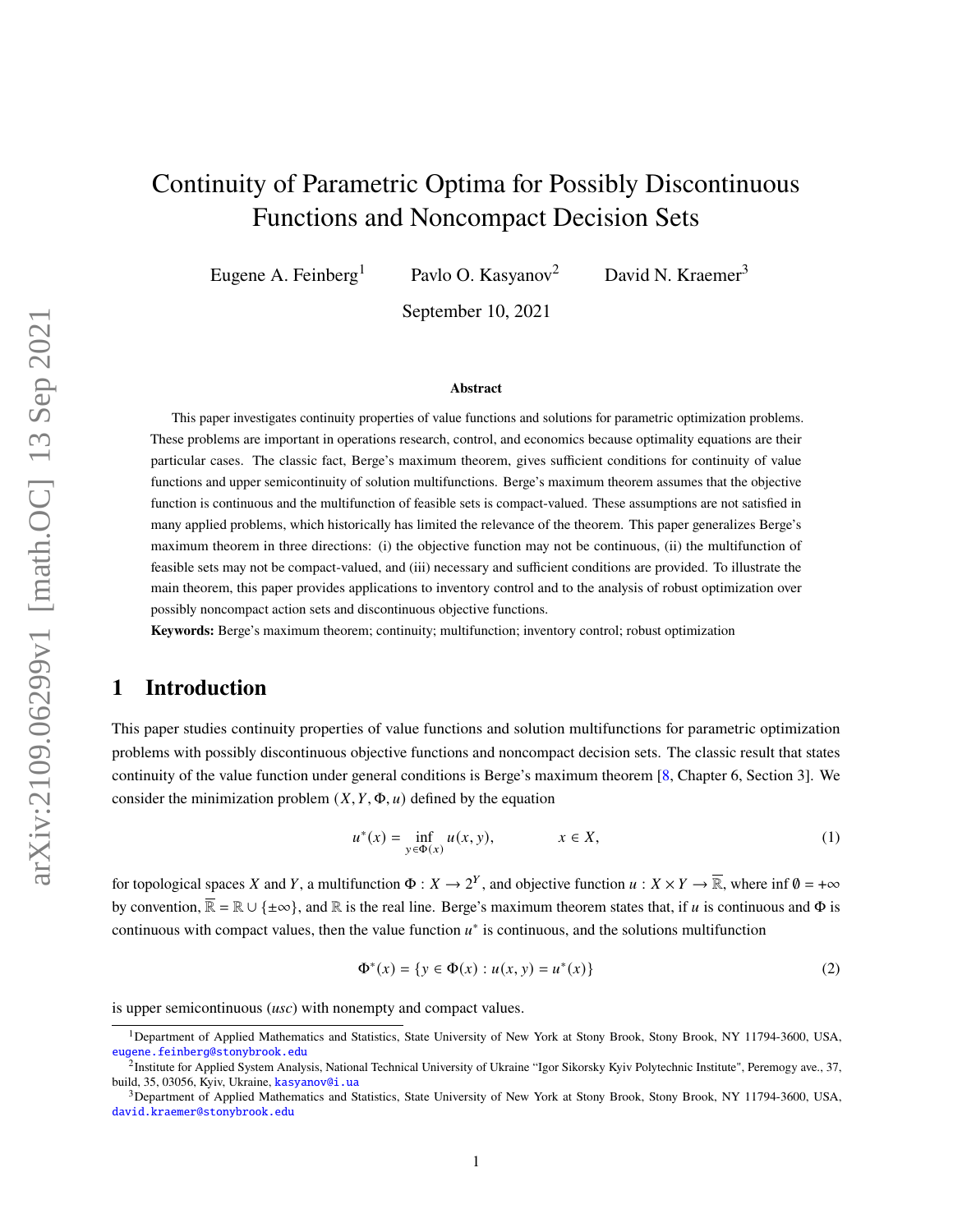Berge's maximum theorem is a corollary of three statements guaranteeing the following properties of the value function and solution multifunction: upper semicontinuity of  $u^*$ , lower semicontinuity of  $u^*$ , and upper semicontinuity of  $\Phi^*$  and non-emptiness and compactness of the sets  $\Phi^*(x)$ ; see Aliprantis and Border [\[1,](#page-24-1) pp. 569–570], Berge [\[8,](#page-24-0) pp. 115–116], or Hu and Papageorgiou [\[29,](#page-26-0) pp. 82–84]. In particular, the function  $u^*$  is usc, if the function u is usc, and if the multifunction  $\Phi$  is *lsc*. The function  $u^*$  is lower semicontinuous (*lsc*), if the function  $u$  is *lsc*, and if the multifunction Φ is *usc* and compact-valued.

Continuity of value functions is an important consideration for many applications. In reinforcement learning, many algorithms follow the paradigm of value function approximation, including sarsa, deep Q-learning, and actor-critic methods; see Bertsekas [\[9\]](#page-25-0), Sutton and Barto [\[42\]](#page-26-1), and Szepesvári [\[43\]](#page-26-2) for general overviews of this paradigm. Neural function approximation architecture has become ubiquitous because such models can efficiently estimate continuous functions. This is a consequence of several fundamental theorems of analysis, including the Stone-Weierstrass theorem (see, for example, Cybenko [\[14\]](#page-25-1) for the classic result) and the Kolmogorov-Arnold superposition theorem (see, for example Montanelli and Yang [\[34\]](#page-26-3) as a recent development). In economics, continuity of the value function (also known as the marginal function) is a principal objective in the analysis of consumer behavior and economic planning; see, for example, Varian [\[48,](#page-27-0) §7.3] in the context of microeconomic agents and Stokey et al. [\[40,](#page-26-4) Theorems 3.6 and Theorem 4.6] for macroeconomic theory.

This paper generalizes Berge's maximum theorem by relaxing the assumptions that the objective function  $u$  is continuous, real-valued, and the multifunction  $\Phi$  is upper semicontinuous and compact-valued. We study general conditions that ensure upper semicontinuity and lower semicontinuity of  $u^*$  as well as the upper semicontinuity of Φ∗ , including a number of necessary and sufficient conditions. There are several results obtained in this direction after Berge's maximum theorem was published. Tian and Zhou [\[46\]](#page-27-1) introduced the property of feasible path transfer upper semicontinuity, showed that it is necessary and sufficient for upper semicontinuity of  $u^*$ , and generalized Berge's maximum theorem by using this property. Feinberg et al. [\[23\]](#page-25-2) introduced the notion of K-inf-compact functions and established sufficient conditions for  $u^*$  to be *lsc* when the sets  $\Phi(x)$  are possibly noncompact. The results in [\[23\]](#page-25-2) cover mostly metric spaces X and Y. Feinberg et al. [\[24\]](#page-25-3) introduced the notion of  $\mathbb{K}\mathbb{N}$ -inf-compact functions for Hausdorff metric spaces and extended Berge's maximum theorem to noncompact sets  $\Phi(x)$ . Bonnans and Shapiro [\[12,](#page-25-4) Proposition 4.4] introduced local Berge's maximum theorem when X is a Banach space, and the sets  $\Phi(x)$  are possibly noncompact. Feinberg and Kasyanov [\[19\]](#page-25-5) described a general version of a local Berge's maximum theorem for Hausdorff topological spaces X and Y. Rockafellar and Wets  $[37,$  Theorems 1.17, 7.41] developed, as an application of their study of epi-continuous functions, a version of Berge's maximum theorem for the case when  $X$  and  $Y$  are Euclidean spaces and  $\Phi(x) = Y$  for all  $x \in X$ .

This paper describes generalizations of Berge's maximum theorem and relevant results by combining the properties of feasible path transfer upper semicontinuity, a new condition called lower min-semicontinuity, and KN-inf-compactness of objective functions. Section [2](#page-2-0) presents a summary of relevant background and notation. Section [3](#page-3-0) gives necessary and sufficient conditions for upper and lower semicontinuity of the value function as well as for existence and upper semicontinuity of solutions. It formulates natural generalizations of the results in Tian and Zhou [\[46\]](#page-27-1), Feinberg et al. [\[23,](#page-25-2) [24\]](#page-25-3), and Feinberg and Kasyanov [\[19\]](#page-25-5). These are also natural generalizations of Rockafellar and Wets [\[37,](#page-26-5) Theorems 1.17, 7.41] to topological spaces X and Y and to multifunctions  $\Phi(x)$  depending on  $x \in X$ . The general form of Berge's maximum theorem is Theorem [9](#page-10-0) stating that feasible path transfer upper semicontinuity and KN-inf-compactness imply the conclusions of Berge's maximum theorem. Lower min-semicontinuity is introduced in Definition [2](#page-5-0) as a necessary and sufficient condition for  $u^*$  to be *lsc* and  $\Phi^*$  to be nonempty, as stated in Theorem [4.](#page-6-0) A weaker property, lower inf-semicontinuity, is introduced in Definition [3](#page-5-1) and is shown to be equivalent to *lsc* of  $u^*$ . The local versions of Berge's maximum theorem, presented in Theorems [8](#page-10-1) and [9,](#page-10-0) are more general results than the corresponding theorems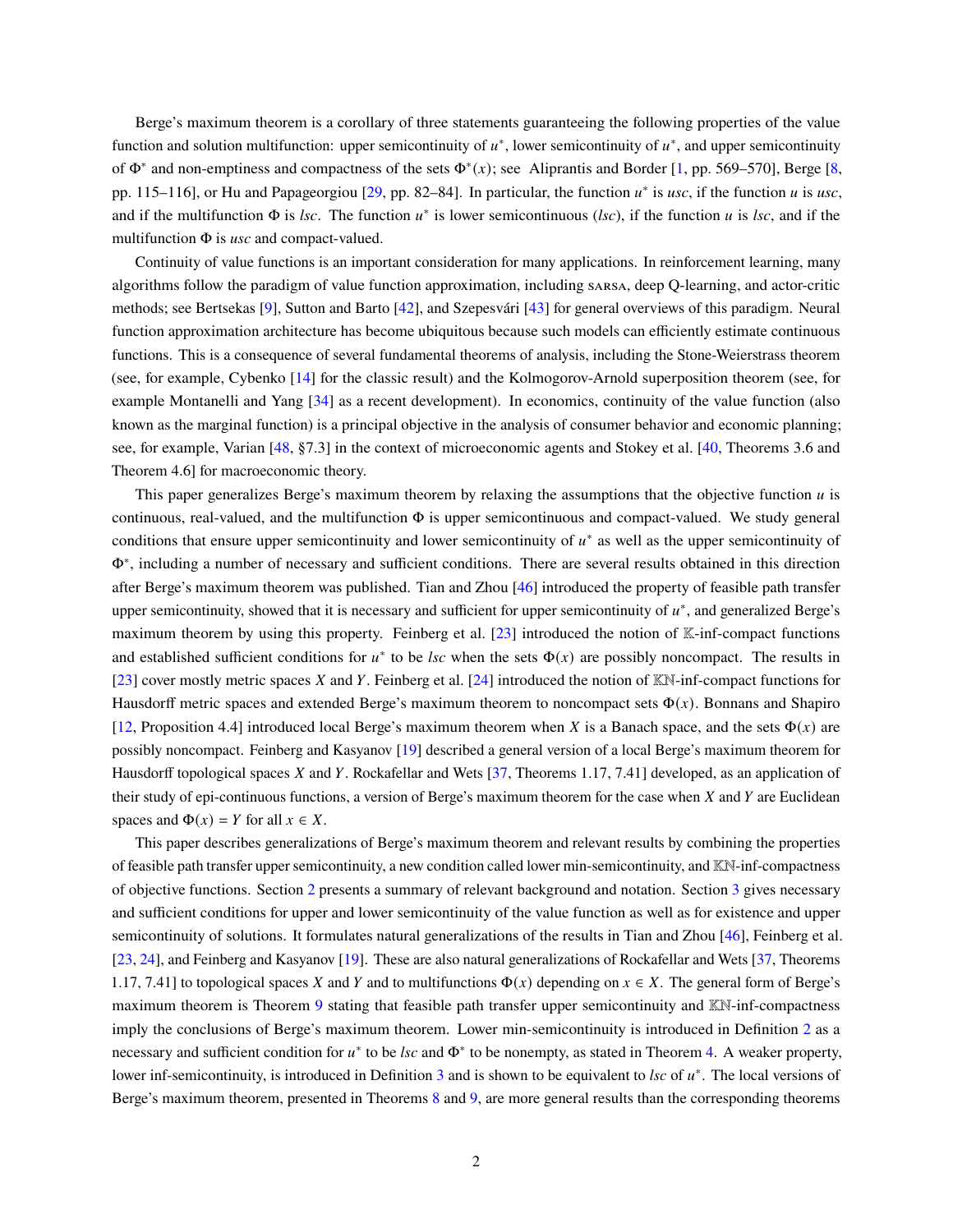in both Feinberg and Kasyanov [\[19,](#page-25-5) Theorem 7] and Tian and Zhou [\[46,](#page-27-1) Theorem 1]. Section [3.4](#page-10-2) compares three different formulations of the parametric optimization problem: the case where  $\Phi(x) \equiv Y$ , the case where  $u < +\infty$  on Gr(Φ), and the formulation adopted by Equation [\(1\)](#page-0-0). The interpretation of the formulation with  $\Phi(x) \equiv Y$  is parametric optimization without explicit constraints, and this formulation is studied in Rockafellar and Wets [\[37\]](#page-26-5) for the case  $Y = \mathbb{R}^n$ . The formulations are shown to be mostly equivalent with respect to determining feasible path transfer upper semicontinuity, lower min-semicontinuity, and lower inf-semicontinuity. Section [4](#page-12-0) discusses the general parametric minimization results of Section [3](#page-3-0) in the context of metric spaces and provides some stronger results for this setting. Section [5](#page-14-0) provides a number of examples employing and differentiating between the properties studied in Section [3.](#page-3-0) It also includes applications to inventory control with possibly bounded orders, possibly finite storage capacity, and with or without backorders. Section [7](#page-19-0) considers applications to minimax equations for robust optimization, including results on continuity of minimax functions, existence of equilibria, and continuity of equilibria.

In conclusion of this section, we would like to mention that there are several extensions of Berge's maximum theorem to various additional settings. Debreu [\[15\]](#page-25-6) states the results for parametric optimization of non-numerical functions. Generalizations for the setting in which X and Y are vector spaces and  $u$  is convex include Bank et al. [\[5\]](#page-24-2), Sundaram [\[41\]](#page-26-6), and Bertsekas and Tseng [\[10\]](#page-25-7), and, when  $u$  is quasiconvex, Terazono and Matani [\[44\]](#page-27-2). Additional references can also be found in Feinberg et al. [\[24,](#page-25-3) Section 1].

### <span id="page-2-0"></span>**2 Notation**

Let  $\Phi: X \to 2^Y$  be a multifunction; that is,  $\Phi(x) \subset Y$  for each  $x \in X$ . On a subset  $E \subset X$ , we write the graph of  $\Phi$  on  $E$  as

$$
\mathrm{Gr}_E(\Phi) = \{ (x, y) \in E \times Y : y \in \Phi(x) \},
$$

where  $E \subset X$  (we omit the subscript when  $E = X$ ), and domain

$$
Dom(\Phi) = \{x \in X : \Phi(x) \neq \emptyset\}.
$$

When Dom( $\Phi$ ) = X, we call  $\Phi$  a *strict* multifunction. Let  $x \in Dom(\Phi)$  be given. A *neighborhood* of x is an open set  $U \subset X$  containing x, and we write  $U(x)$  to express the dependency on x explicitly. The multifunction  $\Phi$  is *upper semicontinuous* (*usc*) at x if, for each open set  $V \subset Y$  with  $\Phi(x) \subset V$ , there exists a neighborhood  $U(x)$  such that  $\Phi(x') \subset V$  for each  $x' \in U(x)$ . The multifunction  $\Phi$  is *lower semicontinuous* (*lsc*) at x if for each open set  $V \subset Y$  with  $\Phi(x) \cap V \neq \emptyset$ , there exists a neighborhood  $U(x)$  such that  $\Phi(x') \cap V \neq \emptyset$  for each  $x' \in U(x)$ . If  $\Phi$  is both *usc* and *lsc* at x, it is said to be *continuous at* x. If  $\Phi$  is *usc* (resp., *lsc*, continuous) at x for each  $x \in Dom(\Phi)$ , then  $\Phi$  is *usc* (resp., *lsc*, continuous). For a set  $E \subset Dom(\Phi)$ , we write  $f : E \subset X \to Y$  to indicate a function with values in the space Y defined on a subset E of the space X. When  $E = X$ , we keep the usual notation  $f: X \to Y$ . A *selector* for  $\Phi$  on E is a function  $\sigma : E \subset X \to Y$  such that  $\sigma(x) \in \Phi(x)$  for each  $x \in E$ . We denote the set of selectors by  $\Sigma(\Phi; E)$  and use the shorthand  $\Sigma(\Phi) := \Sigma(\Phi; \text{Dom}(\Phi)).$ 

We always consider the order topology on the set of real numbers  $\mathbb R$  and on the extended set of real numbers  $\overline{\mathbb{R}} = \mathbb{R} \cup \{\pm \infty\}$ . A function  $f : E \subset X \to \overline{\mathbb{R}}$  is *lower semicontinuous* (*lsc*) *at*  $x \in E$  if, each net  $(x_\alpha)_{\alpha \in I}$  with values in E and with  $x_\alpha \to x$  satisfies  $f(x) \leq \liminf_{\alpha \in I} f(x_\alpha)$ , and f is *upper semicontinuous* (*usc*) *at*  $x \in E$ if  $−f$  is *lsc* at x; see, e.g., Aliprantis and Border [\[1,](#page-24-1) p. 43] for an approach to this definition. Of course, f is continuous at  $x \in E$  if and only if f is lsc and usc at x. In this case, for every net  $(x_\alpha)_{\alpha \in I}$  such that  $x_\alpha \to x$ , we have  $\lim_{\alpha \in I} f(x_{\alpha}) = \liminf_{\alpha \in I} f(x_{\alpha}) = \limsup_{\alpha \in I} f(x_{\alpha}) = f(x)$ , and we write  $f(x_{\alpha}) \to f(x)$  as  $x_{\alpha} \to x$ . If f is *lsc* (resp., *usc*, continuous) at x for each  $x \in E$ , then f is *lsc* (resp., *usc*, *continuous*) *on* E. The function f is *lsc*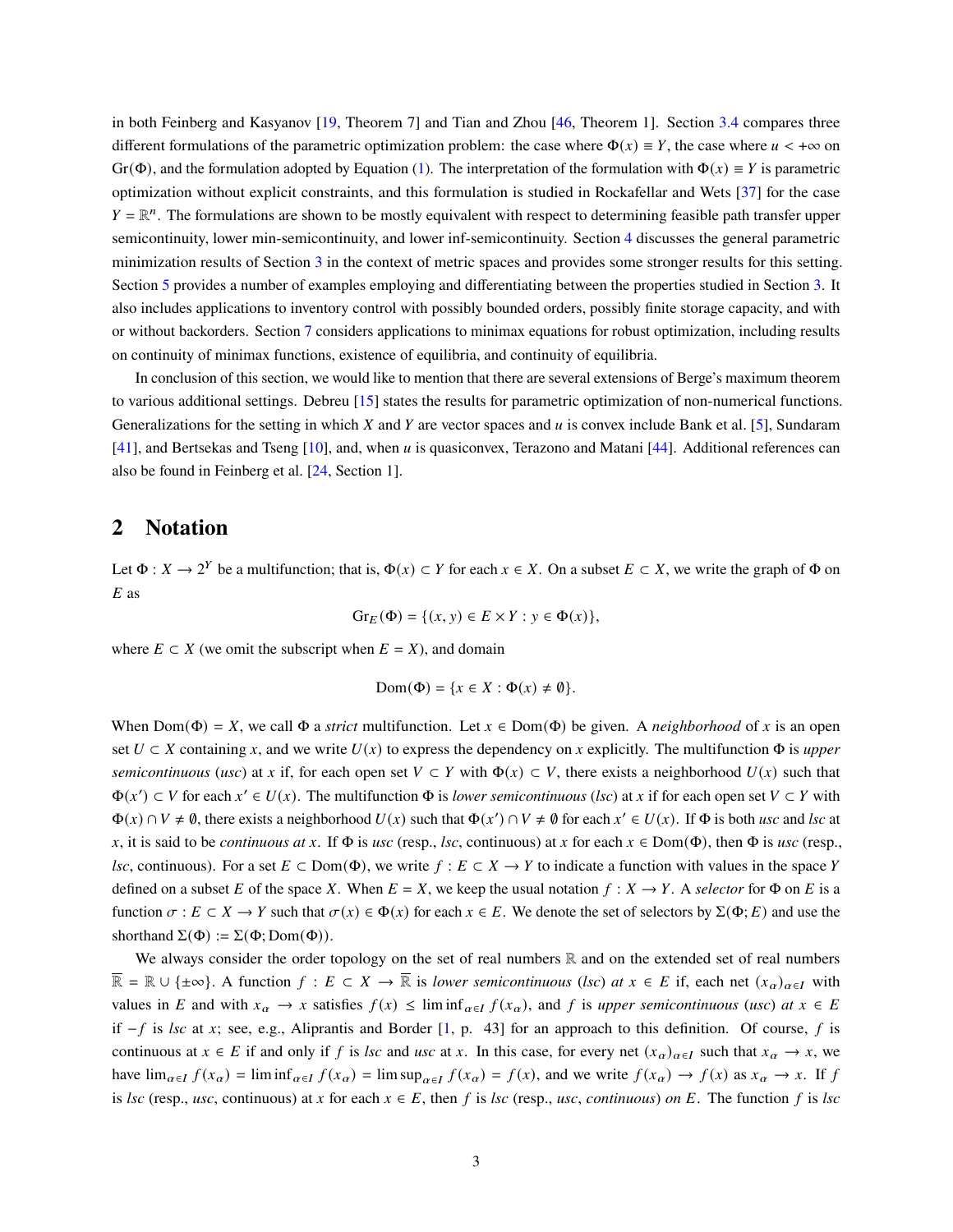at x if and only if for each  $\lambda \in \mathbb{R}$ , if  $\lambda < f(x)$ , there exists a neighborhood  $U(x)$  such that each  $x' \in U(x)$  satisfies  $\lambda < f(x')$ ; see, e.g., Definition 1 and Proposition 3 in Bourbaki [\[13,](#page-25-8) Chapter 4, Section 6.2], where Proposition 3 deals with filters, an equivalent approach to nets. The epigraphical mapping of the function  $f$ , denoted epi  $f$ , is defined as  $(\text{epi } f)(x) = \{ \lambda \in \mathbb{R} : f(x) \leq \lambda \}.$  For  $\lambda \in \mathbb{R}$ , we denote the level set of f by  $\mathcal{D}_f(\lambda; E) = \{ x \in E : f(x) \leq \lambda \}.$  The indicator function of the set E is denoted as  $\mathbb{1}_E : X \to \{0, 1\}$ , meaning  $\mathbb{1}_E(x) = 1$  iff  $x \in E$ .

### <span id="page-3-0"></span>**3 Continuity of minima**

For topological spaces X and Y, a multifunction  $\Phi: X \to 2^Y$ , and objective function  $u: Gr(\Phi) \subset X \times Y \to \overline{\mathbb{R}}$ , we consider the minimization problem defined by the tuple  $(X, Y, \Phi, u)$  with the *value function*  $u^* : Dom(\Phi) \subset X \to \overline{\mathbb{R}}$  and with the *solutions multifunction*  $\Phi^*$ : Dom $(\Phi) \subset X \to 2^Y$  defined in [\(1\)](#page-0-0) and [\(2\)](#page-0-1). This section investigates conditions on  $\Phi$  and *u* which guarantee basic continuity properties of the value function  $u^*$  and the solutions multifunction  $\Phi^*$ .

The section is divided into four subsections. Section [3.1](#page-3-1) considers necessary and sufficient conditions for the value function  $u^*$  to be *usc*; Section [3.2](#page-4-0) considers conditions for  $u^*$  to be *lsc*; Section [3.3](#page-9-0) considers conditions for the solutions Φ∗ to be nonempty, *usc*, and compact-valued, and it states Theorem [8,](#page-10-1) the main result of this section, which generalizes Theorem 7 in Feinberg and Kasyanov [\[19\]](#page-25-5) and Theorem 1 in Tian and Zhou [\[46\]](#page-27-1). Section [3.4](#page-10-2) considers the equivalence between different formulations of the parametric optimization problem defined in equations [\(1\)](#page-0-0) and [\(2\)](#page-0-1). Theorems [8](#page-10-1) and [9](#page-10-0) present more general formulations of the local Berge's maximum theorem than any known formulation.

### <span id="page-3-1"></span>**3.1 Upper semicontinuity of values**

Tian and Zhou  $[46]$  introduced the notion of feasible path transfer semicontinuity for real-valued objective functions  $u$ . The following definition slightly extends this notion to include cases when  $\mu$  can take infinite values.

<span id="page-3-2"></span>**Definition 1** (Feasible path transfer semicontinuity; cp. Tian and Zhou [\[46,](#page-27-1) Definition 1]). Let  $E \subset \text{Dom}(\Phi)$ . The function  $u : Gr(\Phi) \subset X \times Y \to \overline{\mathbb{R}}$  is called *feasible path transfer upper semicontinuous* (*FPTusc*) on  $Gr_E(\Phi)$  if for each  $x \in E$ ,  $y \in \Phi(x)$ , and  $\gamma \in \mathbb{R}$  with  $u(x, y) < \gamma$ , there exists a neighborhood  $U(x)$  such that for each  $x' \in U(x)$  there exists  $y' \in \Phi(x')$  such that  $u(x', y') < \gamma$ . The function *u* is *feasible path transfer lower semicontinuous* (*FPTlsc*) on  $Gr_E(\Phi)$  if  $-u$  is *FPTusc* on  $Gr_E(\Phi)$ .

Alternatively, one can reformulate Definition [1](#page-3-2) using selectors. The function  $u : Gr(\Phi) \subset X \times Y \to \overline{\mathbb{R}}$  is *FPTusc* on  $Gr_E(\Phi)$  if and only if for each  $x \in E$ ,  $y \in \Phi(x)$ , and  $\gamma \in \mathbb{R}$  with  $u(x, y) < \gamma$ , there is a neighborhood  $U(x)$  and a selector  $y' \in \Sigma(\Phi; U(x))$  such that  $u(x', y'(x')) < \gamma$  for each  $x' \in U(x)$ . Such a selector y' is called a *feasible path*. According to Proposition 1 in Tian and Zhou  $[46]$ , the value function  $u^*$  is usc if and only if the objective function u is *FPTusc* on  $\text{Gr}_E(\Phi)$ .

The following theorem, due to Tian and Zhou [\[46\]](#page-27-1), establishes necessary and sufficient conditions for the function  $u^*$ to be  $usc$ . In particular, feasible path transfer upper semicontinuity of  $u$  completely characterizes upper semicontinuity of  $u^*$ . There are minor technical differences between Theorem [1](#page-3-3) and [\[46,](#page-27-1) Proposition 1]: Theorem 1 is a local statement, and it uses Definition [1](#page-3-2) allowing infinite values of  $u$ . However, the proof of [\[46,](#page-27-1) Proposition 1] applies to Theorem [1.](#page-3-3)

<span id="page-3-3"></span>**Theorem 1** (cf. Tian and Zhou [\[46,](#page-27-1) Proposition 1]). *The function*  $u^*$ : Dom( $\Phi$ )  $\subset X \to \overline{\mathbb{R}}$  *is usc at*  $x \in \text{Dom}(\Phi)$  *if and only if the function*  $u : Gr(\Phi) \subset X \times Y \to \overline{\mathbb{R}}$  *is FPTusc on*  $Gr_{\{x\}}(\Phi)$ *.* 

The global version of Theorem [1](#page-3-3) is given in the next corollary.

**Corollary 1** (cf. Tian and Zhou [\[46,](#page-27-1) Proposition 1]). *The function*  $u^*$ : Dom( $\Phi$ )  $\subset X \to \overline{\mathbb{R}}$  *is usc if and only if the function*  $u : Gr(\Phi) \subset X \times Y \to \overline{\mathbb{R}}$  *is FPTusc on* Gr( $\Phi$ ).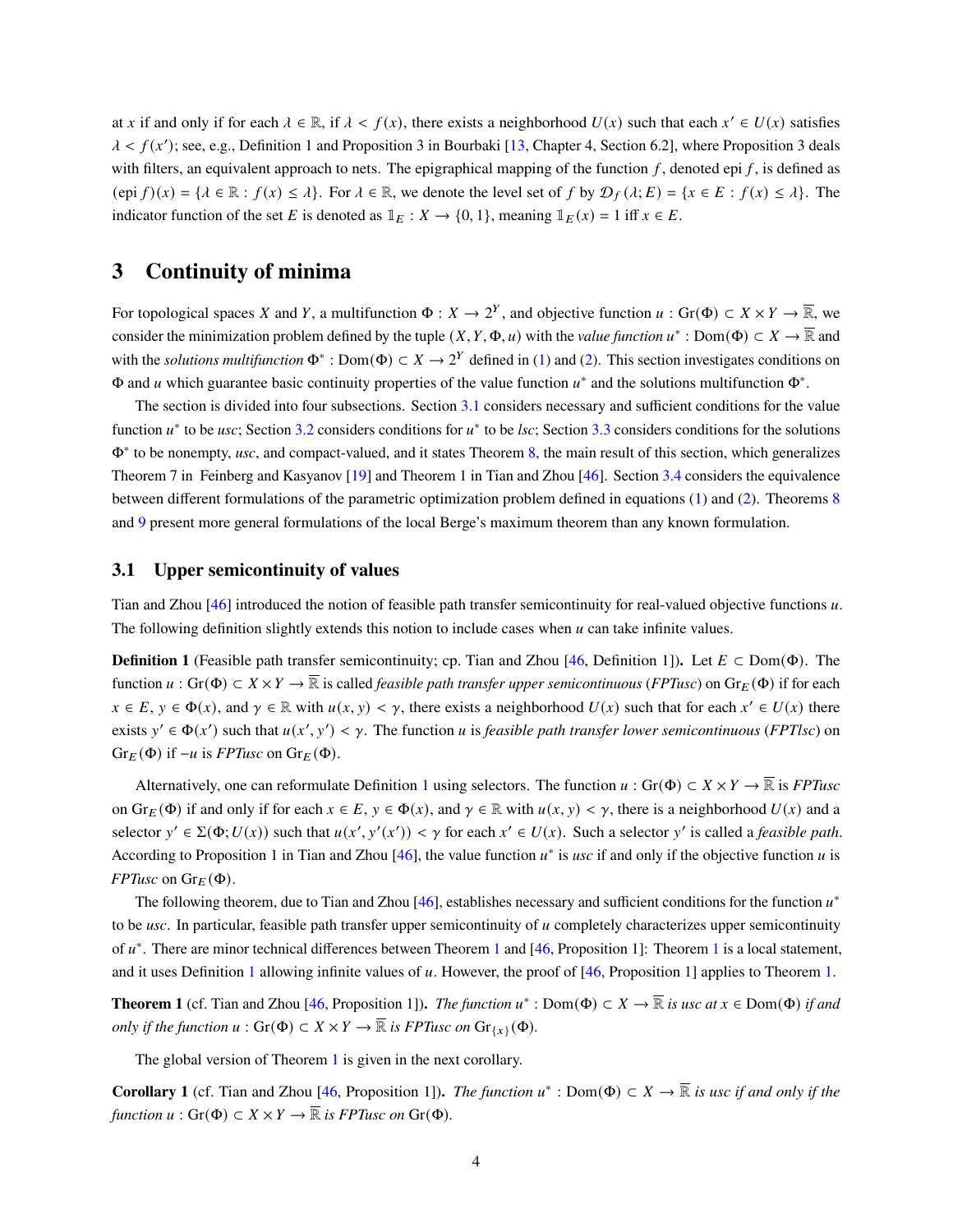The next theorem provides a number of sufficient conditions for the function  $u^*$  to be *usc*. Condition  $(i)$  corresponds to the classic sufficient condition for the value function  $u^*$  to be *usc*; see Berge [\[8,](#page-24-0) Chapter 6, Section 3, Theorem 1] or Aliprantis and Border [\[1,](#page-24-1) Lemma 17.29]. The proof for condition [\(i\)](#page-4-1) in Theorem [2](#page-4-2) is given because it includes extended real-valued objective functions  $u$ . Condition [\(ii\)](#page-4-3) in Theorem [2](#page-4-2) is a generalization of the similar result for Euclidean spaces in Rockafellar and Wets [\[37,](#page-26-5) Theorem 1.17(c)] to general topological spaces. We note that  $u^*$  is automatically *usc* on each  $x \in X \setminus \text{Dom}(\Phi)$ , because  $u^*$  remains unchanged when u is extended from Gr( $\Phi$ ) to  $X \times Y$ by setting  $u(z, y) := -\infty$  if  $y \in Y \setminus \Phi(z)$  for each  $z \in X$ . This is a consequence of the reduction to the case described in condition [\(ii\)](#page-4-3) of Theorem [2.](#page-4-2) Condition [\(iii\)](#page-4-2) of Theorem [2](#page-4-2) is a novel sufficient condition inspired by epi-upper semicontinuity, a concept developed in Rockafellar and Wets [\[37,](#page-26-5) Definition 7.39, Theorem 7.41] for Euclidean spaces. In metric spaces, replacing the nets in Condition [\(iii\)](#page-4-2) with sequences yields a necessary and sufficient condition for  $u$  to be *FPTusc*; see Theorem [12,](#page-12-1) below, for details.

<span id="page-4-1"></span>**Theorem 2.** The following conditions are sufficient for the function  $u^*$ : Dom( $\Phi$ )  $\subset X \to \overline{\mathbb{R}}$  to be usc at  $x \in \text{Dom}(\Phi)$ , *(i) the function*  $u : Gr(\Phi) \subset X \times Y \to \overline{\mathbb{R}}$  *is usc on*  $Gr_{\{x\}}(\Phi)$  *and the multifunction*  $\Phi$  *is lsc on*  $Gr_{\{x\}}(\Phi)$ *;* 

- <span id="page-4-3"></span>*(ii) for each*  $y \in \Phi(x)$  *the function*  $u(\cdot, y)$  *is usc at x and there is a neighborhood*  $U(x)$  *such that*  $\Phi(x') = A \subset Y$  *for*  $\textit{each } x' \in U(x);$
- <span id="page-4-2"></span>*(iii) for each*  $y \in \Phi(x)$  *and for each net*  $(x_\alpha)_{\alpha \in I} \subset Dom(\Phi)$  *with*  $x_\alpha \to x$ , there exists a net  $(y_\alpha)_{\alpha \in I}$  with  $y_\alpha \in \Phi(x_\alpha)$ *for each*  $\alpha \in I$  *with*  $\limsup_{\alpha \in I} u(x_\alpha, y_\alpha) \leq u(x, y)$ *.*

*Proof.* To prove that  $u^*$  is *usc* at  $x$ , let  $\gamma \in \mathbb{R}$ .

(i) If  $u^*(x) < \gamma$ , fix  $y \in \Phi(x)$  such that  $u(x, y) < \gamma$ . Since u is usc on  $Gr_{\{x\}}(\Phi)$ , there are neighborhoods  $U_1(x)$ and  $V(y)$  with  $u(x', y') < \gamma$  for each  $x' \in U_1(x)$  and  $y' \in V(y)$ . Since  $\Phi$  is *lsc* at x, there is a neighborhood  $U_2(x)$  such that  $\Phi(x') \cap V(y) \neq \emptyset$  for each  $x' \in U_2(x)$ . Then for each  $x' \in U_1(x) \cap U_2(x)$  there is  $y' \in \Phi(x') \cap V(y)$ , such that  $u^*(x') \le u(x', y') < \gamma$ , implying that  $u^*$  is usc.

(ii) If  $u^*(x) < \gamma$ , fix  $y \in \Phi(x)$  such that  $u(x, y) < \gamma$ . Since  $u(\cdot, y)$  is *usc* at x, there is a neighborhood  $U_1(x)$ such that  $u(x', y) < \gamma$  for each  $x' \in U_1(x)$ . Furthermore, there is a neighborhood  $U_2(x)$  such that  $y \in \Phi(x')$  for each  $x' \in U_2(x)$ . Then for each  $x' \in U_1(x) \cap U_2(x)$ , we have  $y \in \Phi(x')$  and  $u^*(x') \le u(x', y) < \gamma$ , implying that  $u^*$  is usc.

(iii) Let the net  $(x_\alpha)_{\alpha \in I} \subset \text{Dom}(\Phi)$  with  $x_\alpha \to x$ , and let  $\varepsilon > 0$ . Fix  $y \in \Phi(x)$  such that  $u(x, y) \le u^*(x) + \varepsilon$ . Then there is a net  $y_{\alpha} \in \Phi(x_{\alpha})$  for each  $\alpha \in I$  such that  $\limsup_{\alpha \in I} u^*(x_{\alpha}) \leq \limsup_{\alpha \in I} u(x_{\alpha}, y_{\alpha}) \leq u(x, y) \leq u^*(x) + \varepsilon$ . Since  $\varepsilon > 0$  was arbitrary,  $u^*$ is *usc*.

### <span id="page-4-0"></span>**3.2 Lower semicontinuity of values and existence, compactness of solutions**

In this section, we consider necessary and sufficient conditions for the value function  $u^*$  to be  $\textit{lsc}$ , the existence of solutions, and general sufficient conditions for the compactness of the solution sets Φ<sup>∗</sup>. We introduce the related notions of lower min-semicontinuity and lower inf-semicontinuity. A lower inf-semicontinuous function  $u$  is necessary and sufficient for lower semicontinuity of  $u^*$ , whereas a lower min-semicontinuous function  $u$  is necessary and sufficient to lower semicontinuity of  $u^*$  and existence of solutions  $y^* \in \Phi^*(x)$ . In addition, we extend to general topological spaces and extended-valued objective functions the results for KN-inf-compact functions, introduced in Feinberg et al. [\[24,](#page-25-3) Definition 1.3] and Feinberg and Kasyanov [\[19,](#page-25-5) Definition 1] as a natural sufficient condition for  $u^*$  to be *lsc* and for  $\Phi^*(x)$  to be nonempty and compact.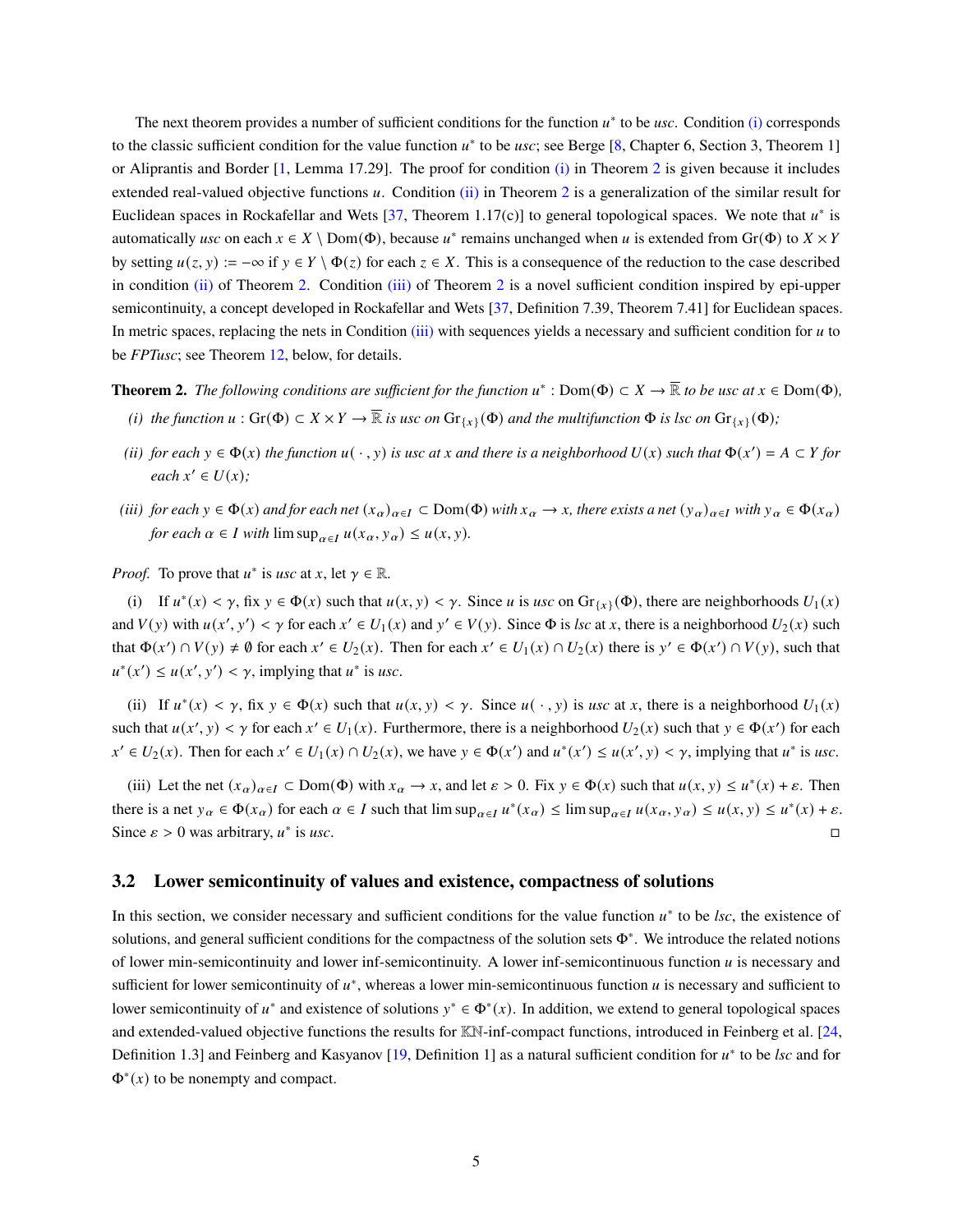<span id="page-5-0"></span>**Definition 2** (Lower min-semicontinuity). The function  $u : Gr(\Phi) \subset X \times Y \to \overline{\mathbb{R}}$  is called *lower min-semicontinuous* (*lmsc*) at  $x \in Dom(\Phi)$  if there exists  $y^* \in \Phi(x)$  such that for every  $\gamma \in \mathbb{R}$  with  $u(x, y^*) > \gamma$ , there exists a neighborhood  $U(x)$  such that  $u(x', y') > \gamma$  for each  $x' \in U(x)$  and  $y' \in \Phi(x')$ . The function u is upper max-semicontinuous (umsc) at  $x \in Dom(\Phi)$  if  $-u$  is *lmsc* at x.

An example of a *lmsc* function is  $u : [0, 1] \times [0, 1] \rightarrow \mathbb{R}$  given by the formula  $u(x, y) = \mathbb{1}_{\mathbb{Q}}(x - y)$ , where for each  $x \in [0, 1]$  we choose  $y^* \in [0, 1]$  such that  $x - y^* \notin \mathbb{Q}$  and hence  $u(x, y^*) = 0$ . Note that this u is nowhere lsc. For a multifunction  $\Gamma$ : Gr( $\Phi$ )  $\subset X \times Y \to 2^Z$ , let  $P_X^{\Phi} \Gamma$  denote the projection operator onto the space X defined by  $(P_X^{\Phi} \Gamma)(x) = \bigcup_{y \in \Phi(x)} \Gamma(x, y)$ . We remark that the equality cl  $P_X^{\Phi}$ epi  $u = \text{epi } u^*$  holds in general for any function u. This is because the following statements are equivalent: (i)  $\lambda \in (c \, P_X^{\Phi} \, epi \, u)(x)$ ; (ii) there is a sequence  $\lambda_n \in (P_X^{\Phi} \, epi \, u)(x)$ with  $\lambda_n \to \lambda$ ; (iii) there is a sequence  $y_n \in \Phi(x)$  with  $u(x, y_n) \leq \lambda_n$ ; (iv)  $\lambda \in (\text{epi } u^*)(x)$ . As follows from the definitions, if *u* is *lmsc*, then  $P_X^{\Phi}$  epi  $u =$  epi  $u^*$ . This is the epigraphical projection equality as discussed in Rockafellar and Wets [\[37,](#page-26-5) Proposition 1.18]. A weaker property given in the next definition is also useful for characterizing the value function  $u^*$ .

<span id="page-5-1"></span>**Definition 3** (Lower inf-semicontinuity). The function  $u : Gr(\Phi) \subset X \times Y \to \overline{\mathbb{R}}$  is called *lower inf-semicontinuous* (*lisc*) at  $x \in \text{Dom}(\Phi)$  if for all  $\gamma \in \mathbb{R}$  such that  $u(x, y) > \gamma$  for each  $y \in \Phi(x)$ , there exists a neighborhood  $U(x)$  such that  $u(x', y') > \gamma$  for each  $x' \in U(x)$  and  $y' \in \Phi(x')$ . The function *u* is *upper sup-semicontinuous* (*ussc*) at  $x \in Dom(\Phi)$  if  $-u$  is *lisc* at x.

Every *lmsc* function is also *lisc*, but the reverse implication is not true in general. A simple example of a *lisc* function that is not *lmsc* is  $u : [0, 1] \times [0, 1] \rightarrow \mathbb{R}$  $u : [0, 1] \times [0, 1] \rightarrow \mathbb{R}$  $u : [0, 1] \times [0, 1] \rightarrow \mathbb{R}$  given by the formula  $u(x, y) = y + 1_0(x - y) + 1_{0}y(y)$ ; see Example 1 for details. If *u* is *lmsc* at *x*, then there exists a solution  $y^* \in \Phi^*(x)$ , but the solutions multifunction  $\Phi^*(x)$  may be empty if is only *lisc*. The following theorem provides necessary and sufficient conditions for to be *lisc*. Condition [\(iii\)](#page-5-2) of Theorem [3](#page-5-2) states that lower inf-semicontinuity of u is equivalent to lower semicontinuity of  $u^*$ .

<span id="page-5-3"></span>**Theorem 3** (Necessary and sufficient conditions for *lisc*). *For*  $x \in Dom(\Phi)$ *, the following statements are equivalent:* 

- *(i) The function*  $u : Gr(\Phi) \subset X \times Y \to \overline{\mathbb{R}}$  *is lisc at x.*
- <span id="page-5-4"></span>*(ii) For*  $\lambda \in \mathbb{R}$ *, and net*  $((x_{\alpha}, y_{\alpha}))_{\alpha \in I} \subset \text{Gr}(\Phi)$  *with*  $x_{\alpha} \to x$ *, if*  $\sup_{\alpha \in I} u(x_{\alpha}, y_{\alpha}) < \lambda$ *, there exists*  $y \in \Phi(x)$  *such that*  $u(x, y) < \lambda$ *.*
- <span id="page-5-2"></span>(*iii*) *The function*  $u^*$  : Dom( $\Phi$ )  $\subset X \to \overline{\mathbb{R}}$  *is lsc at x.*

*Proof.* [\(i\)](#page-5-3)  $\implies$  [\(iii\)](#page-5-2) Suppose  $u^*(x) > \gamma$  for some  $\gamma \in \mathbb{R}$ , and let  $\gamma' \in (\gamma, u^*(x))$ . Since  $\gamma' < u(x, y)$  for each  $y \in \Phi(x)$ , there is a neighborhood  $U(x)$  such that  $u(x', y') > y'$  for each  $x' \in U(x)$  and  $y' \in \Phi(x')$ . Thus  $u^*(x') \ge y' > y$  for each  $x' \in U(x)$ , so  $u^*$  is *lsc* at *x*.

[\(iii\)](#page-5-2)  $\implies$  [\(ii\)](#page-5-4) Let  $\lambda \in \mathbb{R}$ , and the net  $((x_{\alpha}, y_{\alpha}))_{\alpha \in I} \subset Gr(\Phi)$  with  $x_{\alpha} \to x$  be arbitrary. Suppose sup $_{\alpha \in I} u(x_{\alpha}, y_{\alpha}) < \lambda$ . Then  $u^*(x) \leq \liminf_{\alpha \in I} u^*(x_\alpha) \leq \liminf_{\alpha \in I} u(x_\alpha, y_\alpha) \leq \sup_{\alpha \in I} u(x_\alpha, y_\alpha) < \lambda$ , so there exists  $y \in \Phi(x)$  such that  $u(x, y) < \lambda$ , as needed.

[\(ii\)](#page-5-4)  $\implies$  [\(i\)](#page-5-3) Suppose *u* is not *lisc* at *x*. Then there is  $y \in \Phi(x)$  and  $\gamma \in \mathbb{R}$  with  $\gamma < u(x, y)$  such that, for every neighborhood  $U(x)$ , there are  $x' \in U(x)$  and  $y' \in \Phi(x')$  with  $\gamma \geq u(x', y')$ . Let  $\gamma' \in (\gamma, u(x, y))$ , and take the directed set  $I = \{ U \subset X : U$  is a neighborhood of  $x \}$  with  $U \leq V$  iff  $V \subset U$ , it follows that there exists a net  $((x_{\alpha}, y_{\alpha}))_{\alpha \in I} \subset \text{Gr}_{\{x\}}(\Phi)$  such that  $\gamma \geq \sup_{\alpha \in I} u(x_{\alpha}, y_{\alpha})$ . Hence,  $u(x, y) > \gamma' > \gamma \geq \sup_{\alpha \in I} u(x_{\alpha}, y_{\alpha})$ , so Condition [\(ii\)](#page-5-4) fails with  $\gamma'$ . The result follows by contrapositive.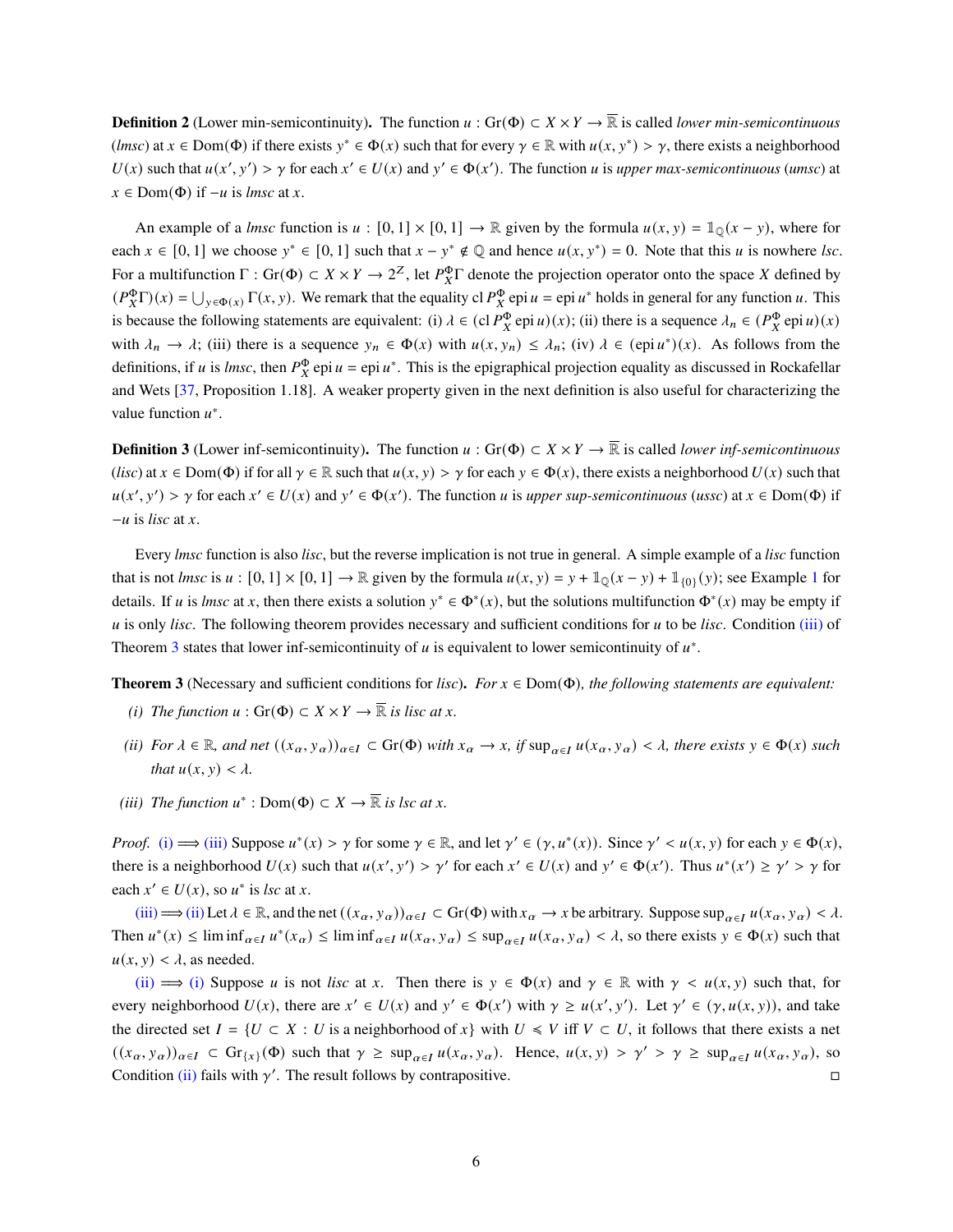Theorem [3](#page-5-2) is local in the sense that it characterizes lower semicontinuity at a single point  $x \in X$ . Since a function is *lsc* on *E* if and only if it is *lsc* at each  $x \in E$ , the global version of Theorem [3](#page-5-2) is an immediate corollary. In the global version, however, lower semicontinuity of  $u^*$  is further characterized by closedness of Gr(epi $u^*$ ).

<span id="page-6-1"></span>**Corollary 2.** Suppose  $\Phi: X \to 2^Y$  is a strict multifunction. Then the following statements are equivalent:

- *(i) The function*  $u : Gr(\Phi) \subset X \times Y \to \overline{\mathbb{R}}$  *is lisc at each*  $x \in X$ *.*
- <span id="page-6-3"></span>(*ii*) The multifunction  $epi u^* : X \to 2^{\mathbb{R}}$  has a closed graph.
- <span id="page-6-2"></span>*(iii)* The function  $u^* : X \to \overline{\mathbb{R}}$  is lsc on X.

*Proof.* Conditions [\(i\)](#page-6-1) and [\(iii\)](#page-6-2) are equivalent in view of Theorem [3.](#page-5-2) Conditions (iii) and [\(ii\)](#page-6-3) are equivalent, since  $u^*$  is *lsc* if and only if epi  $u^*$  has a closed graph.

Although Corollary [2](#page-6-2) assumes that  $\Phi$  is strict, there are two ways to apply it to a possibly non-strict  $\Phi$ . First, Corollary [2](#page-6-2) can be recovered by replacing X with Dom( $\Phi$ ). In particular, for Condition [\(ii\),](#page-6-3) this modification means that epi  $u^*$  has a closed graph in the subspace topology of  $Dom(\Phi) \times Y$ . Second, the original minimization problem can be reduced to the problem with the same value function and with the multifunction identically equal to  $Y$  and with setting  $u(x, y)$  equal to +∞ for  $y \in Y \setminus \Phi(x)$ ; see Corollary [5.](#page-12-2)

Whereas lower inf-semicontinuity of  $u$  is characterized by the property that  $u^*$  is  $\textit{lsc}$ , the following theorem provides necessary and sufficient conditions for *u* to be *lmsc*. In particular, Condition [\(iii\)](#page-6-0) states that *u* is *lmsc* at *x* if and only if the value function  $u^*$  is *lsc* at x and  $\Phi^*(x)$  is nonempty.

<span id="page-6-4"></span>**Theorem 4** (Necessary and sufficient conditions for *lmsc*). *For*  $x \in Dom(\Phi)$ *, the following statements are equivalent:* 

- *(i) The function*  $u : Gr(\Phi) \subset X \times Y \to \overline{\mathbb{R}}$  *is lmsc at x.*
- <span id="page-6-5"></span>(*ii*) *There exists*  $y^* \in \Phi(x)$  *such that for every net*  $((x_\alpha, y_\alpha))_{\alpha \in I} \subset Gr(\Phi)$  *with*  $x_\alpha \to x$  *satisfies*  $u(x, y^*) \leq$  $\liminf_{\alpha \in I} u(x_\alpha, y_\alpha)$ .
- <span id="page-6-0"></span>(*iii*) *The function*  $u^*$ : Dom( $\Phi$ )  $\subset X \to \overline{\mathbb{R}}$  *is lsc at x, and*  $\Phi^*(x) \neq \emptyset$ *.*

*Proof.* [\(i\)](#page-6-4)  $\implies$  [\(iii\)](#page-6-0) Let  $y^* \in \Phi(x)$  be as in Definition [2,](#page-5-0) and let  $\gamma \in \mathbb{R}$ . If  $\gamma < u^*(x)$ , fix  $\gamma' \in (\gamma', u^*(x))$ . Then there is a neighborhood  $U(x)$  such that  $\gamma' < u(x', y')$  for each  $x' \in U(x)$  and  $y' \in \Phi(x')$ . Then  $\gamma < \gamma' \leq u^*(x')$  for each  $x' \in U(x)$ , so  $u^*$  is *lsc* at x. Furthermore, since  $\gamma < u(x, y^*)$  implies  $\gamma < u(x, y)$  for each  $y \in \Phi(x)$ , it follows that  $y^* \in \Phi(x)$ .

[\(iii\)](#page-6-0)  $\implies$  [\(ii\)](#page-6-5) Let  $y^* \in \Phi^*(x)$ . Then for any net  $((x_\alpha, y_\alpha))_{\alpha \in I} \subset \text{Gr}(\Phi)$  with  $x_\alpha \to x$ , it follows that  $u(x, y^*) =$  $u^*(x) \leq \liminf_{\alpha \in I} u^*(x_\alpha) \leq \liminf_{\alpha \in I} u(x_\alpha, y_\alpha)$ , as needed.

[\(ii\)](#page-6-5)  $\implies$  [\(i\)](#page-6-4) Suppose *u* is not *lmsc* at *x*. Then for each  $y \in \Phi(x)$ , there is an  $\gamma \in \mathbb{R}$  with  $\gamma < u(x, y)$  such that for every neighborhood  $U(x)$  there exist  $x' \in U(x)$  and  $y' \in \Phi(x')$  with  $\gamma > u(x', y')$ . Taking the directed set  $I = \{ U \subset X : U$  is a neighborhood of  $x \}$  with  $U \leq V$  iff  $V \subset U$ , it follows that there exists a net  $((x_{\alpha}, y_{\alpha}))_{\alpha \in I} \subset Gr(\Phi)$ such that  $u(x, y) > \gamma > u(x_\alpha, y_\alpha)$  for each  $\alpha \in I$ . Thus, we proved that for each  $y \in \Phi(x)$  there is a net  $((x_{\alpha}, y_{\alpha}))_{\alpha \in I} \subset \text{Gr}(\Phi)$  with  $x_{\alpha} \to x$  and  $u(x, y) > \gamma \ge \sup_{\alpha \in I} u(x_{\alpha}, y_{\alpha}) \ge \liminf_{\alpha \in I} u(x_{\alpha}, y_{\alpha})$ . The direct implication follows from the contrapositive.

Theorem [4](#page-6-0) admits an additional necessary and sufficient condition when is globally *lmsc*.

**Corollary 3.** Suppose  $\Phi: X \to 2^Y$  is a strict multifunction. Then the following statements are equivalent:

<span id="page-6-6"></span>*(i) The function*  $u : Gr(\Phi) \subset X \times Y \to \overline{\mathbb{R}}$  *is lmsc at each*  $x \in X$ .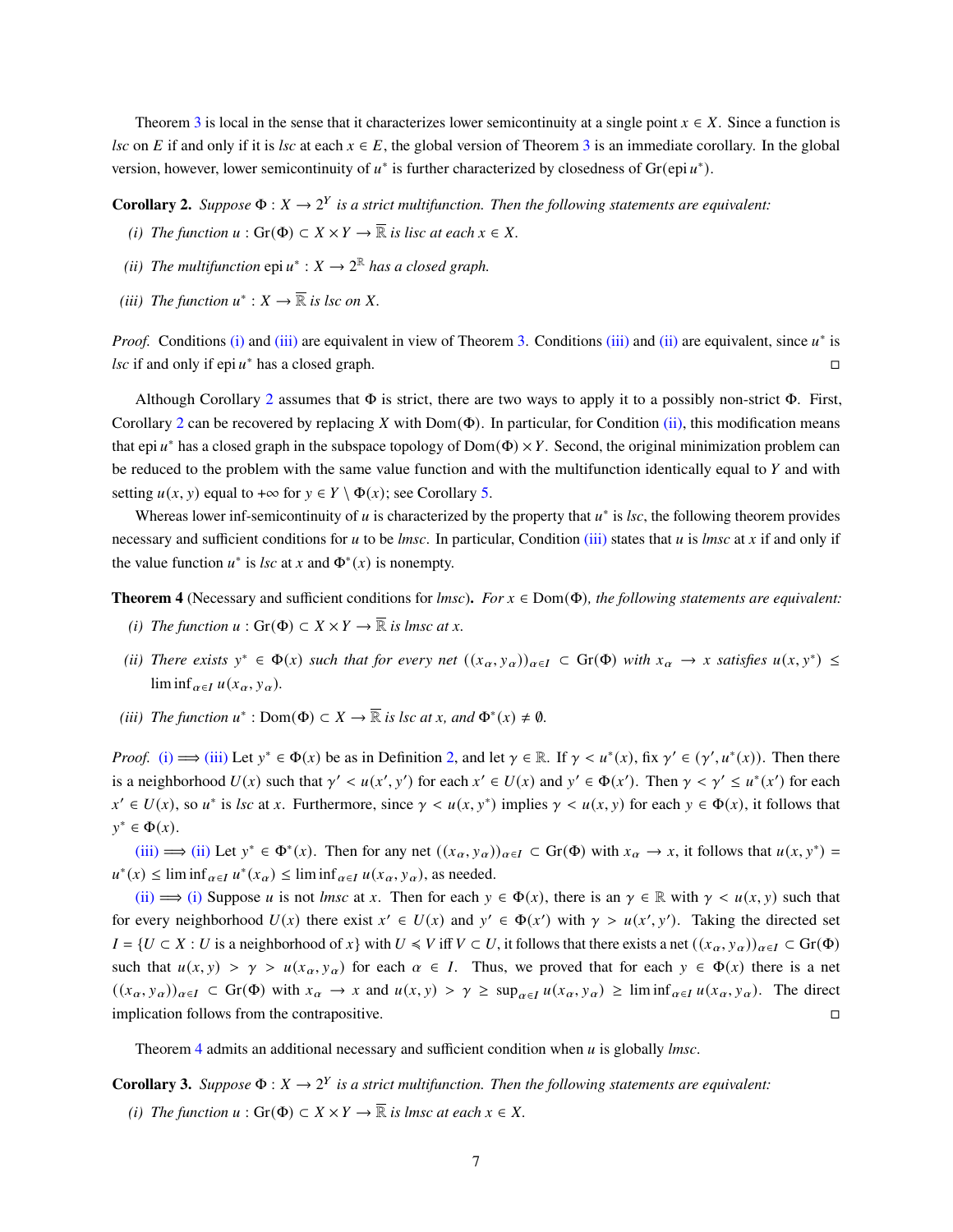- <span id="page-7-1"></span>(*ii*) The multifunction  $epi u^* : X \to 2^{\mathbb{R}}$  has a closed graph, and the equality  $P_X^{\Phi}$   $epi u = epi u^*$  holds.
- <span id="page-7-0"></span>(*iii*)  $u^*$  *is lsc on X*, and  $\Phi^*$  :  $X \to 2^Y$  *is a strict multifunction.*

*Proof.* Conditions [\(i\)](#page-6-6) and [\(iii\)](#page-7-0) are equivalent in view of Theorem [4.](#page-6-0) Conditions (iii) and [\(ii\)](#page-7-1) are equivalent in view of two facts:  $u^*$  is *lsc* if and only if epi  $u^*$  has a closed graph, and  $\Phi^*(x) \neq \emptyset$  if and only if there exists  $y^* \in \Phi(x)$  such that  $(\operatorname{epi} u)(x, y^*) = (\operatorname{epi} u^*$  $)(x).$ 

As with Corollary [2,](#page-6-2) there are two ways to apply Corollary [3](#page-7-0) when  $\Phi$  is not necessarily strict. First, because  $\Phi$  is strict on Dom( $\Phi$ ), the results hold when X is replaced with Dom( $\Phi$ ). Second, the original minimization problem can be reduced to a problem where  $u(x, y)$  is set to + $\infty$  for  $y \notin \Phi(x)$ , and where the multifunction is redefined to equal Y for each  $x \in X$ ; see Corollary [6.](#page-12-3) We remark that Corollary [3,](#page-7-0) which provides necessary and sufficient conditions to topological spaces X and Y, generalizes Proposition 1.18 in Rockafellar and Wets  $[37]$ , which gives sufficient conditions for the epigraphical projection equality when  $X$  and  $Y$  are Euclidean spaces.

Now let us consider sufficient conditions for lower semicontinuity of  $u^*$ . The following definition was introduced in Feinberg et al. [\[24,](#page-25-3) Definition 1.3] and Feinberg and Kasyanov [\[19,](#page-25-5) Definition 1] for Hausdorff topological spaces. Here we apply it to general topological spaces.

**Definition 4** (Feinberg et al. [\[24,](#page-25-3) Definition 1.3]). Let  $E \subset \text{Dom}(\Phi)$ . The function  $u : \text{Gr}(\Phi) \subset X \times Y \to \overline{\mathbb{R}}$  is called  $\mathbb{K}\mathbb{N}$ -*inf-compact* on  $\text{Gr}_E(\Phi)$  if the following conditions hold:

- (i) *u* is *lsc* at each  $(x, y) \in \text{Gr}_E(\Phi)$ ;
- <span id="page-7-2"></span>(ii) if a net  $(x_{\alpha})_{\alpha \in I}$  with values in Dom( $\Phi$ ) converges to  $x \in E$ , then each net  $(y_{\alpha})_{\alpha \in I}$  with  $y_{\alpha} \in \Phi(x_{\alpha})$  for each  $\alpha \in I$  satisfying the condition that  $\{u(x_\alpha, y_\alpha)\}_{\alpha \in I}$  is bounded above, has an accumulation point  $y \in \Phi(x)$ .

The function u is KN-sup-compact on  $Gr_F(\Phi)$  if  $-u$  is KN-inf-compact on  $Gr_F(\Phi)$ .

For  $X = Y = \mathbb{R}$  with  $\Phi(x) \equiv Y$ , an important example of a KN-inf-compact function is  $u(x, y) = |x - y|^p$  for  $1 \leq p \leq +\infty$ . Section [6](#page-16-0) describes KN-inf-compact functions [\(8\)](#page-17-0) for inventory control.

In general the nets in Definition [4\(](#page-7-2)ii) may converge to multiple limits. Let  $E' \subset E \subset \text{Dom}(\Phi)$ . If u is KN-infcompact on  $Gr_E(\Phi)$ , then u is also KN-inf-compact on  $Gr_{E'}(\Phi)$ . The converse can fail when, for example, u is not *lsc* on  $E \setminus E'$ . On the other hand, if u is KN-inf-compact on  $Gr_{\{x\}}(\Phi)$  for each  $x \in E$ , then u is KN-inf-compact on  $Gr_E(\Phi)$ . In addition, KN-inf-compactness can be reformulated in the following manner: for each net  $((x_{\alpha}, y_{\alpha})_{\alpha \in I}) \subset Gr(\Phi)$ with  $x_{\alpha} \to x$ , if  $\sup_{\alpha \in I} u(x_{\alpha}, y_{\alpha}) \leq \lambda < +\infty$ , then there exists a subnet  $(y_{\beta})_{\beta \in J} \subset (y_{\alpha})_{\alpha \in I}$  and  $y \in \Phi(x)$  such that  $(x_{\beta}, y_{\beta}) \rightarrow (x, y)$  and lim inf<sub>β $\epsilon J$ </sub>  $u(x_{\beta}, y_{\beta}) \leq \lambda$ . This formulation directly implies that KN-inf-compactness is a stronger property than lower inf-semicontinuity in view of Theorem [3](#page-5-2)[\(ii\).](#page-5-4) The following theorem shows that a KN-inf-compact function is *lmsc* (hence, *lisc*). An example of an *lmsc* (hence, *lisc*) function that is not KN-inf-compact is provided in Example [4.](#page-15-0) A further characterization of  $\mathbb{K}\mathbb{N}$ -inf-compactness is developed in Theorem [5](#page-7-3)[\(i\).](#page-7-4)

**Theorem 5** (Properties of KN-inf-compact functions). Let  $E \subset Dom(\Phi)$ . Consider the objective function  $u : Gr(\Phi) \subset$  $X \times Y \to \overline{\mathbb{R}}$ .

- <span id="page-7-4"></span>*(i) The function u is* KN-inf-compact on  $Gr_E(\Phi)$  *if and only if, for each net*  $((x_\alpha, y_\alpha))_{\alpha \in I}$  *with values in*  $Gr(\Phi)$  *with*  $x_{\alpha} \to x \in E$  satisfying  $\liminf_{\alpha \in I} u(x_{\alpha}, y_{\alpha}) < +\infty$ , there exists a convergent subnet  $(y_{\beta})_{\beta \in J}$  of the net  $(y_{\alpha})_{\alpha \in I}$ *with a limit*  $y \in \Phi(x)$ *, and each limit*  $y \in \Phi(x)$  *of*  $(y_\beta)_{\beta \in J}$  *satisfies*  $u(x, y) \leq \liminf_{\alpha \in I} u(x_\alpha, y_\alpha)$ *.*
- <span id="page-7-3"></span>*(ii) If*  $u$  *is*  $\mathbb{K}\mathbb{N}$ *-inf-compact on*  $\text{Gr}_E(\Phi)$ *, then*  $u$  *is lmsc at each*  $x \in E$ *.*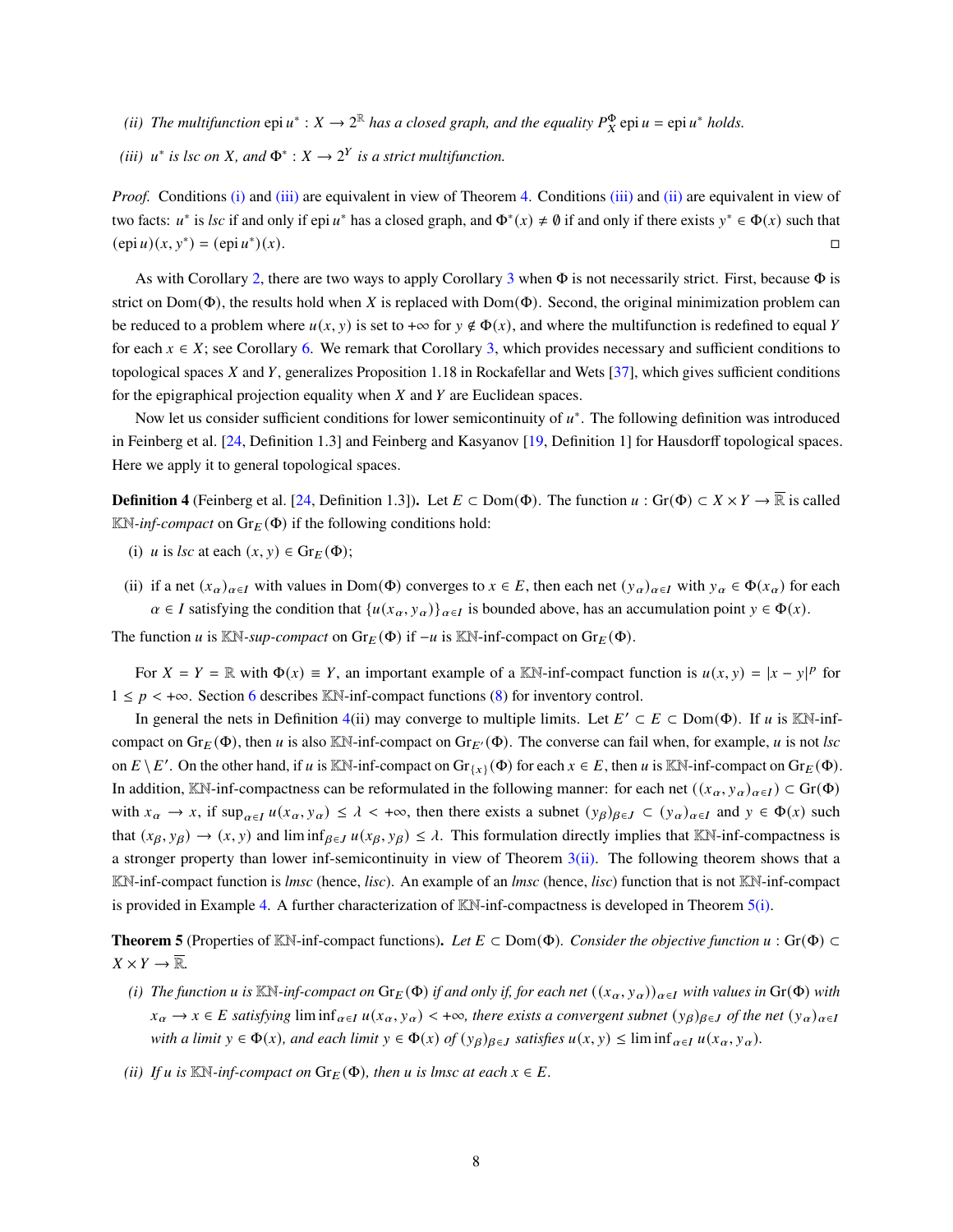*Proof.* Suppose u is KN-inf-compact on  $\text{Gr}_E(\Phi)$ , and let  $x \in E$ . Let  $((x_\alpha, y_\alpha))_{\alpha \in I}$  be an arbitrary net with values in Gr( $\Phi$ ), with  $x_{\alpha} \to x$ , and satisfying lim inf<sub>α∈I</sub>  $u(x_{\alpha}, y_{\alpha}) < +\infty$ . There exists a subnet  $((x_{\beta}, y_{\beta}))_{\beta \in J}$  of the net  $((x_{\alpha}, y_{\alpha}))_{\alpha \in I}$  with  $\lim_{\beta \in J} u(x_{\beta}, y_{\beta}) = \liminf_{\alpha \in I} u(x_{\alpha}, y_{\alpha})$ . Fix  $\beta \in J$  such that  $|u(x_{\beta'}, y_{\beta'}) - \lim_{\beta \in J} u(x_{\beta}, y_{\beta})| < 1$ for each  $\beta' \in J$  with  $\beta \le \beta'$ . Let  $J_{\beta} = {\beta' \in J : \beta \le \beta'}$ . Since u is KN-inf-compact, the subnet  $((x_{\beta'}, y_{\beta'}))_{\beta' \in J_{\beta}}$ satisfies  $\sup_{\beta' \in J_{\beta}} u(x_{\beta'}, y_{\beta'}) < +\infty$ , so there is a limit point  $y \in \Phi(x)$  of the net  $(y_{\beta'})_{\beta' \in J}$ . Fix a subnet  $(y_{\gamma})_{\gamma \in L}$ of the net  $(y_\beta)_{\beta \in J}$  which converges to this limit point. Since u is *lsc*, for each  $y \in \Phi(x)$  with  $y_\gamma \to y$ , then  $u(x, y') \le \liminf_{\gamma \in L} u(x_{\gamma}, y_{\gamma}) = \liminf_{\alpha \in L} u(x_{\alpha}, y_{\alpha})$ , which is desired.

Conversely, to see that *u* is *lsc* on Gr<sub>E</sub>( $\Phi$ ), let  $x \in E$  and let  $y \in \Phi(x)$ . Suppose the net  $((x_{\alpha}, y_{\alpha}))_{\alpha \in I}$  with values in Gr(Φ) converges  $(x_\alpha, y_\alpha) \to (x, y)$ . If  $\liminf_{\alpha \in I} u(x_\alpha, y_\alpha) = +\infty$ , then  $u(x, y) \leq \liminf_{\alpha \in I} u(x_\alpha, y_\alpha)$  is immediate. Otherwise, there is a convergent subnet  $(y_\beta)_{\beta \in J}$  of the net  $(y_\alpha)_{\alpha \in I}$ . Since y is a limit of  $(y_\beta)_{\beta \in J}$ , it follows that  $u(x, y) \le \liminf_{\alpha \in I} u(x_\alpha, y_\alpha)$ , which shows that u is *lsc*. Next, let the net  $(x_\alpha)_{\alpha \in I}$  with values in Dom( $\Phi$ ) converge to x, and let the net  $(y_\alpha)_{\alpha \in I}$  with  $y_\alpha \in \Phi(x_\alpha)$  for each  $\alpha \in I$  and such that  $\{u(x_\alpha, y_\alpha)\}_{\alpha \in I}$  is bounded above. Then lim inf<sub>α∈I</sub>  $u(x_\alpha, y_\alpha) \leq \sup_{\alpha \in I} u(x_\alpha, y_\alpha) < +\infty$ , so there exists a subnet  $(y_\beta)_{\beta \in J} \subset (y_\alpha)_{\beta \in J}$  and  $y \in \Phi(x)$  such that  $y_\beta \to y$  and  $u(x, y) \le \liminf_{\alpha \in I} u(x_\alpha, y_\alpha)$ . Therefore, u is KN-inf-compact on  $\text{Gr}_E(\Phi)$ .

Finally, suppose u is KN-inf-compact on  $Gr_E(\Phi)$ , and let  $x \in E$ . First, we observe that  $\Phi^*(x) \neq \emptyset$ . Indeed, if  $u^*(x) = +\infty$ , then  $\Phi^*(x) = \Phi(x)$ . Otherwise, let  $(y_n)_{n \in \mathbb{N}} \subset \Phi(x)$  satisfy  $u(x, y_n) \le u^*(x) + n^{-1}$  for each n. Since  $\sup_n u(x, y_n) < +\infty$ ,  $(y_n)_{n \in \mathbb{N}}$  has an accumulation point  $y^* \in \Phi(x)$  satisfying  $u(x, y^*) \leq \liminf_{n \in \mathbb{N}} u(x_n, y_n) = u^*(x)$ , so  $y^* \in \Phi^*(x)$ . Next, let  $((x_\alpha, y_\alpha))_{\alpha \in I} \subset \text{Gr}(\Phi)$  with  $x_\alpha \to x$ . If  $\liminf_{\alpha \in I} u(x_\alpha, y_\alpha) = +\infty$ , there is nothing to show. Otherwise, there exists an accumulation point  $y \in \Phi(x)$  of the net  $(y_\alpha)_{\alpha \in I}$ , which satisfies  $u(x, y^*) = u^*(x) \leq$  $u(x, y) \le \liminf_{\alpha \in I} u(x_\alpha, y_\alpha)$ , as needed.

We consider a construction introduced in the discussion after Theorem 6 Feinberg and Kasyanov [\[19\]](#page-25-5). Let  $x \in \text{Dom}(\Phi)$  be fixed, and suppose there exist  $y \in \Phi(x)$  and  $\lambda \in \mathbb{R}$  such that  $u(x, y) < \lambda$ . Define the multifunction  $\Phi_{\lambda,x}: X \to 2^Y$  by the equation

<span id="page-8-1"></span>
$$
\Phi_{\lambda,x}(z) = \begin{cases} \{y \in \Phi(z) : u(z, y) \le \lambda\} & \text{if this set is nonempty,} \\ \{y \in \Phi(x) : u(x, y) \le \lambda\} & \text{otherwise,} \end{cases}
$$
(3)

and define  $u_{\lambda,x}$ : Gr( $\Phi_{\lambda,x}$ )  $\subset X \times Y \to \overline{\mathbb{R}}$  by the equation

<span id="page-8-2"></span>
$$
u_{\lambda,x}(z,y) = \begin{cases} u(z,y) & \text{if } \{y \in \Phi(z) : u(z,y) \le \lambda\} \neq \emptyset, \\ u(x,y) & \text{otherwise.} \end{cases}
$$
 (4)

Let  $u^*_{\lambda,x}$  be the value function for the minimization problem  $(X, Y, \Phi_{\lambda,x}, u_{\lambda,x})$ , and let  $\Phi^*_{\lambda,x}$  be its solution multifunction. The modified problem is related to the original problem  $(X, Y, \Phi, u)$  through the next lemma. Both statements of Lemma [1](#page-8-0) are obvious when  $X$  and  $Y$  are Hausdorff spaces and were used throughout Feinberg and Kasyanov [\[19\]](#page-25-5) without proof.

**Lemma 1.** Let  $x \in X$ , and suppose there exists  $\lambda \in \mathbb{R}$  with  $u(x, y) < \lambda$  for some  $y \in \Phi(x)$ . The following statements *hold:*

- (i) The equalities  $u_{\lambda,x}^*(z) = u^*(z)$  and  $\Phi_{\lambda,x}^*(z) = \Phi^*(z)$  hold for all z such that  $u^*(z) < \lambda$ . In particular,  $u_{\lambda,x}^*(x) = u^*(x)$  and  $\Phi_{\lambda,x}^*(x) = \Phi^*(x)$ . Moreover, if  $u_{\lambda,x}^*$  is lsc at *x*, then  $u^*$  is lsc at *x*.
- <span id="page-8-0"></span>*(ii) If u* is  $\mathbb{K}\mathbb{N}$ *-inf-compact on*  $\mathrm{Gr}_{\{x\}}(\Phi)$ *, then*  $u_{\lambda,x}$  *is*  $\mathbb{K}\mathbb{N}$ *-inf-compact on*  $\mathrm{Gr}_{\{x\}}(\Phi_{\lambda,x})$ *.*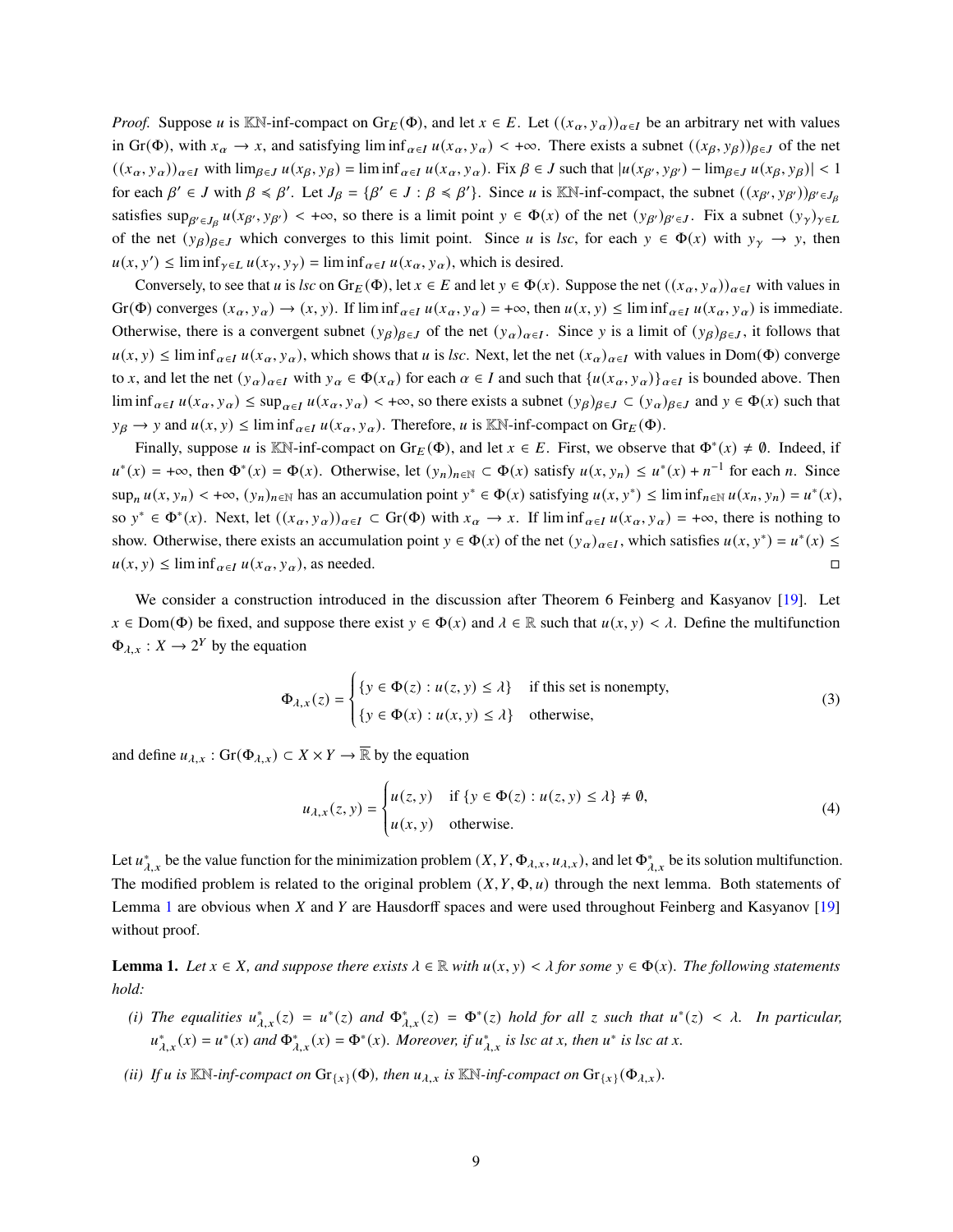*Proof.* (i) When  $u^*(z) < +\infty$ , the equality  $u^*_{\lambda,x}(z) = u^*(z)$  is evident from the definitions of  $\Phi_{\lambda,x}$  and  $u_{\lambda,x}$ , and therefore the  $\Phi_{\lambda,x}^*(z) = \Phi^*(z)$ . In addition,  $u_{\lambda,x}^*(z) \le u^*(z)$  for each  $z \in \text{Dom}(\Phi)$ . Therefore, if a net  $(x_\alpha)_{\alpha \in I}$  with values in Dom( $\Phi$ ) converges to x, the inequality lim inf<sub> $\alpha \in I$ </sub>  $u^*(x_\alpha) \ge \liminf_{\alpha \in I} u^*_{\lambda,x}(x_\alpha) \ge u^*_{\lambda,x}(x) = u^*(x)$  implies that  $u^*$  is *lsc* at *x*.

(ii) Let  $\varphi : X \to X$  be defined by  $\varphi(z) = z$  if  $\mathcal{D}_u(\lambda; \Phi(z)) \neq \emptyset$  and  $\varphi(z) = x$  otherwise. To see that  $u_{\lambda,x}$  is *lsc* at each  $(x, y) \in \text{Gr}_{\{x\}}(\Phi_{\lambda,x})$ , let  $((x_{\alpha}, y_{\alpha}))_{\alpha \in I}$  be a net with values in  $\text{Gr}(\Phi_{\lambda,x})$  converging to  $(x, y) \in \text{Gr}_{\{x\}}(\Phi_{\lambda,x})$ . We observe that the net  $((\varphi(x_\alpha), y_\alpha))_{\alpha \in I}$  is contained in Gr( $\Phi$ ) and converges to  $(x, y) \in \text{Gr}_{\{x\}}(\Phi)$ , and moreso that  $u_{\lambda,x}(x_{\alpha}, y_{\alpha}) = u(\varphi(x_{\alpha}), y_{\alpha})$  for each  $\alpha \in I$ . The inequality  $u_{\lambda,x}(x, y) = u(x, y) \le \liminf_{\alpha \in I} u(\varphi(x_{\alpha}), y_{\alpha}) =$ lim inf<sub>α∈I</sub>  $u_{\lambda,x}$ (x<sub>a</sub>, y<sub>a</sub>) implies that  $u_{\lambda,x}$  is *lsc* at each  $(x, y) \in \text{Gr}_{\{\chi\}}(\Phi_{\lambda,x})$ . Next, let the net  $((x_{\alpha}, y_{\alpha}))_{\alpha \in I}$ with values in Gr( $\Phi_{\lambda,x}$ ) and with  $x_{\alpha} \to x$  be given. Since this net is contained in Gr( $\Phi_{\lambda,x}$ ), the inequality  $\sup_{\alpha \in I} u_{\lambda,x}(x_\alpha, y_\alpha) = \sup_{\alpha \in I} u(\varphi(x_\alpha), y_\alpha) \leq \lambda < +\infty$  holds. Therefore, the net  $(y_\alpha)_{\alpha \in I}$  has an accumulation point  $y \in \Phi(x)$ , and we can fix a subnet  $((x_{\beta}, y_{\beta}))_{\beta \in J}$  such that  $(x_{\beta}, y_{\beta}) \to (x, y)$ . Since *u* is *lsc* at  $(x, y)$ , there holds  $u(x, y) \le \liminf_{\beta \in I} u(\varphi(x_\beta), y_\beta) \le \lambda$ , which implies that  $y \in \Phi_{\lambda,x}(x)$ , and so  $(y_\alpha)_{\alpha \in I}$  has an accumulation point in  $\Phi_{\lambda,x}(x)$ . This verifies that  $u_{\lambda,x}$  is KN-inf-compact on  $\text{Gr}_{\lambda}( \Phi_{\lambda,x}).$ 

Although  $KN$ -inf-compactness is still a sufficient condition for  $u^*$  to be *lsc*, it can be further generalized by examining the modified minimization problem defined by the tuple  $(X, Y, \Phi_{\lambda,x}, u_{\lambda,x})$  in [\(3\)](#page-8-1) and [\(4\)](#page-8-2). The following theorem was proven by Feinberg and Kasyanov [\[19,](#page-25-5) Theorem 7] when X and Y are Hausdorff spaces, and it provides a local sufficient condition for the function  $u^*$  to be *lsc* and the solution set  $\Phi^*(x)$  to be nonempty and compact. Here we prove it for general topological spaces. It also generalizes Corollary 1 from Feinberg and Kasyanov [\[19\]](#page-25-5) to general topological spaces.

<span id="page-9-1"></span>**Theorem 6** (cf. Feinberg and Kasyanov [\[19,](#page-25-5) Theorem 7]). Let  $x \in Dom(\Phi)$ , and suppose there exists  $\lambda \in \mathbb{R}$  such that  $u(x, y) < \lambda$  for some  $y \in \Phi(x)$ . For the minimization problem defined by the tuple  $(X, Y, \Phi_{\lambda x}, u_{\lambda x})$  in [\(3\)](#page-8-1) and [\(4\)](#page-8-2), if  $u_{\lambda,x}$  is  $\mathbb{K}\mathbb{N}$ -inf-compact on  $\text{Gr}_{\{x\}}(\Phi_{\lambda,x})$ , then  $u^*$  is lsc at x, and  $\Phi^*(x)$  is nonempty and compact.

*Proof.* Since  $u_{\lambda,x}$  is  $\mathbb{K}\mathbb{N}$ -inf-compact on  $\text{Gr}_{\{x\}}(\Phi_{\lambda,x})$ , it follows from Theorem [5](#page-7-3) that  $u_{\lambda,x}$  is *lmsc* at x, so  $u_{\lambda,x}^*$  is *lsc* at x. In view of Theorem [4](#page-6-0) and Lemma [1,](#page-8-0) it follows that  $u^*$  is *lsc* at x and  $\Phi^*(x) \neq \emptyset$ . To see that  $\Phi^*(x)$  is compact, it suffices in view of Lemma [1](#page-8-0) to show that  $\Phi_{\lambda,x}^*(x)$  is compact. To this end, let  $(y_\alpha)_{\alpha \in I}$  be a net with values in  $\Phi_{\lambda,x}^*(x)$ . Since  $\sup_{\alpha \in I} u_{\lambda,x}(x, y_{\alpha}) \leq \lambda < +\infty$ , there is an accumulation point  $y \in \Phi_{\lambda,x}(x)$  of  $(y_{\alpha})_{\alpha \in I}$ . According to Theorem [5,](#page-7-3) this accumulation point satisfies  $u_{\lambda,x}(x, y) \leq \liminf_{\alpha \in I} u_{\lambda,x}(x, y) = u_{\lambda,x}^*(x)$ , which implies that  $y \in \Phi_{\lambda,x}^*$ , verifying compactness.

#### <span id="page-9-0"></span>**3.3 Continuity of values and upper semicontinuity of solutions**

This section addresses continuity of the value function  $u^*$  and upper semicontinuity of the solutions multifunction  $\Phi^*$ . The following theorem is the characterization of continuity of  $u^*$ .

<span id="page-9-2"></span>**Theorem 7** (Characterization of continuity of  $u^*$ ; existence of solutions). *The function*  $u^*$ : Dom( $\Phi$ )  $\subset X \to \overline{\mathbb{R}}$  is  $i$  *continuous at*  $x \in Dom(\Phi)$  *if and only if u is FPTusc on*  $Gr_{\{x\}}(\Phi)$  *and lisc at*  $x$ . *Furthermore,*  $u^*$  *is continuous at*  $x$  *and*  $\Phi^*(x) \neq \emptyset$  *if and only if u is FPTusc on*  $\text{Gr}_{\{x\}}(\Phi)$  *and lmsc at x.* 

*Proof.* This follows from combining Theorems [1,](#page-3-3) [3,](#page-5-2) and [4.](#page-6-0)

Whereas Theorems [1](#page-3-3) and [4](#page-6-0) give necessary and sufficient conditions for  $u^*$  to be *usc* and *lsc* with  $\Phi^*(x) \neq \emptyset$ , respectively, no necessary and sufficient conditions for Φ<sup>∗</sup> to be compact-valued and *usc* are known. Tian and Zhou [\[47,](#page-27-3) Theorem 3] provide necessary and sufficient conditions for Φ<sup>∗</sup> to be compact-valued and *usc* when Φ is compact-valued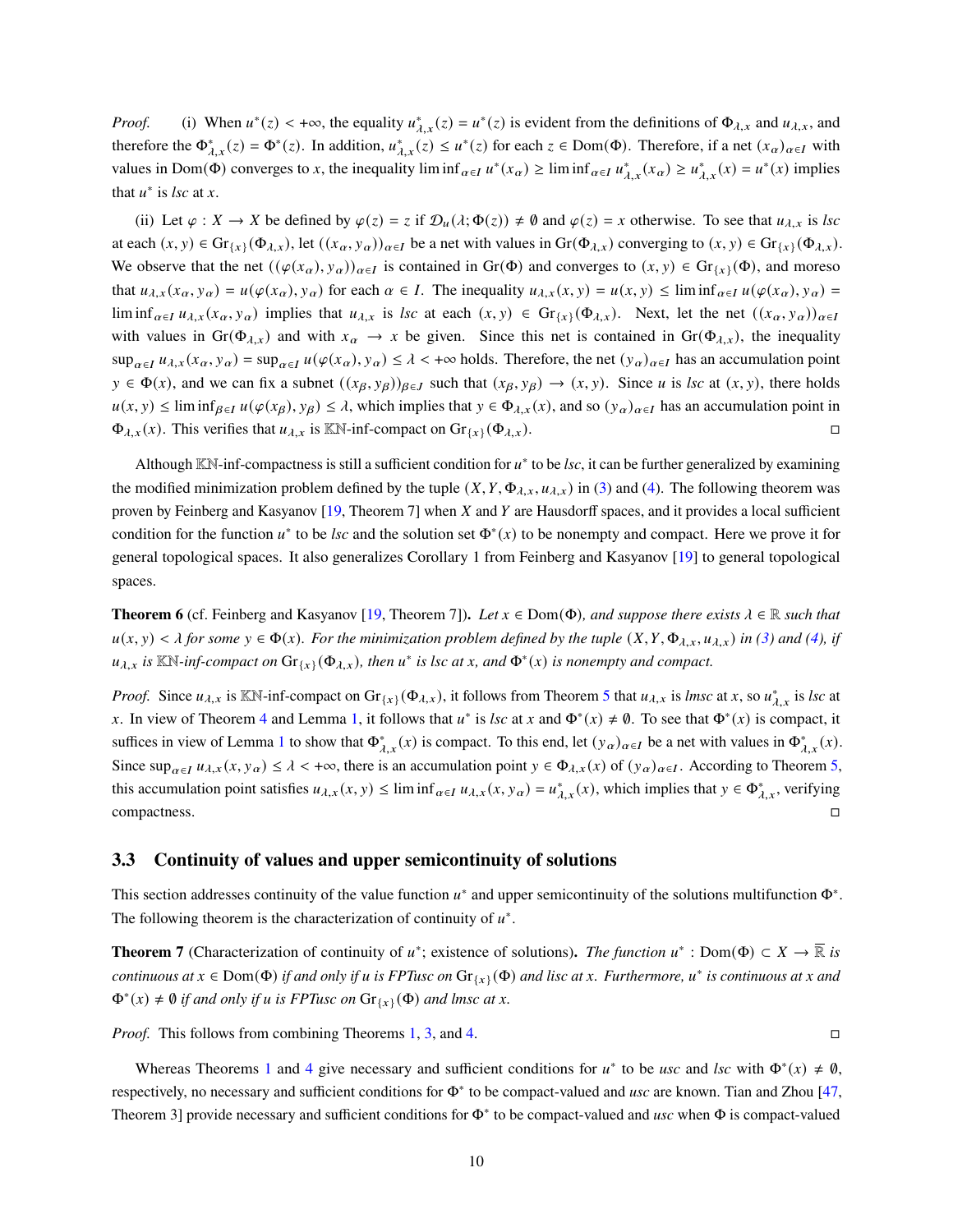with a closed graph. In the following theorem, we give general sufficient conditions for Φ<sup>∗</sup> to be *usc* and compact-valued. This theorem generalizes Tian and Zhou [\[46,](#page-27-1) Theorem 1] by allowing possibly noncompact-valued Φ. It also generalizes Feinberg et al. [\[24,](#page-25-3) Theorem 1.4], by weakening the assumption that Φ is *lsc* and is *usc*.

<span id="page-10-1"></span>**Theorem 8** (Local maximum theorem). *Let*  $x \in Dom(\Phi)$ . *Suppose the function*  $u : Gr(\Phi) \subset X \times Y \to \overline{\mathbb{R}}$  *is FPTusc on*  $\text{Gr}_{\{x\}}(\Phi)$  and  $\mathbb{KN}$ -inf-compact on  $\text{Gr}_{\{x\}}(\Phi)$ . Then the function  $u^*$  :  $\text{Dom}(\Phi) \subset X \to \overline{\mathbb{R}}$  is continuous at x. If  $u^*(x) = +\infty$ , then  $\Phi^*(x) = \Phi(x)$ . Otherwise,  $\Phi^*$  is usc at *x*, and  $\Phi^*(x)$  is nonempty and compact.

We delay the proof until the end of this section. An immediate consequence of Theorem [8](#page-10-1) is its global formulation.

**Corollary 4** (Maximum theorem). Suppose the function  $u : Gr(\Phi) \subset X \times Y \to \overline{\mathbb{R}}$  is FPTusc on  $Gr(\Phi)$  and KN-inf*compact on* Gr( $\Phi$ ). Then the function  $u^* : Dom(\Phi) \subset X \to \overline{\mathbb{R}}$  is continuous. For each  $x \in Dom(\Phi)$ , if  $u^*(x) = +\infty$ , *then*  $\Phi^*(x) = \Phi(x)$ *, and if*  $u^*(x) < +\infty$ *, then*  $\Phi^*$  *is usc at x, and*  $\Phi^*(x)$  *is nonempty and compact.* 

Theorem [8](#page-10-1) is a direct application of the next result, which is the most general known form of Berge's maximum theorem. Theorem [9](#page-10-0) is a stronger result than Theorem 1 from Tian and Zhou [\[46\]](#page-27-1) because it does not assume that the feasible sets  $\Phi(x)$  are compact. It is also stronger than Theorem 7 from Feinberg and Kasyanov [\[19\]](#page-25-5), because it does not assume that  $\Phi$  is *lsc* or that  $u$  is *usc*, which together imply that  $u$  is *FPTusc*.

<span id="page-10-0"></span>**Theorem 9** (Generalized local maximum theorem). Let  $x \in Dom(\Phi)$ . Suppose u is FPTusc on  $Gr_{\{x\}}(\Phi)$ , and suppose *there exists*  $\lambda \in \mathbb{R}$  *such that*  $u(x, y) < \lambda$  *for some*  $y \in \Phi(x)$ *. For the minimization problem defined by the tuple*  $(X, Y, \Phi_{\lambda,x}, u_{\lambda,x})$  in [\(3\)](#page-8-1) and [\(4\)](#page-8-2), if  $u_{\lambda,x}$  is  $\mathbb{K}\mathbb{N}$ -inf-compact on  $\text{Gr}_{\{x\}}(\Phi_{\lambda,x})$ , Then  $u^*$  is continuous at  $x, \Phi^*(x)$  is *nonempty and compact, and*  $Φ<sup>∗</sup>$  *is usc at x.* 

*Proof.* The continuity of  $u^*$  at x follows from applying Theorems [1](#page-3-3) and [6.](#page-9-1) Since  $u^*(x) < \lambda$ , there exists a neighborhood  $U(x)$  such that  $u^*(z) < \lambda$  for each  $z \in U(x)$ . In view of Lemma [1\(](#page-8-0)i), it follows that  $u^*(z) = u^*_{\lambda,x}(z)$  for each  $z \in U(x)$ , so  $u_{\lambda,x}^*$  is also continuous at x. Moreover,  $\Phi^*(z) = \Phi_{\lambda,x}^*(z)$  for each  $z \in U(x)$ . The compactness of  $\Phi^*(x)$  follows from Theorem [6.](#page-9-1)

We first show that  $\Phi_{\lambda,x}^*$  is *usc* and compact-valued at x. According to Aliprantis and Border [\[1,](#page-24-1) Theorem 17.16], it suffices to show that for every net  $((x_{\alpha}, y_{\alpha}))_{\alpha \in I} \subset Gr(\Phi_{\lambda,x}^{*})$  such that  $x_{\alpha} \to x$ , there exists an accumulation point  $y \in \Phi_{\lambda,x}^*(x)$  of the net  $(y_\alpha)_{\alpha \in I}$ . Indeed, since  $\sup_{\alpha \in I} u_{\lambda,x}(x_\alpha, y_\alpha) \leq \lambda$ , and since  $u_{\lambda,x}$  is  $\mathbb{K}\mathbb{N}$ -inf-compact on  $\text{Gr}_{\{x\}}(\Phi_{\lambda,x})$ , the accumulation point  $y \in \Phi_{\lambda,x}(x)$  exists by Definition [4.](#page-7-2) In addition, since  $u_{\lambda,x}^*$  is continuous at x, it follows that

$$
u_{\lambda,x}^*(x)\leq u_{\lambda,x}(x,y)\leq \liminf_{\alpha\in I}u_{\lambda,x}(x_\alpha,y_\alpha)=\liminf_{\alpha\in I}u_{\lambda,x}^*(x_\alpha)=u_{\lambda,x}^*(x),
$$

so  $u_{\lambda,x}(x, y) = u_{\lambda,x}^*(x)$ . Therefore,  $y \in \Phi_{\lambda,x}^*(x)$ , which shows that  $\Phi_{\lambda,x}^*$  is *usc* and compact-valued at x.

We next show that  $\Phi^*$  is *usc* at x. Let  $G \subset Y$  be open such that  $\Phi^*(x) \subset G$ . Since  $\Phi^*(x) = \Phi^*_{\lambda,x}(x)$ , and since  $\Phi^*_{\lambda,x}$ is *usc* at x, there is a neighborhood  $V(x)$  such that  $\Phi_{\lambda,x}^*(z) \subset G$  for each  $z \in V(x)$ . The equality  $\Phi^*(z) = \Phi_{\lambda,x}^*(z)$  for each  $z \in U(x)$  implies that  $\Phi^*(z) \subset G$  for all  $z \in U(x) \cap V(x)$ , which implies that  $\Phi^*$  is *usc* at *x*. □

*Proof of Theorem [8.](#page-10-1)* Suppose first that  $u^*(x) = +\infty$ . Then  $u^*$  is *lsc* at x, and by Theorem [1](#page-3-3)  $u^*$  is also *usc* at x; hence, continuous. Finally,  $\Phi^*(x) = \Phi(x)$  holds, because  $u(x, y) \ge u^*(x) = +\infty$  for each  $y \in \Phi(x)$ . Now, suppose  $u^*(x) < +\infty$ . Then we can fix  $y \in \Phi(x)$  and  $\lambda < +\infty$  such that  $u(x, y) < \lambda$ . In view of Lemma [1,](#page-8-0) the minimization problem defined by the tuple  $(X, Y, \Phi_{\lambda, x}, u_{\lambda, x})$  in [\(3\)](#page-8-1) and [\(4\)](#page-8-2) satisfies the assumptions of Theorem [9,](#page-10-0) and the results follow.

#### <span id="page-10-2"></span>**3.4 Equivalence of constrained and unconstrained parametric optimization problems**

To close this section, we discuss the relationship between minimization problems where the feasible sets  $\Phi(x)$  are specified and constrained and problems where the sets are unconstrained, i.e.,  $\Phi(x) \equiv Y$ . This is the form of the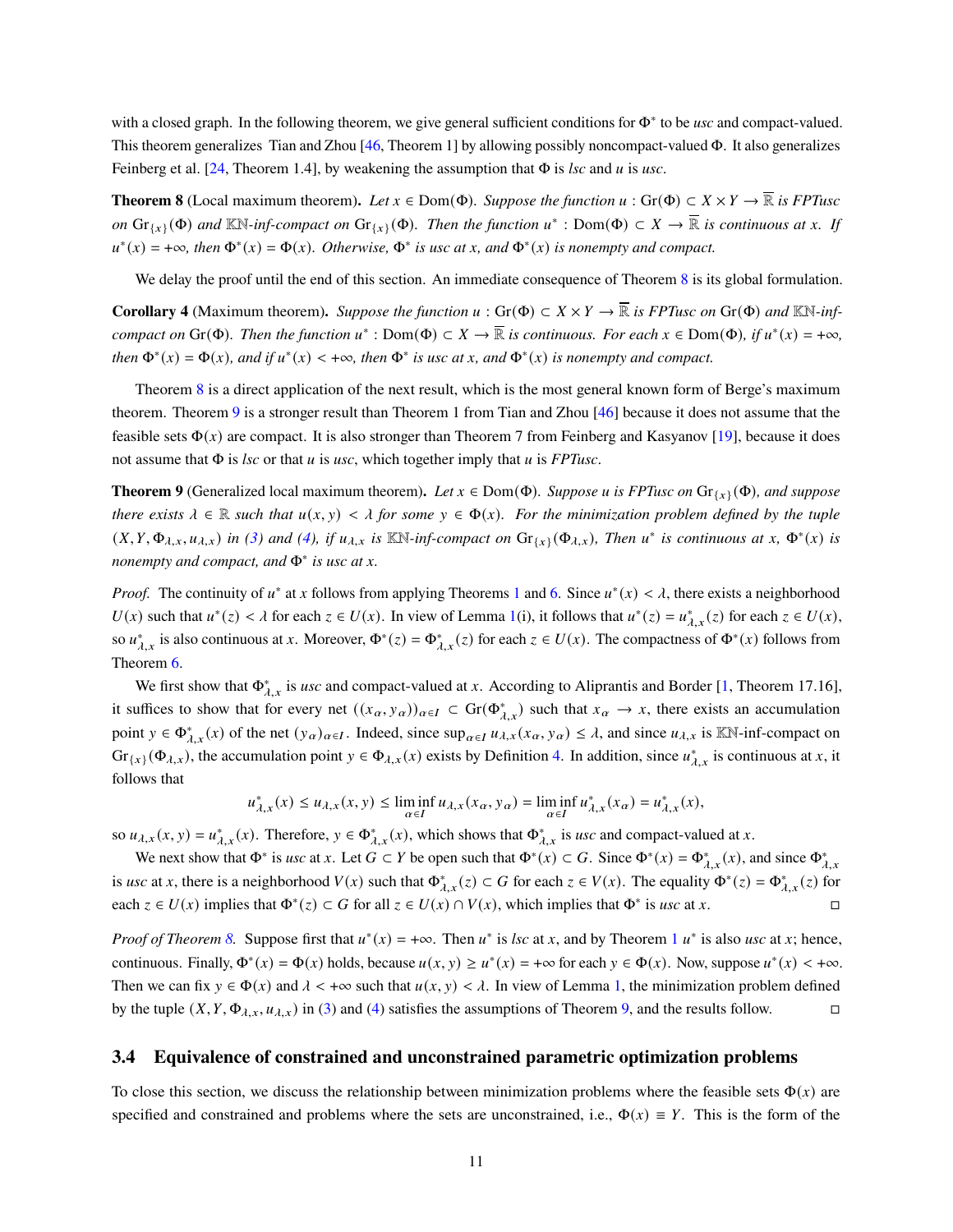minimization problem considered by Rockafellar and Wets [\[37,](#page-26-5) Theorems 1.17 and 7.41] for Euclidean spaces. There is a natural transformation from the constrained problem to the unconstrained problem, namely, to consider the problem  $(X, Y, \overline{\Phi}, \overline{u})$ , where  $\overline{\Phi}(x) = Y$  for all  $x \in X$ , and the function  $\overline{u}$  is defined according to the equation

$$
\overline{u}(x, y) = \begin{cases} u(x, y) & \text{if } y \in \Phi(x), \\ +\infty & \text{otherwise.} \end{cases}
$$
 (5)

Furthermore, every unconstrained problem has a natural constrained problem; i.e., from the problem  $(X, Y, \overline{\Phi}, \overline{u})$  we can consider the constrained problem  $(X, Y, \hat{\Phi}, \hat{u})$ , where  $\hat{\Phi}(x) = \{y \in Y : \overline{u}(x, y) < +\infty\}$  and  $\hat{u} : Gr(\hat{\Phi}) \subset X \times Y \to \mathbb{R}$ is defined as  $\hat{u}(x, y) = \overline{u}(x, y)$ . Note that in general,  $\Phi \neq \overline{\Phi}$  and  $\Phi \neq \hat{\Phi}$ . Instead, in our framework, there may exist  $y \in \Phi(x)$  with  $u(x, y) = +\infty$ . As Theorem [10](#page-11-0) shows, the value functions  $u^*, \overline{u}^*$ , and  $\hat{u}^*$  of coincide. The following theorems show that all three problems are equivalent with respect to whether the objective functions are *lisc*,  $\mathbb{K}\mathbb{N}$ -inf-compact, or *FPTusc*. The problems  $(X, Y, \Phi, u)$  and  $(X, Y, \overline{\Phi}, u)$  are also equivalent with respect to whether the objective functions are *lmsc*. However, these are only equivalent to  $(X, Y, \hat{\Phi}, \hat{u})$  in this respect when  $\hat{\Phi}(x) \neq \emptyset$ ; otherwise,  $\Phi^*(x)$  and  $\overline{\Phi}^*(x)$  consist of points y that give infinite values, while  $\hat{\Phi}^*(x)$  is empty.

J.

**Theorem 10.** *Consider the minimization problems defined by the tuples*  $(X, Y, \Phi, u)$ ,  $(X, Y, \overline{\Phi}, \overline{u})$ *, and*  $(X, Y, \hat{\Phi}, \hat{u})$ *. Then equality of the value functions*  $u^* = \overline{u}^* = \hat{u}^*$  *holds, and for each*  $x \in Dom(\Phi)$ *, the following statements hold:* 

- *(i) If one of*  $u, \overline{u}$ ,  $\hat{u}$  *is FPTusc on*  $\text{Gr}_{\{x\}}(\Phi)$ *, so are the other two.*
- *(ii) If one of*  $u, \overline{u}$ *,*  $\hat{u}$  *is lisc at x, so are the other two.*
- *(iii)*  $\mu$  *is lmsc at*  $\chi$  *if and only if*  $\overline{\mu}$  *is lmsc at*  $\chi$ *.*
- <span id="page-11-0"></span>*(iv) When*  $\hat{\Phi}(x) \neq \emptyset$ *, then if one of u,*  $\overline{u}$ *,*  $\hat{u}$  *is lmsc at x, so are the other two.*

*Therefore, if Theorem [1](#page-3-3) or [3](#page-5-2) holds for one of these problems, it holds for the other two. Theorems [4](#page-6-0) and [7](#page-9-2) hold for the problem*  $(X, Y, \Phi, u)$  *if and only if they hold for*  $(X, Y, \overline{\Phi}, \overline{u})$ *. On the other hand, if*  $\hat{\Phi}(x) \neq \emptyset$ *, then if Theorems* [4](#page-6-0) *or* [7](#page-9-2) *hold for one of these problems, it holds for the other two.*

*Proof.* The equalities  $u^* = \overline{u}^* = \hat{u}^*$  hold, as  $\text{Gr}(\hat{\Phi}) \subset \text{Gr}(\overline{\Phi})$  by construction. Then if there exists  $y \in \hat{\Phi}(x)$ , the value functions are finite and equal; otherwise, if  $\hat{\Phi}(x) = \emptyset$ , the value functions are all infinite.

(i) It suffices to consider only  $\overline{u}$  and  $\hat{u}$ . In view of Theorem [1,](#page-3-3)  $\overline{u}$  is *FPTusc* on  $\text{Gr}_{\{x\}}(\overline{\Phi})$  if and only if  $\overline{u}^*$  is *usc* at *x*, if and only if  $\hat{u}$  is *FPTusc* on  $\text{Gr}_{\{x\}}(\hat{\Phi})$ .

(ii) It suffices to consider only  $\overline{u}$  and  $\hat{u}$ . In view of Theorem [3,](#page-5-2)  $\overline{u}$  is *lisc* at x if and only if  $\overline{u}^*$  is *lsc* at x, if and only if  $\hat{u}$  is *lisc* at  $x$ .

(iii) In view of Theorem [4,](#page-6-0)  $\overline{u}$  is *lmsc* at x if and only if  $\overline{u}^*$  is *lsc* at x, if and only if u is *lmsc* at x.

(iv) Suppose  $\hat{\Phi}(x) \neq \emptyset$ . Then there exists  $y \in \Phi(x) \cap \overline{\Phi}(x) \cap \hat{\Phi}(x)$  such that  $u(x, y) = \overline{u}(x, y) = \hat{u}(x, y) < +\infty$ . In this case,  $\overline{\Phi}^*(x) = \hat{\Phi}^*(x)$ . In view of Theorem [4,](#page-6-0)  $\overline{u}$  is *lmsc* at x if and only if  $\overline{u}^*$  is *lsc* at x and  $\overline{\Phi}^*(x) = \hat{\Phi}^*(x) \neq \emptyset$ , if and only if  $\hat{u}$  is *lmsc* at  $x$ .

In view of the above arguments, Theorems [1,](#page-3-3) [4,](#page-6-0) [3,](#page-5-2) and [7](#page-9-2) hold in the stated cases.

Because  $\overline{\Phi}$  is defined as a strict multifunction, Corollaries [2](#page-6-2) and [3](#page-7-0) always hold for the minimization problem  $(X, Y, \overline{\Phi}, \overline{u})$ . The next two corollaries summarize this observation.

**Corollary 5.** For the minimization problem  $(X, Y, \overline{\Phi}, \overline{u})$ , the following statements are equivalent:

*(i) The function*  $\overline{u}$  *is lisc at each*  $x \in X$ .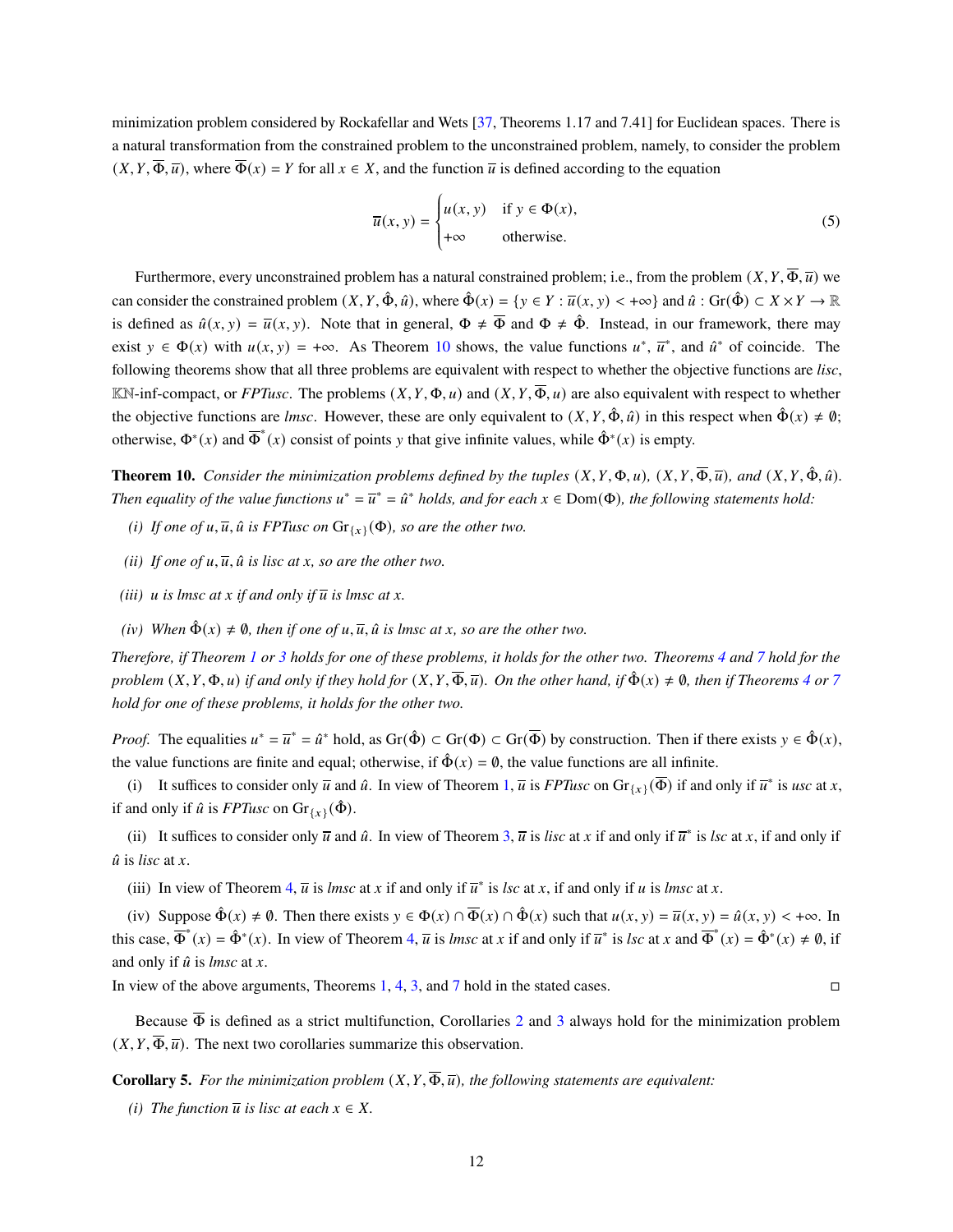- (*ii*) The multifunction  $epi\overline{u}^*: X \to 2^{\mathbb{R}}$  has a closed graph.
- <span id="page-12-2"></span>*(iii)* The function  $\overline{u}^*$  :  $X \to \overline{\mathbb{R}}$  is lsc on X.

**Corollary 6.** *For the minimization problem*  $(X, Y, \overline{\Phi}, \overline{u})$ *, the following statements are equivalent:* 

- *(i) The function*  $\overline{u}$  *is lmsc at each*  $x \in X$ *.*
- (*ii*) The multifunction  $epi \bar{u}^*: X \to 2^{\mathbb{R}}$  has a closed graph, and the equality  $P_X^{\overline{\Phi}}$   $epi \bar{u} = epi \bar{u}^*$  holds.
- <span id="page-12-3"></span>(*iii*)  $\overline{u}^*$  *is lsc on X*, and  $\overline{\Phi}^*$  :  $X \to 2^Y$  *is a strict multifunction.*

*Proof of Corollaries* [5](#page-12-2) *and* [6.](#page-12-3) The multifunction  $\overline{\Phi}$  is strict, so the results follow from Corollaries [2](#page-6-2) and [3,](#page-7-0) respectively.

 $\Box$ 

Finally, the next theorem shows that all three problems are equivalent under the conditions of Theorem [9.](#page-10-0)

**Theorem 11.** *Consider the minimization problems defined by the tuples*  $(X, Y, \Phi, u)$ *,*  $(X, Y, \overline{\Phi}, \overline{u})$ *, and*  $(X, Y, \hat{\Phi}, \hat{u})$ *. Then if the hypotheses of Theorem* [9](#page-10-0) *hold for one of these problems at the point*  $x \in X$ *, then they hold for the other two.* 

*Proof.* It suffices to consider only  $(X, Y, \overline{\Phi}, \overline{u})$  and  $(X, Y, \hat{\Phi}, \hat{u})$ . We first observe that the equality  $\overline{u}^* = \hat{u}^*$  holds. This is clear when  $\hat{\Phi}(x) \neq \emptyset$ , but it holds in general because inf  $\emptyset = \inf\{\pm \infty\}$ . In view of Theorem [1,](#page-3-3)  $\overline{u}$  is *FPTusc* on  $Gr_{\{\chi\}}(\overline{\Phi})$ if and only if  $\overline{u}^*$  is *usc* at x, if and only if  $\hat{u}$  is *FPTusc* on  $\text{Gr}_{\{x\}}(\hat{\Phi})$ . If  $\overline{u}$  is  $\mathbb{K}\mathbb{N}$ -inf-compact on  $\text{Gr}_{\{x\}}(\overline{\Phi})$ , then we observe that  $\hat{u}$  is *lsc* on  $\text{Gr}_{\{x\}}(\hat{\Phi})$ . There are two cases. If  $\overline{u}(x, y) = +\infty$  for all  $y \in \overline{\Phi}$ , then  $\hat{\Phi}(x) = \emptyset$ , and  $\hat{u}$  is KN-inf-compact on  $\text{Gr}_{\{x\}}(\hat{\Phi})$  vacuously. Otherwise, if  $((x_{\alpha}, y_{\alpha}))_{\alpha \in I} \subset \text{Gr}(\hat{\Phi})$  is a net with  $x_{\alpha} \to x$  and  $\sup_{\alpha \in I} \hat{u}(x_{\alpha}, y_{\alpha}) < +\infty$ , then  $((x_{\alpha}, y_{\alpha}))_{\alpha \in I} \subset \text{Gr}(\overline{\Phi})$ , so there exists an accumulation point  $y \in \hat{\Phi}(x)$  of the net  $(y_{\alpha})_{\alpha \in I}$ . Moreover, since  $\overline{u}$  is *lsc*,  $\overline{u}(x, y) \le \sup_{\alpha \in I} \overline{u}(x_{\alpha}, y_{\alpha}) = \sup_{\alpha \in I} \hat{u}(x_{\alpha}, y_{\alpha}) < +\infty$ , so  $\overline{u}(x, y) = \hat{u}(x, y)$  and  $y \in \hat{\Phi}$ . Thus  $\hat{u}$  is KN-inf-compact on Gr<sub>{x}</sub>( $\hat{\Phi}$ ). Conversely, suppose  $\hat{u}$  is KN-inf-compact on Gr<sub>{x}</sub>( $\hat{\Phi}$ ), and observe again that  $\overline{u}$  is *lsc* on Gr<sub>{x}</sub>( $\overline{\Phi}$ ). If  $((x_{\alpha}, y_{\alpha}))_{\alpha \in I} \subset \text{Gr}(\overline{\Phi})$  with  $x_{\alpha} \to x$  and  $\sup_{\alpha \in I} \overline{u}(x_{\alpha}, y_{\alpha}) < +\infty$ , then  $y_{\alpha} \in \hat{\Phi}(x_{\alpha})$  for each  $\alpha \in I$ , and so there is an accumulation point  $y \in \hat{\Phi}(x) \subset \overline{\Phi}(x)$ . Thus,  $\overline{u}$  is KN-inf-compact on  $\text{Gr}_{\{x\}}(\hat{\Phi})$ .

### <span id="page-12-0"></span>**4 Continuity of minima in metric spaces**

In this section we consider the minimization problem  $(X, Y, \Phi, u)$  when X and Y are metric spaces. Although the metrics  $d_X$  on  $X$  and  $d_Y$  on  $Y$  are distinct, we will suppress the subscript when there is no ambiguity. Denote  $B(x, \delta) = \{x' \in X : d(x, x') < \delta\}$  the ball of radius  $\delta$  centered at  $x \in X$ .

Let  $E \subset \text{Dom}(\Phi)$ . In metric spaces, the function u is *FPTusc* on  $Gr_E(\Phi)$  if and only if for each  $x \in E$ ,  $y \in \Phi(x)$ , and  $\gamma \in \mathbb{R}$  with  $u(x, y) < \gamma$ , there exists  $\delta > 0$  such that for each  $x' \in B(x, \delta)$  there exists  $y' \in \Phi(x')$  such that  $u(x', y') < \gamma$ . This is because the open balls  $B(x, \delta)$  form a neighborhood base of each  $x \in E$ . Feasible path transfer upper semicontinuity is closely related to epi-upper semicontinuity, defined in Rockafellar and Wets [\[37,](#page-26-5) Definition 7.39] for Euclidean spaces. Generalized to metric spaces, epi-upper semicontinuity of  $u$  is a geometric property that states that the epigraph multifunction epi  $u$  is  $\ell$ sc. Equivalently,  $u$  is epi-upper semicontinuous at  $x$  if and only if for each sequence  $(x_n)_{n=1}^{\infty} \subset \text{Dom}(\Phi)$  with  $x_n \to x$  and  $y \in \Phi(x)$ , there is a sequence  $y_n \to y$  such that  $y_n \in \Phi(x_n)$  for each  $n \in \mathbb{N}$  and such that  $\limsup_{n \to \infty} u(x_n, y_n) \le u(x, y)$ ; see Rockafellar and Wets [\[37,](#page-26-5) pp. 270-272] for a detailed explanation. The following theorem provides a sequential characterization of *FPTusc* functions on metric spaces.

<span id="page-12-1"></span>**Theorem 12** (Characterization of *FPTusc* functions for metric spaces X and Y). Let  $x \in X$ . The objective function u is *FPTusc on*  $Gr_{\{x\}}(\Phi)$  *if and only if, for each sequence*  $(x_n)_{n=1}^{\infty} \subset Dom(\Phi)$  *with*  $x_n \to x$  *there is a sequence*  $(y_n)_{n=1}^{\infty}$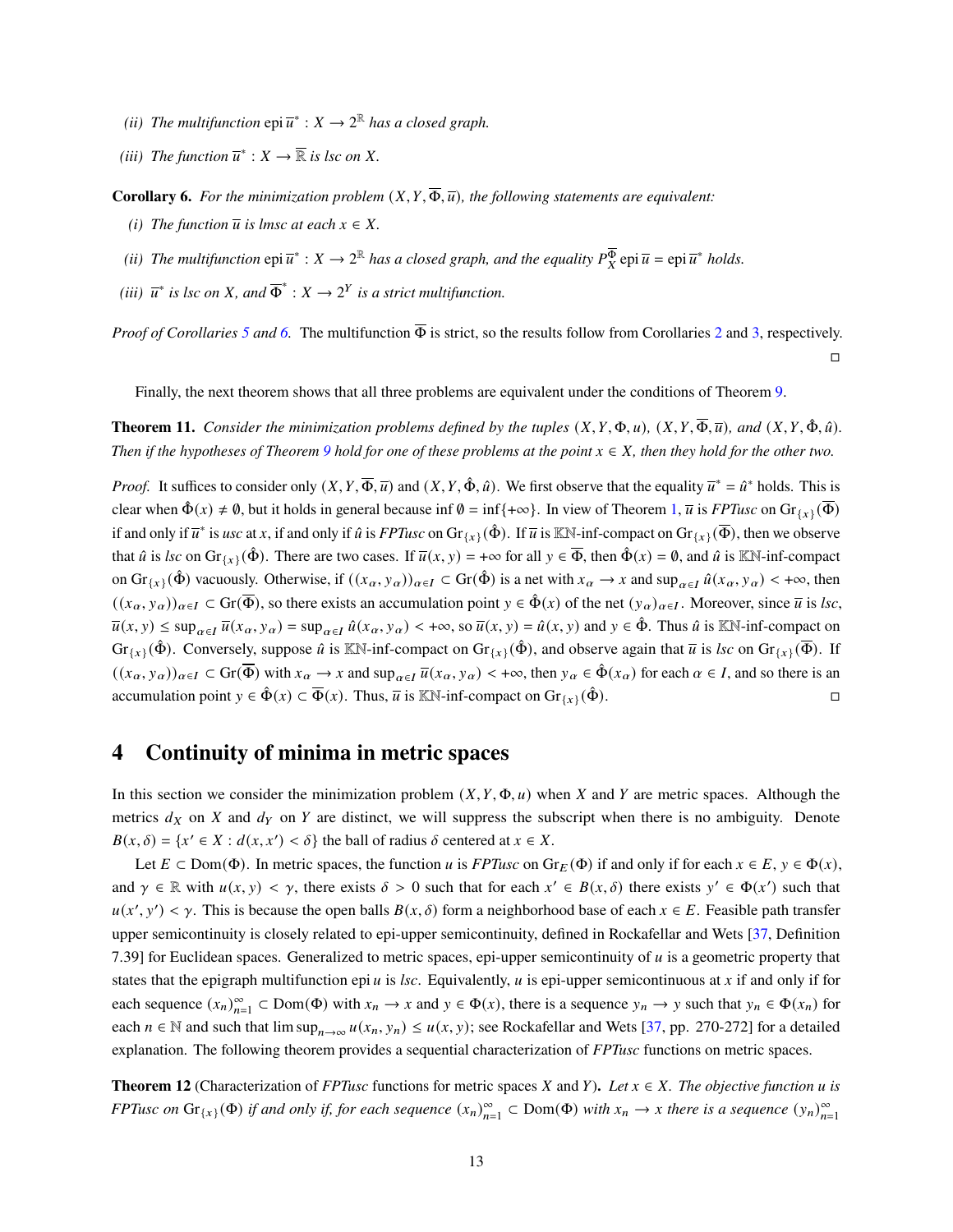*such that*  $y_n \in \Phi(x_n)$  *for each*  $n \in \mathbb{N}$  *and such that* 

$$
\limsup_{n \to \infty} u(x_n, y_n) \le u(x, y). \tag{6}
$$

The above theorem shows that *FPTusc* of u, unlike epi-upper semicontinuity, does not require that each  $y_n \to y$ . Therefore, every epi-upper semicontinuous function is *FPTusc*. As follows from Example [5,](#page-15-1) below, an *FPTusc* function may not be epi-upper semicontinuous.

*Proof of Theorem [12.](#page-12-1)* Suppose u is *FPTusc* on  $Gr_{\{x\}}(\Phi)$  and let  $y \in \Phi(x)$ . When  $u(x, y) = +\infty$ , the result follows immediately, so suppose  $u(x, y) < +\infty$ . Let  $(x_n)_{n=1}^{\infty} \subset Dom(\Phi)$  converge to x. For each  $k \in \mathbb{N}$ , the inequality  $u(x, y) < u(x, y) + k^{-1}$  holds, and since u is *FPTusc*, we may fix  $\delta_k > 0$  such that for each  $x' \in B(x, \delta_k)$  there exists  $y' \in \Phi(x')$  satisfying  $u(x', y') < u(x, y) + k^{-1}$ . Therefore, we may take the sequence  $(y_n^k)_{n=1}^{\infty}$  such that  $y_n^k \in \Phi(x_n)$  for each  $n \in \mathbb{N}$  and such that  $u(x_n, y_n^k) < u(x, y) + k^{-1}$ . By taking the sequence  $(y_n^n)_{n=1}^{\infty}$  it follows that  $\limsup_{n\to\infty} u(x_n, y_n^n) \leq \limsup_{n\to\infty} u(x, y) + n^{-1} = u(x, y)$ , as needed.

Conversely, suppose u is not *FPTusc* on  $Gr_{\{x\}}(\Phi)$ . Let  $y \in \Phi(x)$  with  $u(x, y) < \gamma < +\infty$  and let  $\delta > 0$  be arbitrary. Then there exists  $x' \in B(x, \delta)$  such that one has  $\gamma \leq u(x_n, y')$  for all  $y' \in \Phi(x')$ . For  $\delta_n = n^{-1}$  select  $x_n$  so that for all  $y' \in \Phi(x_n)$  one has  $\gamma \le u(x_n, y')$ . Clearly,  $x_n \to x$ . On the other hand, if  $(y_n)_{n=1}^{\infty}$  is any sequence with  $y_n \in \Phi(x_n)$ for each *n*, then it follows that  $u(x_n, y_n) \ge \gamma$  for each *n*. Hence,  $u(x, y) < \gamma \le \limsup_{n \to \infty} u(x_n, y_n)$ , for every such sequence  $(y_n)_{n=1}^{\infty}$ , as needed.  $\Box$ 

In a similar fashion to *FPTusc* functions, a function *u* is *lmsc* at a point  $x \in X$  if there exists  $y^* \in \Phi(x)$  such that for each  $\gamma \in \mathbb{R}$  with  $u(x, y^*) > \gamma$ , there is a  $\delta > 0$  such that for each  $x' \in B(x, \delta)$  and  $y' \in \Phi(x')$  one has  $u(x', y') > \delta$ . Furthermore, echoing Theorem [4,](#page-6-0) u is *lmsc* at x if and only if there is  $y^* \in \Phi(x)$  such that for every sequence  $((x_n, y_n))_{n=1}^{\infty} \subset \text{Gr}(\Phi)$  with  $x_n \to x$ , the inequality  $u(x, y^*) \leq \liminf_{n \to \infty} u(x_n, y_n)$  holds. Similarly, u is *lisc* at x if and only if for each  $\gamma \in \mathbb{R}$  with  $\gamma \le u(x, y)$  for every  $y \in \Phi(x)$ , there exists  $\delta > 0$  such that  $\gamma \le u(x', y')$  for each  $x' \in B(x, \delta)$  and  $y' \in \Phi(x')$ . Furthermore, in view of Theorem [3,](#page-5-2) u is lisc at x if and only if for each  $\lambda \in \mathbb{R}$  and sequence  $((x_n, y_n))_{n\in\mathbb{N}}\subset \text{Gr}(\Phi)$  with  $x_n \to x$ , if  $\liminf_{n\to\infty} u(x_n, y_n) < \gamma$ , there exists  $y \in \Phi(x)$  such that  $u(x, y) < \gamma$ .

The property of an *lmsc* function can be interpreted as a generalization of epi-lower semicontinuous functions described by Rockafellar and Wets [\[37,](#page-26-5) Definition 7.39]. Originally given on Euclidean spaces, epi-lower semicontinuity is a property that requires that Gr(epi u) to be closed. Equivalently, u is epi-lower semicontinuous if  $u(x, y) \le$ lim inf<sub>n→∞</sub>  $u(x_n, y_n)$  for every sequence  $(x_n, y_n) \to (x, y) \in Gr(\Phi)$ . In view of this characterization, the generalization from epi-lower semicontinuity to *lmsc* can be seen as relaxing two conditions: only one  $y^* \in \Phi(x)$  needs to be estimated, and the sequence  $(y_n)_{n \in \mathbb{N}}$  does not need to converge to  $y^*$ .

The notion of K-inf-compactness is related to KN-inf-compactness and was formulated first in Feinberg et al. [\[22,](#page-25-9) see Assumption **W**\*] and [\[23\]](#page-25-2).

<span id="page-13-1"></span>**Definition 5** (K-inf-compactness). The function  $u : Gr(\Phi) \subset X \times Y \to \overline{\mathbb{R}}$  is K-inf-compact on Gr( $\Phi$ ) if for each  $\lambda \in \mathbb{R}$ and every nonempty, compact  $K \subset \text{Dom}(\Phi)$ , the set  $\mathcal{D}_u(\lambda; \text{Gr}_K(\Phi))$  is compact.

The following definition renders a local version of KN-inf-compactness for metric spaces.

**Definition 6** (KN-inf-compactness in metric spaces). Let  $E \subset \text{Dom}(\Phi)$ . The function  $u : \text{Gr}_E(\Phi) \subset X \times Y \to \overline{\mathbb{R}}$  is  $\mathbb{K}\mathbb{N}$ -*inf-compact* on  $\text{Gr}_E(\Phi)$  if the following conditions hold:

- (i) *u* is *lsc* at each  $(x, y) \in \text{Gr}_E(\Phi)$ ;
- <span id="page-13-0"></span>(ii) if a sequence  $(x_n)_{n=1}^{\infty}$  with values in Dom( $\Phi$ ) converges to  $x \in E$ , then each sequence  $(y_n)_{n=1}^{\infty}$  with  $y_n \in \Phi(x_n)$ for each  $n \in \mathbb{N}$  satisfying the condition that  $\{u(x_n, y_n)\}_{n=1}^{\infty}$  is bounded above, has a limit point  $y \in \Phi(x)$ .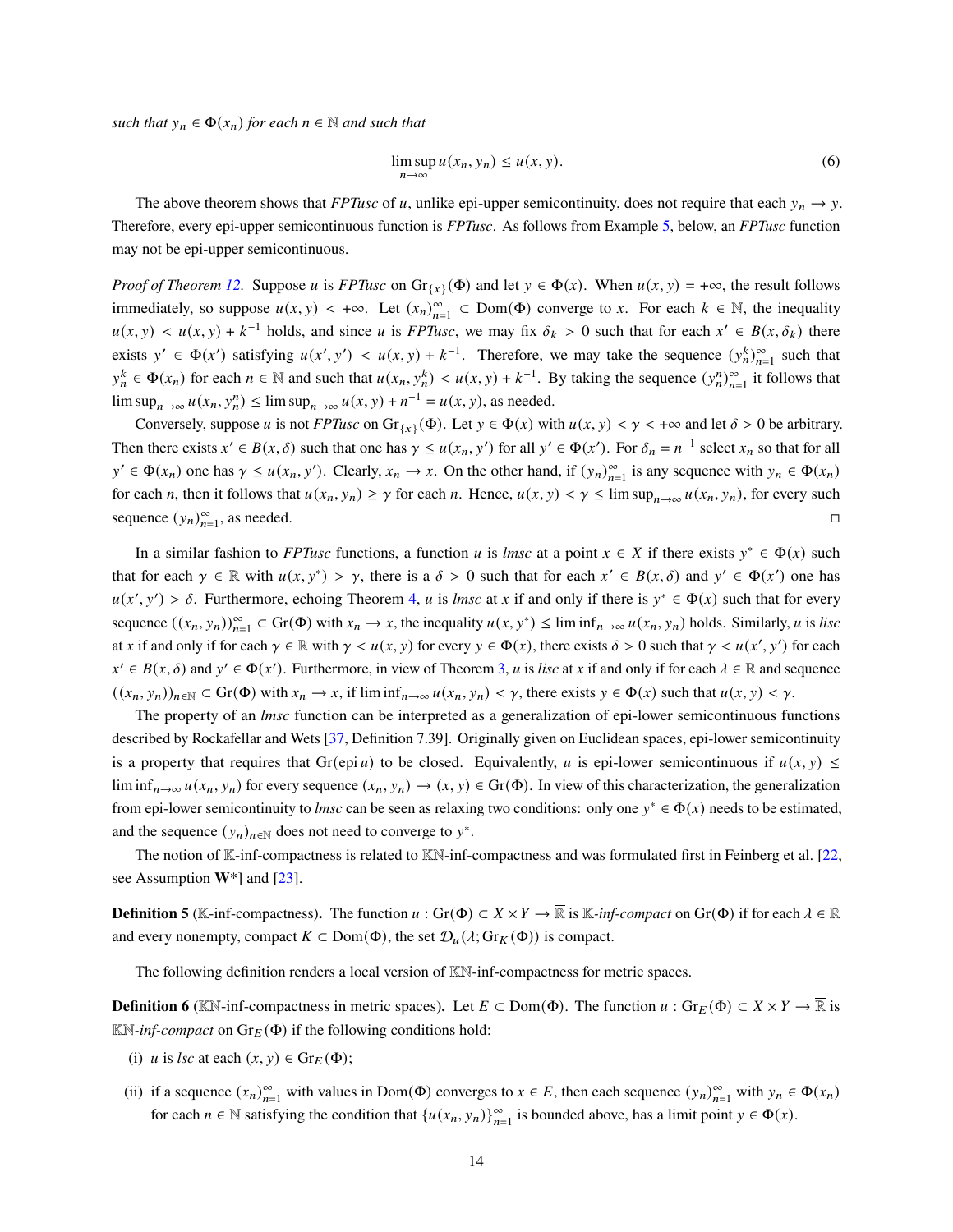Definitions [4](#page-7-2) and [6](#page-13-0) are equivalent when X and Y are metric spaces. This is true since a is K-inf-compact on  $Gr(\Phi)$ if it is KN-inf-compact on  $Gr(\Phi)$ , and the converse implication holds under the following assumptions: (a) X and  $Y$  are Hausdorff topological spaces, and (b)  $X$  is compactly generated, and metric spaces are compactly generated; see Feinberg et al. [\[24,](#page-25-3) Theorem 2.1] for details.

Balder [\[4\]](#page-24-3) gave a definition of a "strongly coercive" function on  $B \subset X \times Y$ , and this definition was also employed by Dufour and Genadot [\[16\]](#page-25-10). We use quotations because the same term was broadly used in the literature under a different meaning. Any set  $B \subset X \times Y$  determines the graph of a multifunction. The function  $u : B \subset Y$  $X \times Y \to \overline{\mathbb{R}}$  is *"strongly coercive"* if, for each sequence  $((x_n, y_n))_{n=1}^{\infty}$  with values in B satisfying  $x_n \to x \in E$  and lim inf<sub>n→∞</sub>  $u(x_n, y_n)$  < +∞, there exists a convergent subsequence  $(y_{n_k})_{k=1}^{\infty} \subset (y_n)_{n=1}^{\infty}$  with a limit  $y \in \Phi(x)$  satisfying  $u(x, y) \le \liminf_{n \to \infty} u(x_n, y_n)$ . The following theorem, whose version for topological spaces is Theorem [5,](#page-7-3) shows that the notions of "strong coercivity" and KN-inf-compactness on  $Gr_E(\Phi)$  coincide.

**Theorem 13** (Characterizations of KN-inf-compactness in metric spaces)**.** *Let and be metric spaces, and let*  $E \subset \text{Dom}(\Phi)$ . Then u is KN-inf-compact on  $\text{Gr}_E(\Phi)$ , if and only if, for each sequence  $((x_n, y_n))_{n=1}^{\infty}$  with values in  $\text{Gr}(\Phi)$ *satisfying*  $x_n \to x \in E$  and  $\liminf_{n \to \infty} u(x_n, y_n) < +\infty$ , there exists a convergent subsequence  $(y_{n_k})_{k=1}^{\infty} \subset (y_n)_{n=1}^{\infty}$ *with a limit*  $y \in \Phi(x)$  *satisfying*  $u(x, y) \leq \liminf_{n \to \infty} u(x_n, y_n)$ *.* 

*Proof.* Suppose first that *u* is KN-inf-compact on  $\text{Gr}_E(\Phi)$ . Suppose the sequence  $((x_n, y_n))_{n=1}^{\infty} \subset \text{Gr}(\Phi)$  satisfies both  $x_n \to x \in E$  and  $\liminf_{n\to\infty} u(x_n, y_n) < +\infty$ . Taking subsequences as needed, assume without loss of generality that  $\lim_{n\to\infty} u(x_n, y_n) = \liminf_{n\to\infty} u(x_n, y_n)$  and that  $\sup_{n\in\mathbb{N}} u(x_n, y_n) < +\infty$ . Then there exists a subsequence  $(y_{n_k})_{k=1}^{\infty} \subset (y_n)_{n=1}^{\infty}$  that converges to  $y \in \Phi(x)$ , and since  $\lim_{k \to \infty} u(x_{n_k}, y_{n_k}) = \lim_{n \to \infty} u(x_n, y_n)$ , it follows that  $u(x, y) \leq \liminf_{n \to \infty} u(x_n, y_n).$ 

Conversely, we first show that *u* is *lsc* at each  $(x, y) \in \text{Gr}_E(\Phi)$ . Suppose the sequence  $((x_n, y_n))_{n=1}^{\infty} \subset \text{Gr}(\Phi)$ converges to  $(x, y) \in \text{Gr}_E(\Phi)$ . If  $\liminf_{n \to \infty} u(x_n, y_n) = +\infty$ , there is nothing to show. Otherwise,  $u(x, y) \le$ lim inf<sub>n→∞</sub>  $u(x_n, y_n)$  by assumption. Next, suppose  $(x_n)_{n=1}^{\infty} \subset Dom(\Phi)$  with  $x_n \to x \in E$ , and let  $y_n \in \Phi(x_n)$  $(n = 1, 2, ...)$  be arbitrary such that  $\sup_{n \in \mathbb{N}} u(x_n, y_n) < +\infty$ . Since  $\liminf_{n \to \infty} u(x_n, y_n) \leq \sup_{n \to \infty} u(x_n, y_n) < +\infty$ , there exists a subsequence  $(y_{n_k})_{k=1}^{\infty} \subset (y_n)_{n=1}^{\infty}$  such that  $y_{n_k} \to y \in \Phi(x)$ . This implies K-inf-compactness.

### <span id="page-14-0"></span>**5 Counterexamples**

Throughout this section, when the topological spaces  $X$  and  $Y$  are specified as subsets of  $\mathbb{R}$ , we will always assume they are equipped with Euclidean topologies. Theorem [4](#page-6-0) gives necessary and sufficient conditions for the function  $u^*$  to be *lsc* and Φ<sup>∗</sup> to be nonempty; namely, that is *lmsc*. Theorem [3](#page-5-2) gives necessary and sufficient conditions for the function u<sup>\*</sup> to be *lsc*; i.e., that *u* is *lisc*. While every *lmsc* function is *lisc*, the reverse implication does not hold in the following example.

<span id="page-14-1"></span>**Example 1** (A *lisc* function that is not *lmsc*). Let  $X = Y = [0, 1]$ , let  $\Phi(x) = [0, 1]$  for each  $x \in X$ , and consider the function  $u(x, y) = \mathbb{1}_{\mathbb{Q}}(x - y) + \mathbb{1}_{\{0\}}(y) + y$ . For a fixed  $x \in X$  and  $\varepsilon > 0$ , fix  $z \in [x - \varepsilon, x) \setminus \mathbb{Q}$ , which exists by the density of the irrational numbers in  $[x - \varepsilon, x]$ . Then with  $y = x - z$ , it follows that  $0 \lt y \le \varepsilon$  and  $u(x, y) = y$ . Thus, the value function  $u^*(x) = 0$  for each  $x \in X$ , so u is lisc. On the other hand, suppose for the sake of a contradiction that  $y^* \in \Phi(x)$ . Then  $y^* \le u(x, y^*)$ , and  $u(x, y^*) = u^*(x) = 0$ , but  $u(x, 0) \ge 1$ , a contradiction. Thus  $\Phi^*(x) = \emptyset$  for each  $x \in X$ , so *u* is not *lmsc*.

The following example shows that  $\Phi^*$  need not be compact-valued nor *usc* under the condition that  $u$  is *lmsc*. Denote by Q the set of rational numbers.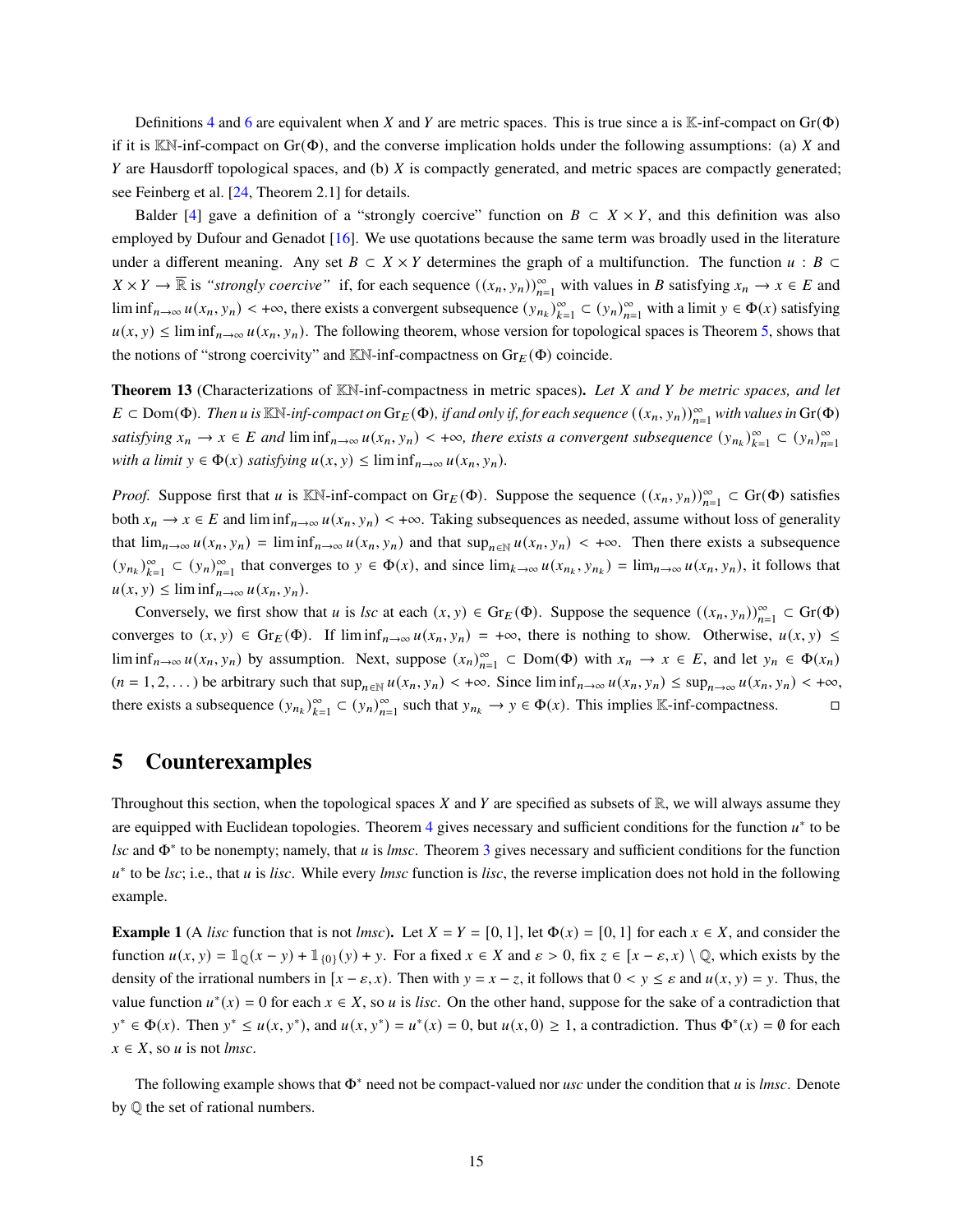**Example 2** (Insufficiency of *lmsc* for upper semicontinuity, compactness of solutions). Let  $X = Y = [0, 1]$ , let  $\Phi(x) = [0, 1]$  for each  $x \in X$ , and consider the function

$$
u(x, y) = \mathbb{1}_{\mathbb{Q}\times[0, \frac{1}{2}]}(x, y) + \mathbb{1}_{([0,1]\setminus\mathbb{Q})\times[\frac{1}{2}, 1]}(x, y)
$$

Then  $u^*(x) = 0$  for each  $x \in X$ , and  $\Phi^*(x) = \left(\frac{1}{2}, 1\right]$  when  $x \in \mathbb{Q}$  and  $\Phi^*(x) = \left[0, \frac{1}{2}\right)$  otherwise. It is clear that  $\Phi^*(x)$  is not compact for any  $x \in X$ . To see that  $\Phi^*$  is not *usc*, observe that for  $x \in [0,1] \setminus \mathbb{Q}$  there is a sequence of rational numbers  $x_n \to x$ ; however, while  $1 \in \Phi^*(x_n)$  for each *n*, one has  $1 \notin \Phi^*(x)$ . A similar argument holds for  $x \in [0, 1] \cap \mathbb{Q}$ . Therefore  $\Phi^*$  is not upper semicontinuous at any  $x \in X$ .

In addition, while  $u^*$  is *lsc* if and only if  $u$  is *lmsc*, either inf-lower semicontinuity or min-lower semicontinuity neither implies nor is implied by classical *lsc*.

**Example 3** (Independence of *lsc* and *lmsc* functions). Let  $X = Y = [0, 1]$ , let  $\Phi_1(x) = \{1\}$  if  $x \le \frac{1}{2}$  and  $\Phi_1(x) = [0, 1]$ otherwise, and let  $u_1(x, y) = \mathbb{1}_{(\frac{1}{2}, 1]}(y)$ . Then  $u_1^*(x) = \mathbb{1}_{[0, \frac{1}{2}]}(x)$ , which is not *lsc*; hence,  $u_1$  is *lsc* but not *lmsc*, and hence not *lisc*. On the other hand, letting  $\Phi_2(x) = [0, 1]$  for each  $x \in X$ , and letting  $u_2(x, y) = \mathbb{1}_{\mathbb{Q} \times \mathbb{Q}}(x, y)$ , it follows that  $u_2^*(x) = 0$  for each  $x \in X$ , so  $u_2$  is *lmsc*, hence *lisc*, and not *lsc*. In general, whether the objective function is *lsc* is independent of the choice of Φ, whereas *lmsc* does depend on Φ.

Theorem [6](#page-9-1) provides a sufficient local condition for  $u^*$  to be *lsc*, but the following example shows that the condition is not necessary. Hence, this property is stronger than *lmsc*.

<span id="page-15-0"></span>**Example 4** (Continuity of values and upper semicontinuity of solutions without KN-inf-compactness). Let  $X = Y =$ [0, 1], and consider

$$
\Phi(x) = \begin{cases} \{1\} & \text{if } x = 0, \\ [0, 1] & \text{otherwise} \end{cases}
$$

with the function  $u(x, y) = 1 - xy$ . Observe that  $u^*(x) = 1 - x$  and  $\Phi^*(x) = \{1\}$  for each  $x \in X$ , so in particular  $u^*$  is continuous,  $\Phi^*(x)$  is compact and nonempty for each  $x \in X$ , and  $\Phi^*$  is *usc*. We show that there does not exist  $\lambda \in \mathbb{R}$ such that  $u_{\lambda,0}$  is KN-inf-compact on Gr<sub>{0}</sub>( $\Phi_{\lambda,0}$ ). To this end, it suffices to show that  $u_{1,0}$  is not KN-inf-compact on  $Gr_{\{0\}}(\Phi_{1,0})$ . Since  $\Phi_{1,0} = \Phi$ , we observe that the sequence  $((n^{-1}, \frac{1}{2}))_{n=1}^{\infty} \subset Gr(\Phi_{1,0})$  does not converge in  $Gr(\Phi_{1,0})$ .

The following example is relevant to Theorem [12.](#page-12-1) It shows that a *FPTusc* function may not be epi-upper semicontinuous.

<span id="page-15-1"></span>**Example 5** (A *FPTusc* function that is not epi-upper semicontinuous). Let  $X = Y = \mathbb{R}$ , and let  $\Phi(x) = Y$  for each  $x \in X$ . Let

$$
u(x, y) = \mathbb{1}_{\{x>0, y>-1\}}(x, y) + \mathbb{1}_{\{x>0, y>1\}}(x, y)
$$

and observe that  $u^*(x) = 0$  for each  $x \in X$ . According to Theorem [1,](#page-3-3) the function u is *FPTusc*. For the sequence  $x_n = n^{-1}$   $(n = 1, 2, ...)$  converging to 0 from the right, if  $y_n \in \Phi(x_n)$  are chosen such that  $y_n \to 1$ , then the sequence  $(y_n)_{n=1}^{\infty}$  is eventually in the set  $(\frac{1}{2}, \frac{3}{2})$ , and thus  $u(x_n, y_n)$  is eventually the constant sequence  $(1)_{n=1}^{\infty}$ . Therefore, since  $u(0, 1) = 0$ , there is no sequence  $(n^{-1}, y_n) \rightarrow (0, 1)$  satisfying lim sup $_{n \rightarrow \infty} u(n^{-1}, y_n) \le u(0, 1)$ . So u is not epi-upper semicontinuous.

The following example is due to Luque-Vásquez and Hernandez-Lerma [\[33\]](#page-26-7). We recall that the function  $u$  is *inf-compact in* y on Gr( $\Phi$ ) if for every  $\lambda \in \mathbb{R}$  and  $x \in X$ , the set  $\mathcal{D}_{\mu(x, \cdot)}(\lambda; Gr(\Phi))$  is compact. The example in [\[33\]](#page-26-7) shows that  $u^*$  may not be *lsc* for a continuous function  $u$  that is inf-compact in  $y$ . We remark that  $\mathbb{K}\mathbb{N}$ -inf-compactness of u on  $Gr(\Phi)$  is a slightly stronger assumption than the assumption that u is lsc and inf-compact in y on  $Gr(\Phi)$ , and KN-inf-compact functions are *lmsc*, hence *lisc*; see Theorem [5.](#page-7-3)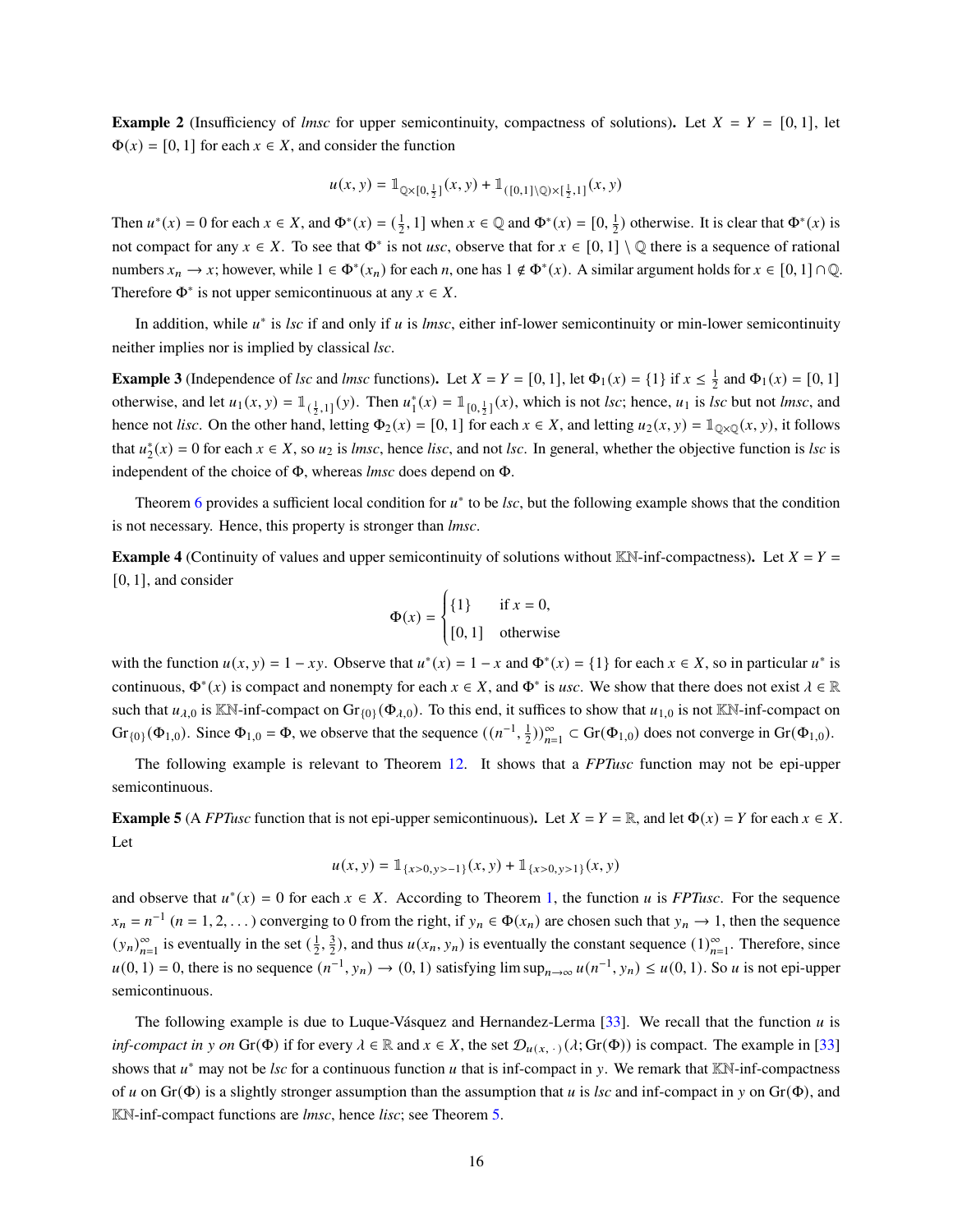**Example 6** (Counterexample of Luque-Vásquez and Hernandez-Lerma [\[33\]](#page-26-7)). Let  $X = \mathbb{R}$ ,  $Y = [0, +\infty)$ , and let  $\Phi(x) = Y$ for each  $x \in X$ . Let

$$
u(x, y) = \begin{cases} 1 + y & \text{if } x \le 0 \text{ or } (x > 0, 0 \le y \le \frac{1}{2x}) \\ 2 + \frac{1}{x} - (2x + 1)y & \text{if } x > 0, \frac{1}{2x} < y \le \frac{1}{x} \\ y - \frac{1}{x} & \text{if } x > 0, y > \frac{1}{x} \end{cases}
$$
(7)

The multifunction  $\Phi$  is continuous, and the function *u* is continuous and inf-compact in y. The value function  $u^*(x) = \mathbb{1}_{\{x \le 0\}}(x)$  is not *lsc*, and the solutions multifunction  $\Phi^*(x) = \{0\}$  when  $x < 0$  and  $\Phi^*(x) = \{\frac{1}{x}\}\$ when  $x \ge 0$ . The function *u* is not *lisc* at 0. To see why, let  $x_n = \frac{1}{n}$ , and let  $y_n = n$  for each  $n \in \mathbb{N}$ . Then  $x_n \to 0$ , and  $\sup_{n\in\mathbb{N}} u(x_n, y_n) = 0 < \frac{1}{2}$ , but there does not exist  $y \in \Phi(0)$  with  $u(0, y) < \frac{1}{2}$ . By Theorem [3,](#page-5-2) u is not *lisc*.

# <span id="page-16-0"></span>**6 Continuity of value functions for inventory control**

The periodic review, single-item inventory control problem with ordering costs has a rich history of studies. The problem was formulated by Scarf [\[38\]](#page-26-8), preceded by earlier studies initiated by Arrow et al. [\[2\]](#page-24-4) and Dvoretzky et al. [\[17\]](#page-25-11), and presented in several monographs including Bensoussan [\[6\]](#page-24-5), Zipkin [\[51\]](#page-27-4), Simchi-Levi et al. [\[39,](#page-26-9) Chapter 11], Porteus [\[36\]](#page-26-10), and Heyman and Sobel [\[28\]](#page-26-11). It has been known for long time that the value function for a finite-horizon problem with backorders, unlimited orders, and unlimited storage capacity is continuous; see e.g., Heyman and Sobel [\[28\]](#page-26-11) or Simchi-Levi et al. [\[39,](#page-26-9) Theorem 8.3.4], in spite of the discontinuity of the one-step costs caused by the presence of ordering costs. There was a conjecture that this continuity is due to continuity properties of  $K$ -convex functions, introduced by Scarf [\[38\]](#page-26-8); see Heyman and Sobel [\[28,](#page-26-11) Lemma 7.1(e)]. This conjecture was disproved in Feinberg and Liang [\[21,](#page-25-12) Example 5.1]. In this subsection we show that this continuity follows from Berge's maximum theorem for problems with discontinuous objective functions. We consider problems with bounded or unlimited order sizes and with bounded or unlimited storage capacity. For simplicity we deal with finite-horizon problems. For the infinite-horizon version of the problem with backorders, unlimited order sizes, and unbounded storage capacity, the value function is also continuous; see Feinberg and Liang [\[21,](#page-25-12) Theorem 5.3] for details.

We consider the problem with possibly finite order size  $L > 0$ , possibly finite storage capacity  $M > 0$ , and possibly with lost sales. In the case of lost sales, we let  $S := [0, +\infty)$ , and, in the case of backorders, we let  $S := \mathbb{R}$ . Without loss of generality, we assume  $L \geq 1$ . The choice of the state space X depends on the value of M, and the choice of the action space Y depends on the value of L. If  $M < +\infty$ , then  $X := S \cap (-\infty, M]$ ; otherwise,  $X := S$ . Similarly,  $Y := [0, L]$ when  $L < +\infty$  and  $Y := [0, +\infty)$  otherwise. The multifunction  $\Phi : X \to 2^Y$  are specified differently depending on L and  $M$ , as outlined below:

- (i) Bounded orders, bounded storage capacity  $(L, M < +\infty)$ :  $\Phi(x) = [0, L \wedge (M x)].$
- (ii) Bounded orders, unlimited storage capacity ( $L < +\infty$ ,  $M = \infty$ ):  $\Phi(x) = [0, L]$ .
- (iii) Unlimited orders, bounded storage capacity ( $L = +\infty$ ,  $M < \infty$ ):  $\Phi(x) = [0, M x]$ .
- (iv) Unlimited orders, unlimited storage capacity  $(L, M = +\infty)$ :  $\Phi(x) = [0, +\infty)$ .

The following analysis will cover all four cases (with or without lost sales) without loss of generality. The graphs of Φ in each of these cases are given in Figure [1.](#page-17-1) The analysis of each of these cases leads to the study of minimization problems over Euclidean spaces. However, different inventory control models may provide the controller only incomplete information of the inventory level; see, e.g., Bai et al. [\[3\]](#page-24-6), Bensoussan et al. [\[7\]](#page-24-7), and Feinberg et al. [\[25\]](#page-25-13). Such models lead to minimization problems over infinite dimensional spaces. The analysis of these more complex models is broadly similar to the following finite-dimensional analysis, but in this paper we consider the latter for simplicity.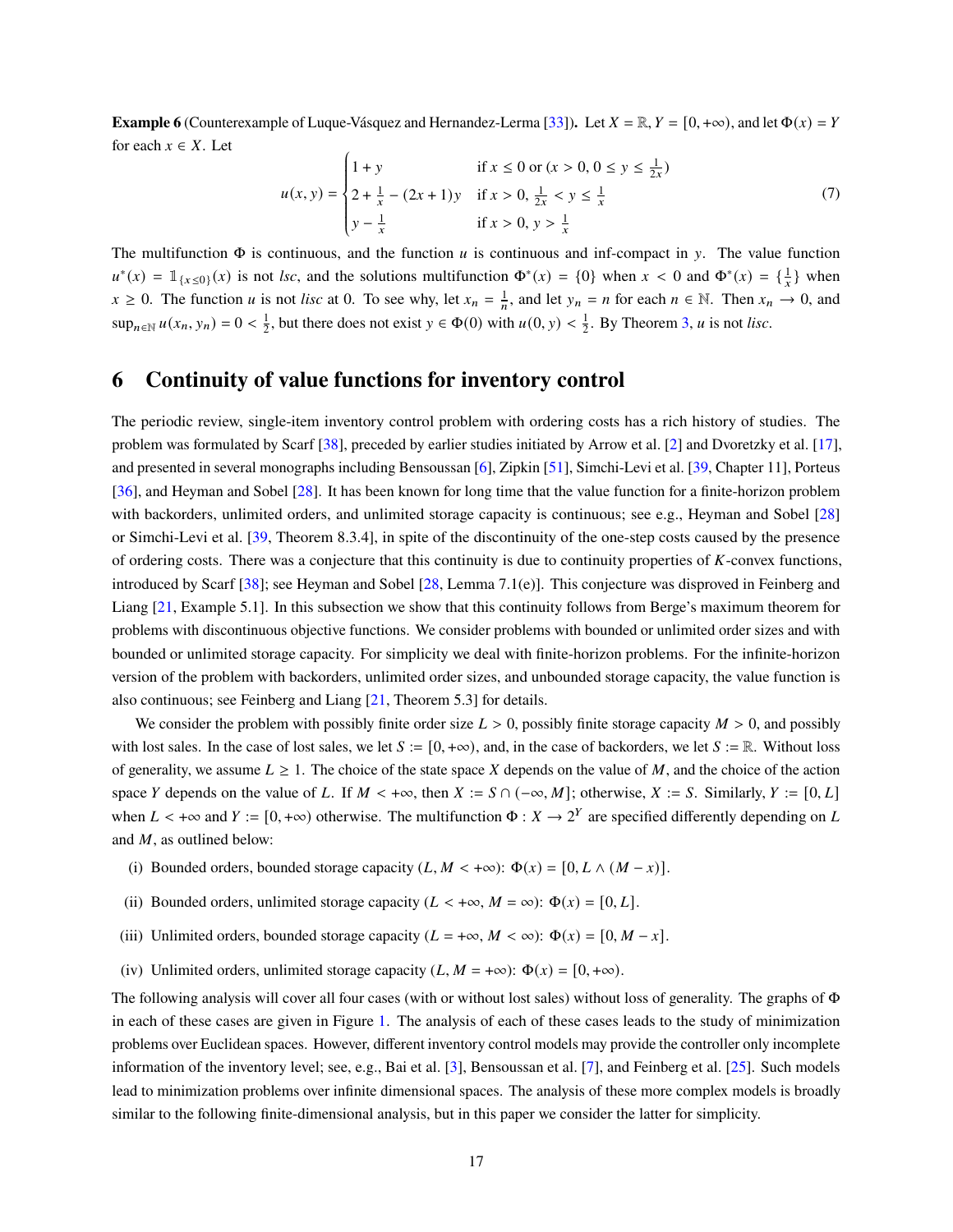

<span id="page-17-1"></span>Figure 1: Graph of feasible actions under four variants of the inventory control model. Far left: finite storage capacity, limited orders. Center left: finite storage capacity, unlimited orders. Center right: infinite storage capacity, limited orders. Far right: infinite storage capacity, unlimited orders.

Let the function  $T(x) = x^+$  when there are lost sales, and let  $T(x) = x$  when there are backorders. We observe that T is convex and nondecreasing. The state evolution is specified by the transition dynamics

$$
x_{t+1} = T(x_t + y_t - D_{t+1}),
$$

where  $(D_t)_{t=1}^{\infty}$  are i.i.d. nonnegative demand shocks corresponding to the measure P.

For the finite-horizon, expected total discounted rewards criterion with discount factor  $\alpha \in (0, 1]$ , we consider for  $t = 0, 1, 2, \ldots$  the minimization problems  $(X, Y, \Phi, u_t)$ , where the objective functions  $u_t$  are given by  $u_0(x, y) = 0$  and

<span id="page-17-0"></span>
$$
u_{t+1}(x, y) = c_1 1\!\!1_{\{y>0\}}(y) + c_2 y + \mathbb{E}h(T(x+y-D)) + \alpha \mathbb{E}u_t^*(T(x+y-D))
$$
\n(8)

Here,  $c_1, c_2 > 0$ ,  $h : \mathbb{R} \to [0, +\infty)$  is a convex function satisfying  $h(0) = 0$  and  $\lim_{|z| \to +\infty} h(z) = +\infty$ ,  $u_t^*$  is the value function corresponding to  $(X, Y, \Phi, u_t)$  (note that  $u_0^*(x) = 0$  from the definition of  $u_0(x, y)$ ), and D is a representative random variable distributed identically to  $(D_t)_{t=1}^{\infty}$ . We assume that  $\mathbb{E}h(z-D) < +\infty$  for each  $z \in X$ , which implies that  $Eh(z - D)$  is a continuous and convex function of z on X.

If  $L = M = +\infty$  and backorders are allowed, we deal with the classic well-studied case introduce by Scarf [\[38\]](#page-26-8) and clarified by Zabel [\[50\]](#page-27-5). Under certain conditions, there exist optimal  $(s, S)$ -policies which at time  $n = 0, \ldots, t - 1$ place an order of the size  $(S - x_t)$  if  $x_t \leq s$  and do not order otherwise. In general, an optimal policy can have a different structure, and the structures of all optimal policies are described in Feinberg and Liang [\[21\]](#page-25-12). Here we show that continuity of the values functions  $u_t^*$  follows from Berge's maximum theorem for noncompact decision sets described in this paper. The continuity holds with or without backorders, for bounded or unlimited storage capacity, and with bounded or unlimited order sizes. The following two auxiliary lemmas are used to prove the main result, Theorem [14.](#page-18-0) The first gives sufficient conditions for the functional  $U_t(z) = \mathbb{E}u_t^*(T(z-D))$  to be continuous.

<span id="page-17-2"></span>**Lemma 2.** If a continuous function  $f: X \to [0, +\infty)$  is bounded above by a continuous, convex function  $g: X \to$  $[0, +\infty)$ *, and*  $\mathbb{E}[g(T(z-D)) < +\infty$  *for each*  $z \in X$ *, then the functional*  $F(z) = \mathbb{E}[f(T(z-D))$  *is continuous for all*  $z \in X$ *.* 

*Proof.* We observe that  $g \circ T$  is convex, continuous, and finite because T is convex, continuous, finite, and nondecreasing. Furthermore, since  $g \circ T$  is convex, the functional  $G(z) = \mathbb{E}g(T(z - D))$  is convex and thus continuous on X. In addition,  $f \circ T \le g \circ T$ . Let  $z \in X$ , and suppose  $(z_n)_{n=1}^{\infty} \subset X$  converges to z. Then  $f(T(z_n - D)) \to f(T(z - D))$  and  $g(T(z_n-D)) \to g(T(z_n-D))$  almost surely, since f, g, and T are continuous. Since  $0 \le f(T(z_n-D)) \le g(T(z_n-D))$ and  $0 \le f(T(z-D)) \le g(T(z-D))$ , and since  $\mathbb{E}g(T(z-D)) \to \mathbb{E}g(T(z-D))$ , we apply the dominated convergence theorem to conclude that  $\mathbb{E} f(T(z_n - D)) \to \mathbb{E} f(T(z - D))$ . This shows that F is continuous.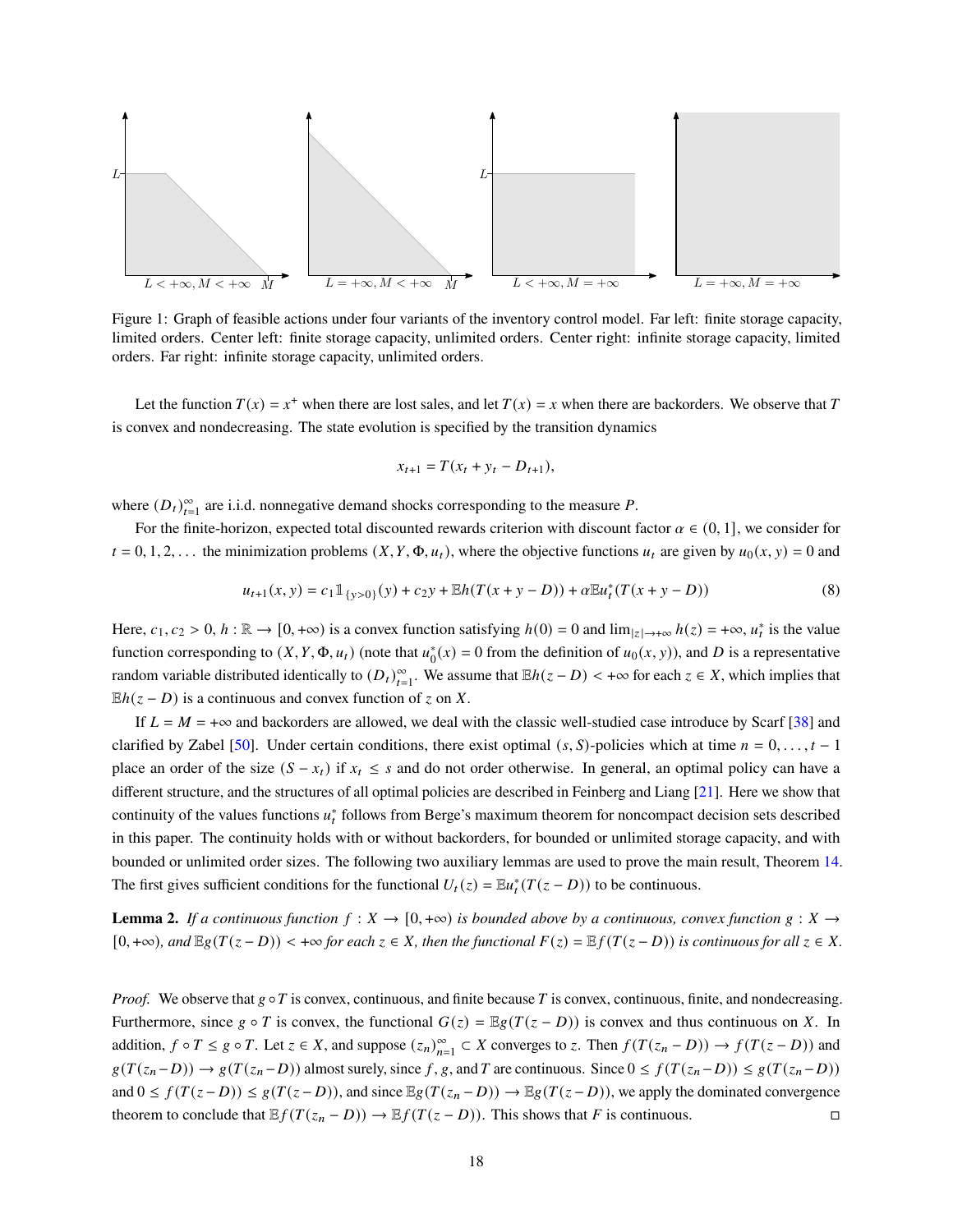The next technical lemma describes the construction of a feasible path that passes through fixed state-action pairs. This path is useful in the main theorem.

<span id="page-18-1"></span>**Lemma 3.** *For each state-action pair*  $(x, y) \in Gr(\Phi)$  *and any sequence of states*  $(x_n)_{n=1}^{\infty} \subset X$  *which converges to x*, *there exists a sequence of orders*  $(y_n)_{n=1}^{\infty}$  *such that*  $y_n \in \Phi(x_n)$  *for each*  $n \in \mathbb{N}$  *which converges to y*. In the case  $y = 0$ , *the sequence*  $y_n = 0$  *can be chosen for each*  $n \in \mathbb{N}$ *.* 

*Proof.* Consider the function  $\sigma_y : X \to Y$  defined by  $\sigma_y(z) = y \mathbb{1}_{(-\infty,x)}(z) + (y - z + x) \mathbb{1}_{[x,x+y]}(z)$ . We observe that  $\sigma_y \in \Sigma(\Phi)$  and that  $\sigma_y$  is continuous. Let  $(x_n)_{n=1}^{\infty} \subset X$  be any sequence of states with  $x_n \to x$ . Then by continuity of  $\sigma_y$ , it follows that  $\sigma_y(x_n) \to \sigma_y(x)$ . Since  $\sigma_y(x) = y$ ,  $(\sigma_y(x_n))_{n=1}^{\infty}$  therefore suffices as a convergent sequence of feasible actions. Finally, observe that  $\sigma_y(z) = 0$  whenever  $y = 0$ . This completes the proof.

**Theorem 14.** *In the inventory control problem with possibly finite order size and possibly finite storage capacity, for*  $each t = 0, 1, 2, \ldots$ , the finite horizon expected total discounted value function  $u_t^*: X \to \mathbb{R}$  is continuous and satisfies *the optimality equations*

<span id="page-18-2"></span><span id="page-18-0"></span>
$$
u_0^*(x) = 0,\t\t(9)
$$

$$
u_{t+1}^*(x) = \min_{y \in \Phi(x)} \{c_1 \mathbb{1}_{\{y > 0\}}(y) + c_2 y + \mathbb{E}h(T(x + y - D)) + \alpha \mathbb{E}u_t^*(T(x + y - D))\}
$$
(10)

*Furthermore, there exists an optimal policy*  $\pi_t^* = (\varphi_0^*, \ldots, \varphi_t^*)$  *that achieves*  $u_t^*$ .

The standard approach to proving continuity of the functions  $u_t^*$  is by using the existence of optimal  $(s, S)$  policies. This is the approach taken, for example, in Feinberg [\[18\]](#page-25-14), Feinberg and Liang [\[21,](#page-25-12) [20\]](#page-25-15). For problems with limited order sizes and capacities, optimal  $(s, S)$  policies may not exist. The advantage of Theorem [14](#page-18-0) is that it avoids the analysis of optimal policies by employing Theorem [8](#page-10-1) directly.

*Proof of Theorem [14.](#page-18-0)* We will also prove that  $U_t(z) = \mathbb{E} u_t^*(T(z - D))$  is continuous for each  $t = 0, 1, \ldots$ , which will follow from Lemma [2](#page-17-2) if we can show that  $u_t^*(x) \leq g_t(x)$ , where  $g_t : X \to \mathbb{R}$  is a nonnegative, continuous convex function, for each t. We proceed by induction on t. Since  $u_0(x, y) \equiv 0$ , then  $u_0^*(x) \equiv 0$  for all  $x \in X$ , so  $f_0(x) \equiv 0$ suffices. Furthermore, any  $y \in \Phi(x)$  achieves  $u_0(x, y) = u_0^*(x)$ . Next, assume the result holds for t.

To show that  $u_{t+1}^*$  is continuous, we first show that  $u_{t+1}$  is K-inf-compact. To this end, we observe that  $u_{t+1}(x, y)$  is *lsc*. Let  $K \subset X$  be nonempty and compact, and let  $\lambda \in \mathbb{R}$ . It follows that  $\mathcal{D}_{u_{t+1}}(\lambda; Gr_K(\Phi))$  is a closed subset of the compact set  $K \times [0, c_1^{-1} \lambda]$ ; hence, compact. According to Definition [5,](#page-13-1)  $u_{t+1}$  is K-inf-compact. We next show that  $u_{t+1}$ is *FPTusc* on Gr( $\Phi$ ). Given  $(x, y) \in \text{Gr}(\Phi)$ , let  $(x_n)_{n=1}^{\infty} \subset X$  be arbitrary such that  $x_n \to x$ . According to Lemma [3,](#page-18-1) there exists a sequence  $y_n \to y$  with  $y_n \in \Phi(x_n)$  for each n. If  $y > 0$ , then  $u_{t+1}$  is locally continuous at  $(x, y)$ , so  $u_{t+1}(x_n, y_n) \to u_{t+1}(x, y)$ . If  $y = 0$ , then  $u_{t+1}(\cdot, 0)$  is continuous at x. According to Lemma [3,](#page-18-1) we can select the feasible sequence  $y_n \equiv 0$ , in which case  $u_{t+1}(x_n, 0) \to u_{t+1}(x, 0)$ . Thus, Theorem [12](#page-12-1) implies that  $u_{t+1}$  is *FPTusc*. Then  $u_{t+1}^*$ is continuous by applying Theorem [8](#page-10-1) to the tuple  $(X, Y, \Phi, u_{t+1})$ . Let  $\Phi_{t+1}^*(x) := \{ y \in \Phi(x) : u_{t+1}(x, y) = u_{t+1}^*(x) \}.$ Then Theorem [8](#page-10-1) implies that  $\Phi_{t+1}^*(x) \neq \emptyset$  for each  $x \in X$ , so we can fix a selector  $\varphi_{t+1}^* \in \Sigma(\Phi_{t+1}^*)$  that attains  $u_{t+1}^*$ . The optimality equation is satisfied by definition of the minimization problem in Equation [\(1\)](#page-0-0) in which the infimum is achieved.

To see that  $u_{t+1}^*(x) \leq g_{t+1}(x)$  for all  $x \in X$ , consider the policy  $\varphi(x) \equiv 0$  that never orders. (This policy is available to the controller in each of the inventory control models.) From this policy, it follows that

$$
u_{t+1}^*(x) \le u_{t+1}(x,\varphi(x)) = \mathbb{E}h(T(x-D)) + \alpha \mathbb{E}u_t^*(T(x-D)) \le \mathbb{E}h(T(x-D)) + \alpha \mathbb{E}g_t(T(x-D)).
$$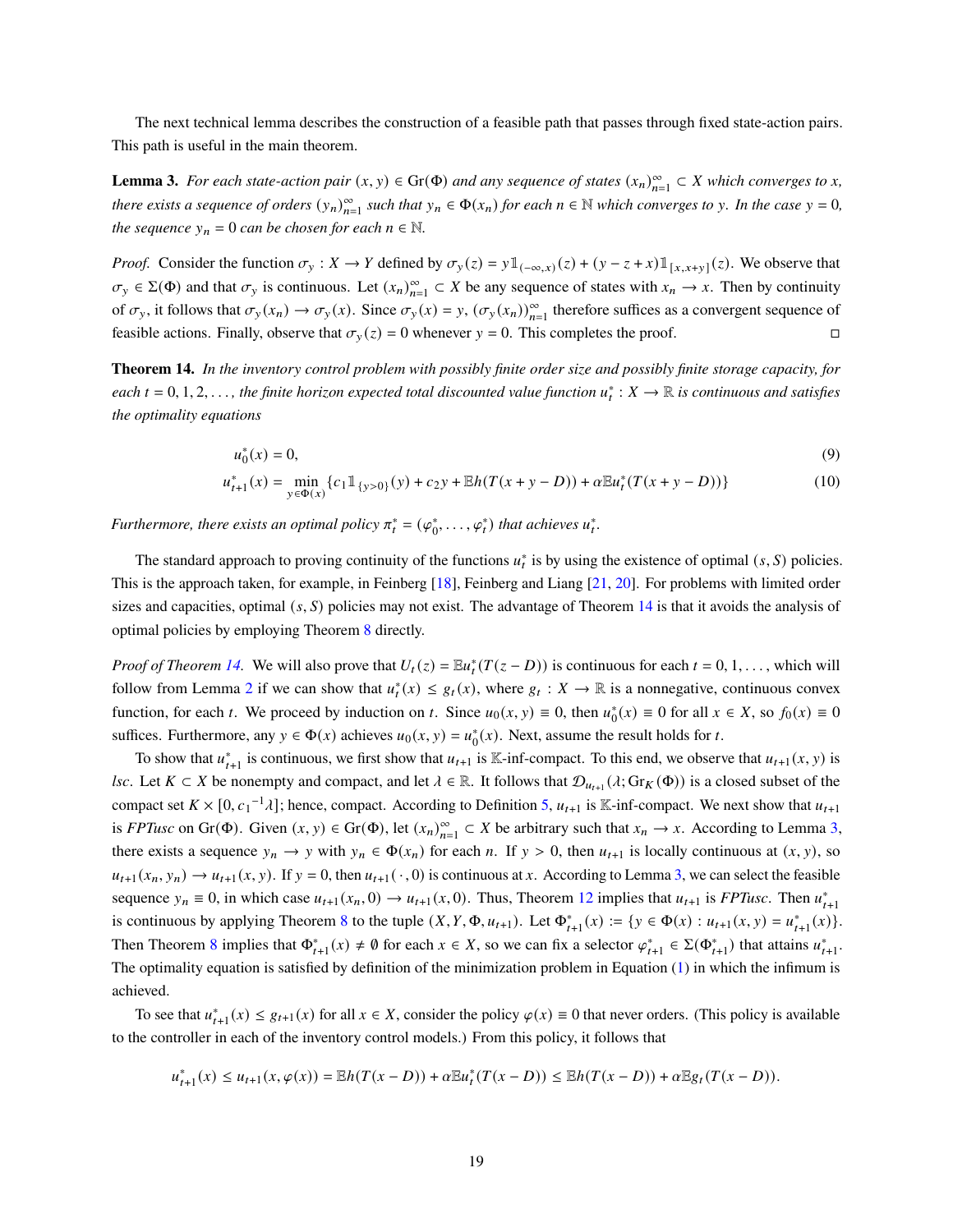Let  $g_{t+1}(x) := \mathbb{E}h(T(x-D)) + \alpha \mathbb{E}g_t(T(x-D))$ , and observe that  $g_{t+1}$  is the sum of two convex functions. Since  $u_{t+1}^* \leq g_{t+1}$ , the function  $U_{t+1}(z) = \mathbb{E}u_{t+1}^*(T(z-D))$  is continuous in view of Lemma [2.](#page-17-2)

Therefore, the value functions  $u_t^*$  are continuous for each  $t = 0, 1, 2, \ldots$ , satisfy the optimality equations [\(9\)](#page-18-2) and [\(10\)](#page-18-0), and the policy  $\pi_t^* = (\varphi_0^*, \dots, \varphi_t^*)$  is optimal for each t.

## <span id="page-19-0"></span>**7 Robust optimization**

In this section we consider the *minimax problem*  $(X, A, B, f, \Phi_A, \Phi_B)$  defined by the equation

<span id="page-19-1"></span>
$$
f^*(x) = \inf_{a \in \Phi_A(x)} \sup_{b \in \Phi_B(x,a)} f(x,a,b), \qquad x \in X,
$$
\n(11)

for topological spaces X, A, and B, a strict multifunction  $\Phi_A : X \to 2^A$ , a strict multifunction  $\Phi_B : \text{Gr}(\Phi_A) \subset X \times A \to X$  $2^B$ , and objective function  $f: Gr(\Phi_B) \subset X \times A \times B \to \overline{\mathbb{R}}$ . The function  $f^*$  is called the *minimax function*.

A minimax problem has the following game-theoretic interpretation. There are two players, A and B. Given the state  $x \in X$  of the game, player A selects a feasible action  $a \in \Phi_A(x)$ . Then, after observing both the state x and player A's action a, player B selects a feasible action  $b \in \Phi_B(x, a)$ . The game ends with player A paying player B the quantity  $f(x, a, b)$ . Such games are called *sequential* in the literature, and are a special case of *perfect information* games; see, e.g., Jaśkiewicz and Nowak [\[31,](#page-26-12) Theorem 1] and [\[32,](#page-26-13) Section 1]. Minimax problems have important applications to robust optimization. In this setting, the state information is partially uncertain, where  $x$  represents certain data and  $b$ represents uncertain data. The decision maker chooses an action  $a \in \Phi_A(x)$  that ensures an upper bound for the cost  $f(x, a, b)$  under all possible realizations of the uncertain data b. This is equivalent to the assumption that b is selected by an adversary in view of the information  $(x, a)$  within a specified uncertainty set  $\Phi_B(x, a)$ . This interpretation is employed in the study of robust dynamic programming or robust Markov decision processes, where the controller selects actions in the context of uncertain transition probabilities. Whereas in conventional dynamic programming, the Bellman equation for the value function resembles the form  $(1)$ , the robust equivalent has the form  $(11)$ ; see, e.g., Iyengar [\[30\]](#page-26-14), Nilim and El Ghaoui [\[35\]](#page-26-15), and Wiesemann et al. [\[49\]](#page-27-6) for analysis of models of this type. We remark that for robust Markov decision processes the function  $f$  has a special structure. We do not assume this structure here, and, in principle, our continuity results are applicable to other robust optimization problems.

The highest payoff player B can receive is the *worst-loss function*  $f^*$ : Gr( $\Phi_A$ )  $\subset X \times A \to \overline{\mathbb{R}}$  given by

<span id="page-19-2"></span>
$$
f^{\#}(x, a) = \sup_{b \in \Phi_B(x, a)} f(x, a, b), \qquad x \in X, a \in \Phi_A(x)
$$
 (12)

The smallest payment player A can make, assuming that player B maximizes her payoff, is the function  $f^*$  defined in  $(11)$ , which also satisfies

<span id="page-19-3"></span>
$$
f^*(x) = \inf_{a \in \Phi_A(x)} f^{\#}(x, a).
$$
 (13)

Associated with  $f^*$  and  $f^*$  are the *optimal strategies* of players A and B, respectively:

$$
\Phi_B^*(x, a) = \{b \in \Phi_B(x, a) : f^*(x, a) = f(x, a, b)\}
$$

$$
\Phi_A^*(x) = \{a \in \Phi_A(x) : f^*(x) = f^*(x, a)\}.
$$

Feinberg et al. [\[26,](#page-26-16) [27\]](#page-26-17) provide general sufficient conditions for the functions  $f^*$  and  $f^*$  to be continuous and existence. compactness, and upper semi-continuity of optimal actions  $\Phi_A^*$  and  $\Phi_B^{\#}$  for players A and B, respectively. This section is a generalization of the prior work in three directions: it presents general necessary and sufficient conditions for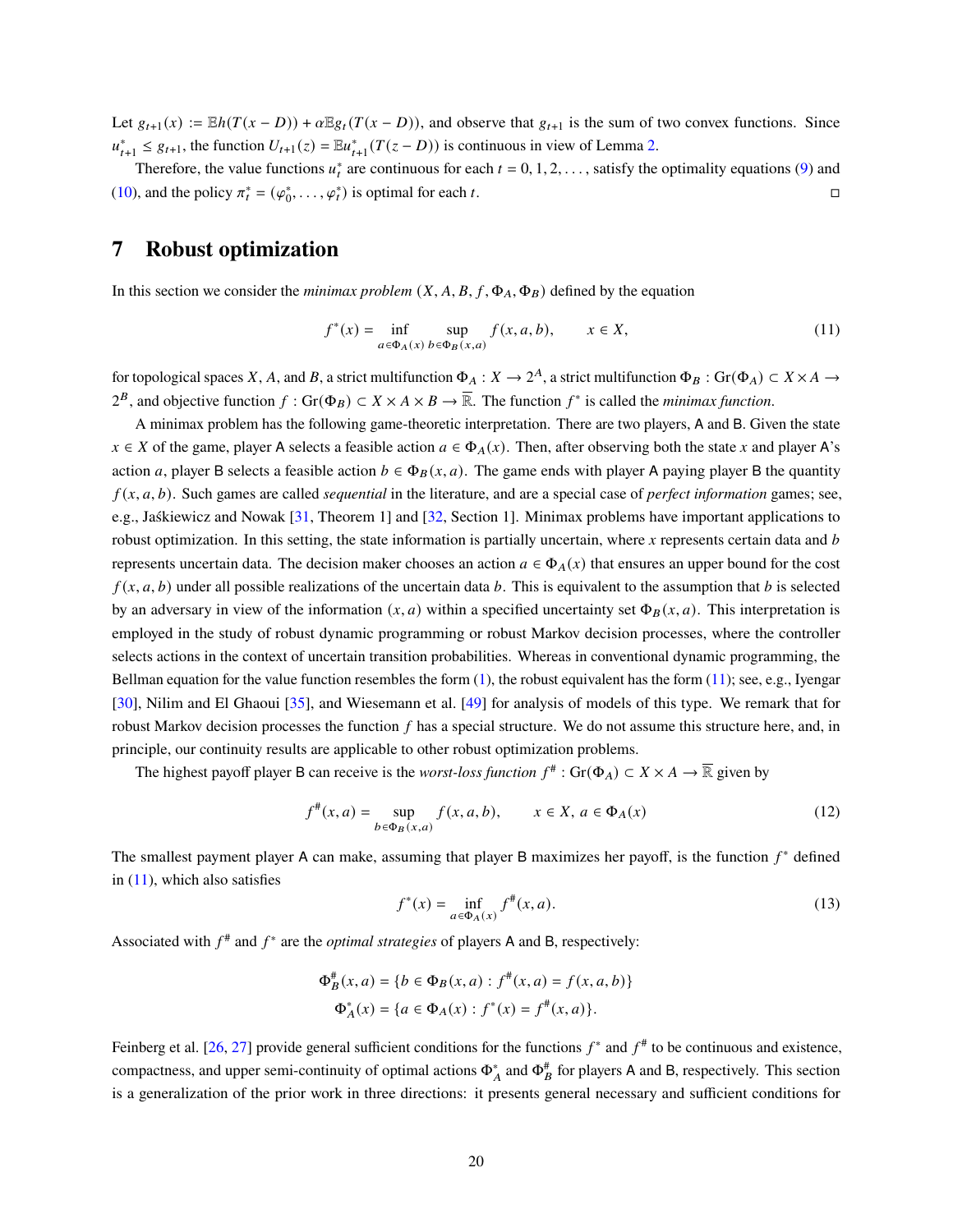continuity of  $f^*$  and existence of optimal actions, the results are given in local form, and they are given for general topological spaces.

In the following results, we shall use the multifunctions  $\Phi_A^{A \leftrightarrow B} : X \to 2^B$  and  $\Phi_B^{A \leftrightarrow B} : \text{Gr}(\Phi_A^{A \leftrightarrow B}) \subset X \times B \to 2^A$ defined by

$$
\Phi_A^{A \leftrightarrow B}(x) = \{ b \in B : b \in \Phi_B(x, a) \text{ for some } a \in \Phi_A(x) \}
$$
  

$$
\Phi_B^{A \leftrightarrow B}(x, b) = \{ a \in A : b \in \Phi_B(x, a) \}.
$$

The multifunction  $\Phi_B^{A \leftrightarrow B}$  is closely related to the classical lower inverse of  $\Phi_B$ ; see Berge [\[8,](#page-24-0) Chapter 2, §3]. It can be understood as a kind of partial lower inverse. Similarly, we let  $f^{A \leftrightarrow B}$  :  $X \times B \times A \to \overline{\mathbb{R}}$  be defined by  $f^{A \leftrightarrow B}(x, b, a) = f(x, a, b).$ 

In the context of minimax problems, there is an additional semicontinuity assumption known as A-lower semicontinuity on  $\Phi_B$  that provides the groundwork for the main results. This property was introduced in Feinberg et al. [\[26,](#page-26-16) Definition 4] for the case that  $X$ ,  $A$ , and  $B$  are metric spaces. The following definition gives the property of  $A$ -lower semicontinuity for arbitrary topological spaces.

**Definition 7** (A-lower semicontinuity). Let  $E \subset \text{Dom}(\Phi_A)$ . The multifunction  $\Phi_B : \text{Gr}(\Phi_A) \subset X \times A \to 2^B$  is *A*-lower semicontinuous on  $\text{Gr}_E(\Phi_B)$  if for any net  $((x_\alpha, a_\alpha))_{\alpha \in I} \subset \text{Gr}(\Phi_A)$  with  $x_\alpha \to x$ ,  $a \in A$  with  $(x, a) \in E$ , and  $b \in \Phi_B(x, a)$  is arbitrary, there exists a net  $(b_\alpha)_{\alpha \in I}$  such that  $b_\alpha \in \Phi_B(x_\alpha, a_\alpha)$  for each  $\alpha$ , and such that  $b$  is a limit point of  $(b_{\alpha})_{\alpha \in I}$ .

<span id="page-20-0"></span>*Remark* 1. A-lower semicontinuity is an essential assumption for theorems concerning upper semicontinuity of minimax solutions; see, e.g., Feinberg et al. [\[27\]](#page-26-17). If  $\Phi_B$  is A-lower semicontinuous, then it is also *lsc*. This is because, if  $((x_{\alpha}, a_{\alpha}))_{\alpha \in I} \subset \text{Gr}(\Phi_A)$  and  $(x_{\alpha}, a_{\alpha}) \to (x, a) \in \text{Gr}(\Phi_A)$ , then for each  $b \in \Phi_B(x, a)$  there exists a net  $(b_{\alpha})_{\alpha \in I}$ with  $b_{\alpha} \in \Phi_B(x_{\alpha}, a_{\alpha})$  for each  $\alpha \in I$  having b as a limit point. According to Aliprantis and Border [\[1,](#page-24-1) Theorem 17.19],  $\Phi_B$  is *lsc* as a multifunction  $(X \times A) \rightarrow 2^B$ .

In addition, we introduce the following transfer properties of the function  $f$ . The first property recasts  $FPT$ usc of the worst-loss function  $f^*$  in terms of the objective function f.

**Definition 8** (B-uniform feasible path transfer upper semicontinuity). Let  $E \subset Dom(\Phi_A)$ . The function  $f : Gr(\Phi_B) \subset$  $X \times A \times B \to \overline{\mathbb{R}}$  is *B*-uniform feasible path transfer upper semicontinuous (*B*-uniform FPTusc) on  $\text{Gr}_E(\Phi_B)$  if, for each  $(x, a) \in E$  and  $\lambda \in \mathbb{R}$ , if  $f(x, a, b) + \varepsilon < \lambda$  for each  $b \in \Phi_B(x, a)$  and some  $\varepsilon > 0$ , then there is  $\varepsilon' > 0$  and a neighborhood  $U(x)$  such that for each  $x' \in U(x)$  there exists  $a' \in A$  with  $(x', a') \in E$  such that  $f(x', a', b') + \varepsilon' < \lambda$ for each  $b' \in \Phi_B(x', a')$ .

When X, A, and B are metric spaces, B-uniform *FPTusc* functions admit a sequence characterization, which follows from Theorem [12.](#page-12-1)

**Theorem 15** (Characterization of B-uniform *FPTusc* functions for metric spaces  $X$ ,  $A$ , and  $B$ ). *Suppose*  $X$ ,  $A$ , and  $B$ *are metric spaces, and let*  $x \in X$ *. The function*  $f : Gr(\Phi_B) \subset X \times A \times B \to \overline{\mathbb{R}}$  *is B-uniform FPTusc on*  $Gr_{\{x\}}(\Phi_B)$  *if*  $\alpha$  and only if, for each  $a \in \Phi_A(x)$ ,  $\varepsilon > 0$ , and sequence  $(x_n)_{n=1}^{\infty} \subset \text{Dom}(\Phi_A)$  with  $x_n \to x$ , there exist  $b \in \Phi_B(x, a)$  and *sequences*  $(a_n)_{n=1}^{\infty}$  and  $(b_n)_{n=1}^{\infty}$  such that  $a_n \in \Phi_A(x_n)$  and  $b_n \in \Phi_B(x_n, a_n)$  for each  $n \in \mathbb{N}$  and such that

$$
\limsup_{n \to \infty} f(x_n, a_n, b_n) \le f(x, a, b) + \varepsilon. \tag{14}
$$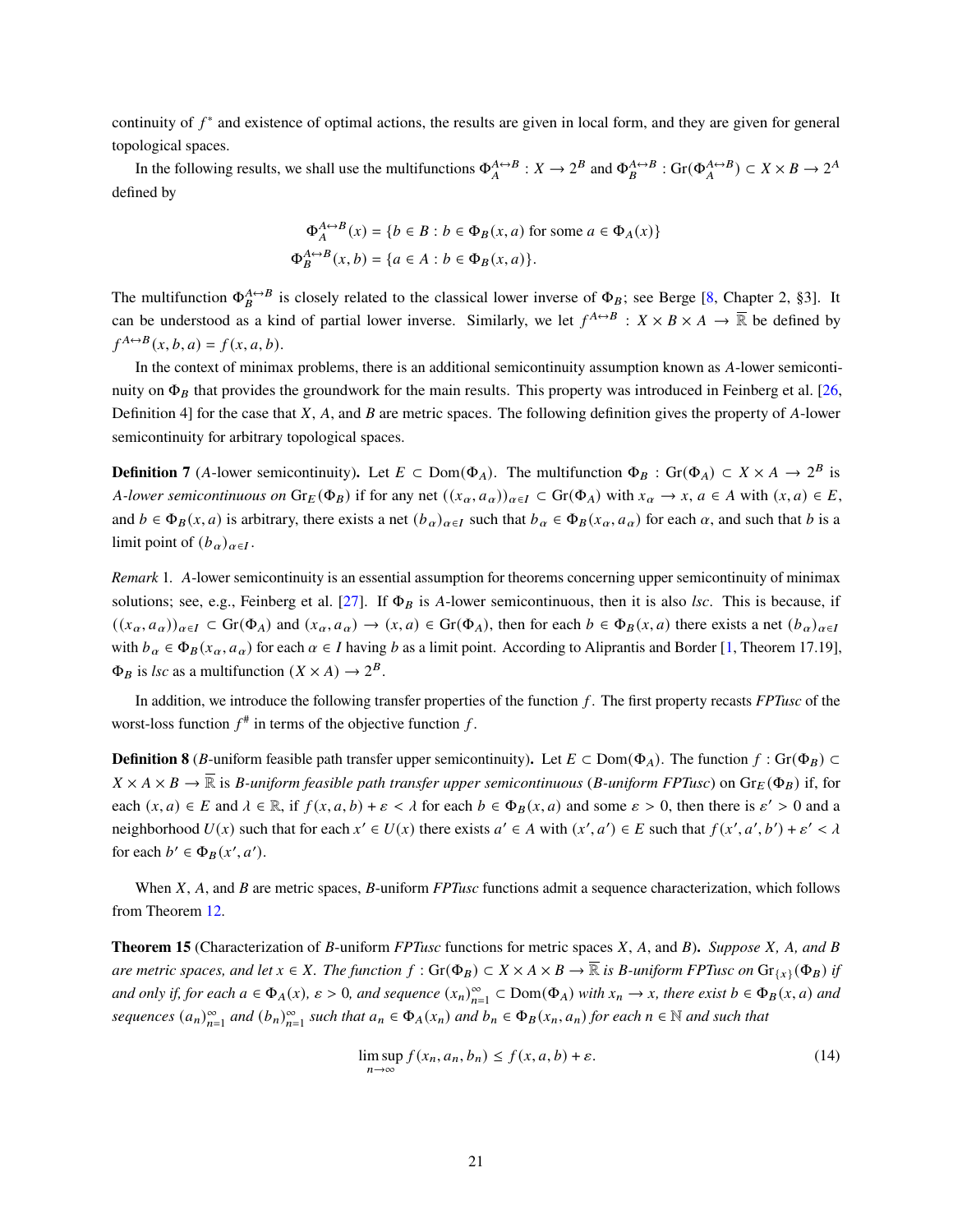*Proof.* The inequality

<span id="page-21-0"></span>
$$
\limsup_{n \to \infty} f^{\#}(x_n, a_n) \le f^{\#}(x, a)
$$
\n(15)

is by definition identical to the inequality

<span id="page-21-1"></span>
$$
\limsup_{n \to \infty} \sup_{b' \in \Phi_B(x_n, a_n)} f(x_n, a_n, b') \le \sup_{b \in \Phi_B(x, a)} f(x, a, b). \tag{16}
$$

If, for all  $a \in \Phi_A(x)$  and  $x_n \to x$ , there exists a sequence  $a_n \in \Phi(x_n)$  satisfying the inequality in [\(15\)](#page-21-0), then it follows that for each  $\varepsilon > 0$  there exist  $b \in \Phi_B(x, a)$  such that

$$
\limsup_{n \to \infty} \sup_{b' \in \Phi_B(x_n, a_n)} f(x_n, a_n, b') \le f(x, a, b) + \varepsilon. \tag{17}
$$

Moreover, for each  $n \in \mathbb{N}$  one can choose  $b_n \in \Phi_B(x_n, a_n)$  such that

$$
f(x_n, a_n, b_n) + n^{-1} \ge \sup_{b' \in \Phi_B(x_n, a_n)} f(x_n, a_n, b'),
$$

which implies that for each  $\varepsilon > 0$  there exists  $b \in \Phi_B(x, a)$  and a sequence  $(b_n)_{n=1}^{\infty}$  such that the inequality in [\(16\)](#page-21-1) holds. The converse implication follows similarly.

The following theorem generalizes Feinberg et al. [\[26,](#page-26-16) Theorems 5, 6, 7], which gave sufficient conditions for lower semi-continuity, upper semi-continuity, and continuity of the worst-loss function  $f^*$ . Theorem [16](#page-21-2) provides general necessary and sufficient conditions for the worst-loss  $f^*$  to be continuous, as well as for existence of solutions in  $\Phi_B^*(x, a)$ . In particular,

**Theorem 16** (Continuity of the worst-loss function). Let  $f^*$  : Gr( $\Phi_A$ )  $\subset X \times A \to \overline{\mathbb{R}}$  be the worst-loss function defined *in Equation [\(12\)](#page-19-2)* for the minimax problem  $(X, A, B, f, \Phi_A, \Phi_B)$ , and let  $x \in X$  and  $a \in \Phi_A(x)$ . The following statements *hold.*

- <span id="page-21-3"></span>*(i)*  $f^{\#}$  *is lsc at*  $(x, a)$  *if and only if*  $f$  *is FPTlsc on*  $Gr_{\{(x, a)\}}(\Phi_B)$ *.*
- <span id="page-21-4"></span>(*ii*)  $f^{\#}$  *is usc at*  $(x, a)$  *if and only if*  $f$  *is ussc at*  $(x, a)$ *.*
- <span id="page-21-5"></span>*(iii)*  $f^{\#}$  is usc at  $(x, a)$ , and the supremum in Equation [\(12\)](#page-19-2) can be replaced with a maximum if and only if f is umsc  $at (x, a)$ *.*
- <span id="page-21-6"></span>*(iv)*  $f^{\#}$  *is continuous at*  $(x, a)$  *if and only if*  $f$  *is FPTlsc on*  $Gr_{\{(x,a)\}}(\Phi_B)$ *, and ussc at*  $(x, a)$ *.*
- <span id="page-21-2"></span>(v)  $f^*$  is continuous at  $(x, a)$  and the supremum in Equation [\(12\)](#page-19-2) can be replaced with a maximum if and only if f is *FPTlsc on*  $\text{Gr}_{(x,a)}(\Phi_B)$  *and umsc at*  $(x, a)$ *.*

*Proof.* Consider the minimization problem  $(X \times A, B, \Phi_B, -f)$ , and observe that the value function is  $-f^*$ . Statement [\(i\)](#page-21-3) follows from Theorem [1.](#page-3-3) Statement [\(ii\)](#page-21-4) follows from Theorem [3.](#page-5-2) Statement [\(iii\)](#page-21-5) follows from Theorem [4.](#page-6-0) Statement [\(iv\)](#page-21-6) follows from combining statements [\(i\)](#page-21-3) and [\(ii\).](#page-21-4) Statement [\(v\)](#page-21-2) follows from combining statements (i) and [\(iii\).](#page-21-5)  $\Box$ 

The next theorem provides general sufficient conditions for the solution multifunction  $\Phi_B$  to be *usc* and compactvalued. These conditions also imply that the worst-loss function  $f^{\#}$  is continuous. The theorem generalizes Feinberg et al.  $[26,$  Theorem 12] by relaxing the assumption that f is continuous.

**Theorem 17** (Continuity properties for the solution multifunction  $\Phi_B^*$ ). Let  $x \in X$  and let  $a \in \Phi_A(x)$ . If the function f is  $FPTlsc$  on  $\text{Gr}_{\{(x,a)\}}(\Phi_A)$  and  $f$  is  $\mathbb{K}\mathbb{N}$ -sup-compact on  $\text{Gr}_{\{x\}}(\Phi)$ , then the worst-loss function  $f^\#$  :  $\text{Gr}(\Phi_A)\subset X\times A\to \overline{\mathbb{R}}$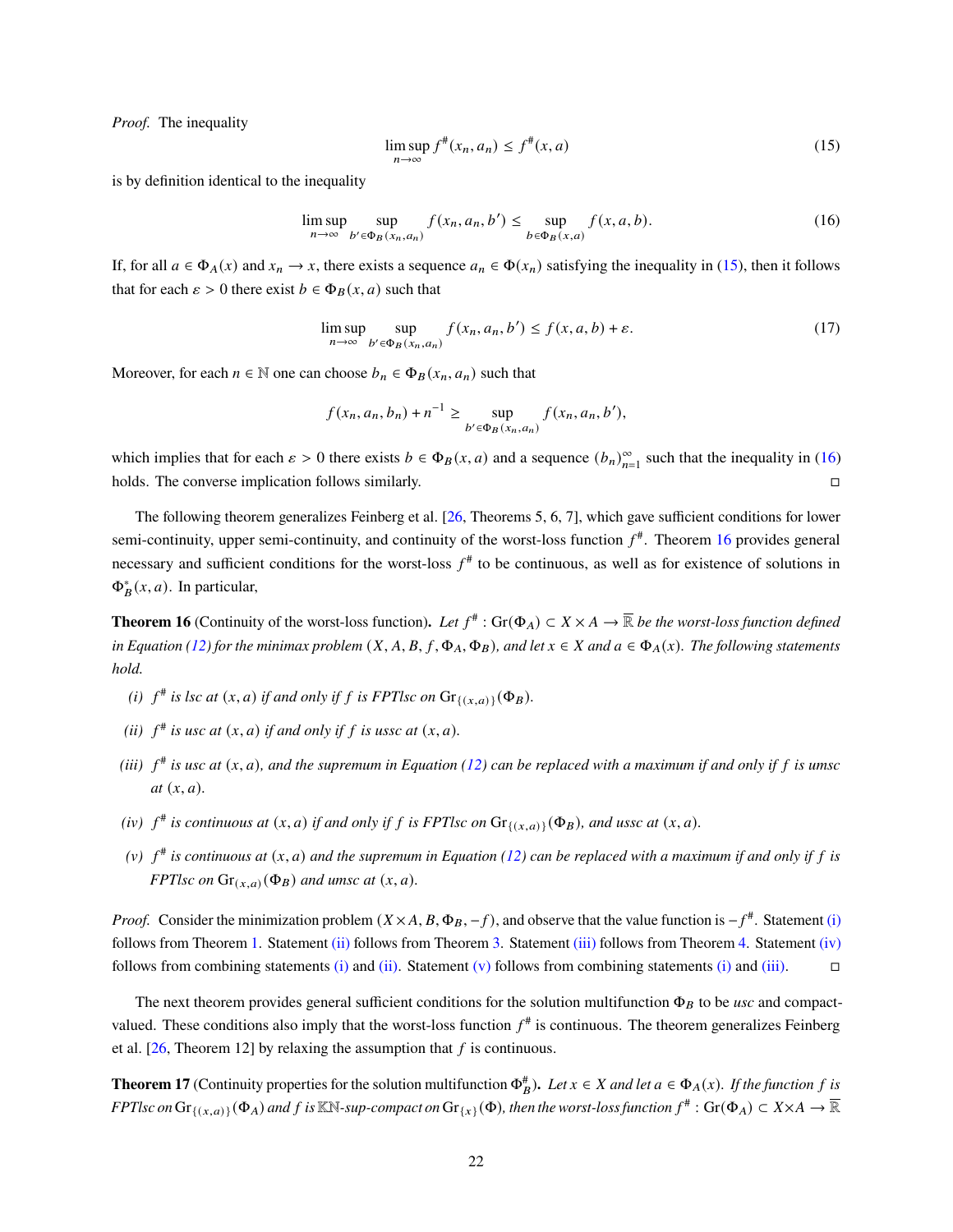*is continuous at*  $(x, a)$ *. Furthermore, if*  $f^*(x, a) = +\infty$ *, then*  $\Phi_B^*(x, a) = \Phi_B(x, a)$ *. Otherwise,*  $\Phi_B^*$  *is usc at*  $(x, a)$ *, and*  $\Phi_B^*(x, a)$  is nonempty and compact.

*Proof.* The results follow from Theorem [8](#page-10-1) to the minimization problem  $(X \times A, B, \Phi_B, -f)$ , where we observe that the value function is  $-f^*$ .

The next properties are equivalent characterizations of *lmsc* and *lisc* of the worst-loss function  $f^*$  in terms of the objective function  $f$ .

**Definition 9** (*B*-feasible path transfer *lmsc*; *B*-feasible path transfer *lisc*). Let  $E \subset Dom(\Phi_A)$ .

- (i) The function  $f: Gr(\Phi_B) \subset X \times A \times B \to \overline{\mathbb{R}}$  is *B*-feasible path transfer lower min-semicontinuous (*B-FPTlmsc*) on  $Gr_E(\Phi_B)$  if, for each  $x \in E$ , there exists  $a \in \Phi_A(x)$  such that for all  $\gamma \in \mathbb{R}$  with  $\gamma < f(x, a, b)$  for some  $b \in \Phi_B(x, a)$ , there exists a neighborhood  $U(x)$  such that for each  $x' \in U(x)$  and  $a' \in \Phi_A(x')$ , there exists  $b' \in \Phi_B(x', a')$  such that  $\gamma < f(x', a', b')$ .
- <span id="page-22-5"></span>(ii) The function f is *B*-feasible path transfer lower inf-semicontinuous ( $B$ -FPTlisc) on  $Gr_E(\Phi_B)$  if, for each  $x \in E$  and  $\gamma \in \mathbb{R}$ , if for each  $a \in \Phi_A(x)$  there exists  $b \in \Phi_B(x, a)$  such that  $\gamma < f(x, a, b)$ , then there exists a neighborhood  $U(x)$  such that for each  $x' \in U(x)$  and  $a' \in \Phi_A(x')$ , there exists  $b' \in \Phi_B(x', a')$  such that  $\gamma < f(x', a', b').$

The following theorem is a generalization of Feinberg et al. [\[26,](#page-26-16) Theorems 8, 9, 10], which gives sufficient conditions for lower semicontinuity, upper semicontinuity, and continuity of the minimax function  $f^*$ , respectively. Theorem [18](#page-22-0) provides general necessary and sufficient conditions for the minimax function  $f^*$  to be continuous and for  $\Phi_A^*(x) \neq \emptyset$ .

**Theorem 18** (Continuity of the minimax function). *For*  $x \in X$  and for the minimax problem  $(X, A, B, f, \Phi_A, \Phi_B)$ , the *following statements hold.*

- <span id="page-22-2"></span>*(i)* The minimax function  $f^*: X\to \overline{\mathbb{R}}$  is usc at x if and only if the objective function  $f:$   $Gr(\Phi_B)\subset X\times A\times B\to \overline{\mathbb{R}}$ *is B*-uniform FPTusc on  $\text{Gr}_{\text{Gr}_{\{x\}}}(\Phi_B)$ ;
- <span id="page-22-3"></span>(*ii*)  $f^*$  *is lsc at x if and only if*  $f$  *is B-FPTlisc on*  $\text{Gr}_{\text{Gr}_{\{x\}}(\Phi_A)}(\Phi_B)$ ;
- <span id="page-22-4"></span>(*iii*)  $f^*$  is lsc at *x*, and the infimum in Equation [\(13\)](#page-19-3) can be replaced with a minimum if and only if f is B-FPTlmsc on  $Gr<sub>Gr{x} {\{\alpha\}}(\Phi_A)(\Phi_B);</sub>$
- <span id="page-22-1"></span>(iv)  $f^*$  is continuous at x if and only if f is B-uniform FPTusc and B-FPTlisc on  $\text{Gr}_{\{x\}(\Phi_A)}(\Phi_B)$ ;
- <span id="page-22-0"></span> $(v)$   $f^*$  *is continuous at x, and the infimum in Equation [\(13\)](#page-19-3)* can be replaced with a minimum if and only if f is *B*-uniform FPTusc, and *B*-FPTlmsc on  $\text{Gr}_{\{x\}(\Phi_A)}(\Phi_B)$ .

*Proof.* Statement [\(iv\)](#page-22-1) follows by combining statements [\(i\)](#page-22-2) and [\(ii\).](#page-22-3) Statement [\(v\)](#page-22-0) follows by combining statements (i) and [\(iii\).](#page-22-4)

To prove statement [\(i\),](#page-22-2) in view of Theorem [1,](#page-3-3) it suffices to show that f is B-uniform *FPTusc* on  $\text{Gr}_{\{x\}(\Phi_A)}(\Phi_B)$ if and only if the worst-loss function  $f^*$ :  $Gr(\Phi_A) \subset X \times A \to \overline{\mathbb{R}}$  is *FPTusc* on  $Gr_{\{x\}}(\Phi_A)$ . Assume first that f is B-uniform *FPTusc*. Let  $a \in \Phi_A(x)$ , and suppose  $\lambda \in \mathbb{R}$  with  $f^*(x, a) < \lambda$ . Let  $\lambda' \in (f^*(x, a), \lambda)$  be arbitrary, and take  $\varepsilon = \lambda - \lambda'$ . Then for each  $b \in \Phi_B(x, a)$ , there holds  $f(x, a, b) + \varepsilon < \lambda$ , so we can fix  $\varepsilon' > 0$  and a neighborhood  $U(x)$  such that for each  $x' \in U(x)$  there exists  $a' \in \Phi_A(x')$  such that  $f(x', a', b') + \varepsilon' < \lambda$  for each  $b' \in \Phi_B(x', a')$ . Then  $f^*(x', a') + \varepsilon' = \sup_{b' \in \Phi_B(x', a')} f(x', a', b') + \varepsilon' \leq \lambda$ , which implies  $f^*(x', a') < \lambda$ , as needed. Conversely, let  $a \in \Phi_A(x)$ , and suppose  $\lambda \in \mathbb{R}$  satisfies  $f(x, a, b) + \varepsilon < \lambda$  for some  $\varepsilon > 0$  and each  $b \in \Phi_B(x, a)$ . Then  $f^*(x, a) < \lambda$ ,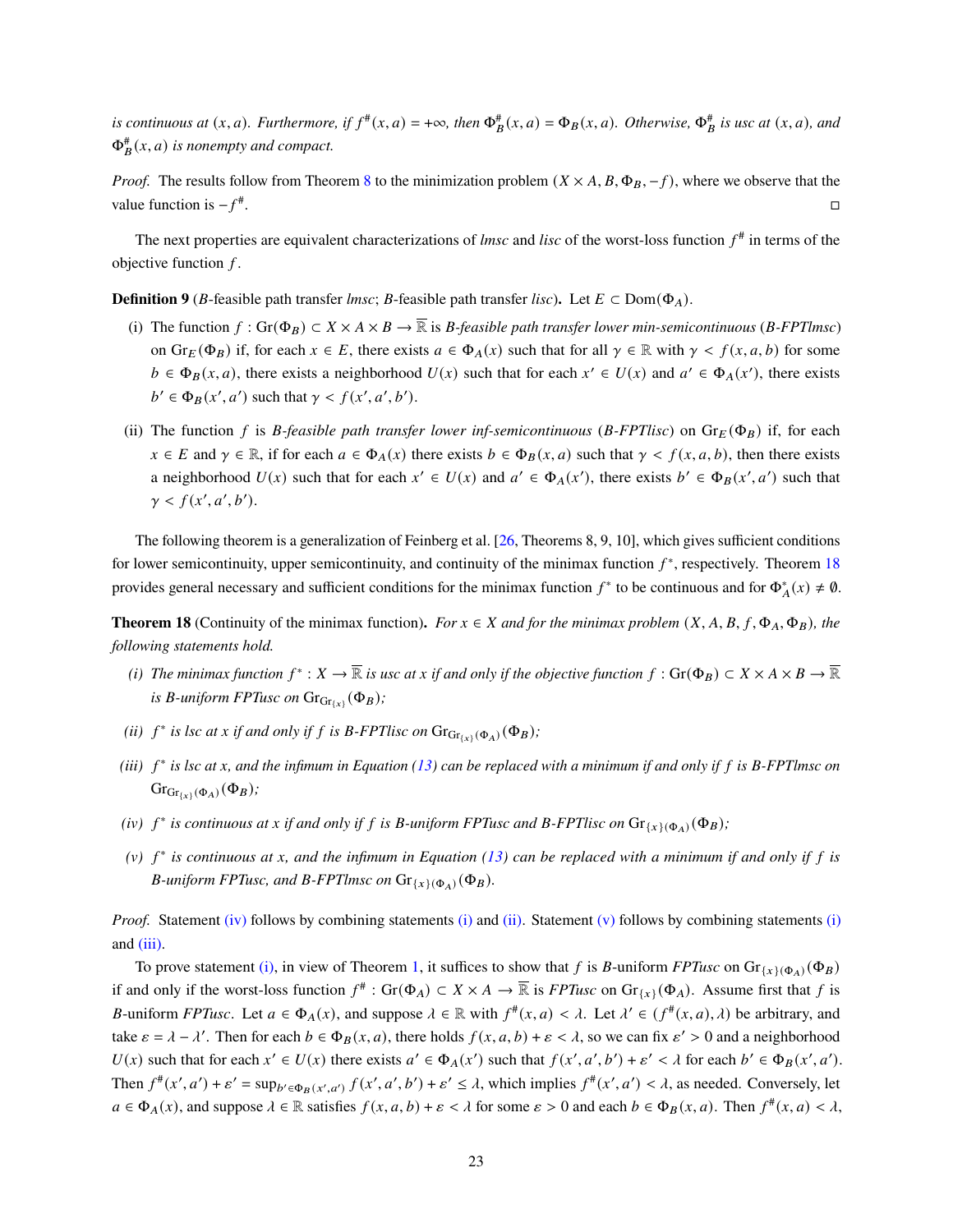so there is a neighborhood  $U(x)$  such that for each  $x' \in U(x)$  there is  $a' \in \Phi_A(x')$  such that  $f^*(x', a') < \lambda$ . Taking  $\varepsilon' = \min(1, \lambda - f^*(x', a'))$  implies that  $f(x', a', b') + \varepsilon' < \lambda$  for each  $b' \in \Phi_B(x', a')$ , as needed.

Next, to prove statement [\(ii\),](#page-22-3) in view of Theorem [3,](#page-5-2) it suffices to show that f is B-*FPTlisc* on  $Gr_{\{x\}(\Phi_A)}(\Phi_B)$  if and only if  $f^*$  is *lisc* at x. Assume that f is B-*FPTlisc*. Let  $\gamma \in \mathbb{R}$ , and suppose for all  $a \in \Phi_A(x)$  one has  $\gamma < f^*(x, a)$ . Then for each  $a \in \Phi_A(x)$  there exists  $b \in \Phi_B(x, a)$  such that  $\gamma < f(x, a, b)$ . Therefore, there is a neighborhood  $U(x)$ such that for each  $x' \in U(x)$  and  $a' \in \Phi_A(x')$  there exists  $b' \in \Phi_B(x', a')$  such that  $\gamma < f(x', a', b') \leq f^*(x', a')$ , establishing that  $f^{\#}$  is *lisc*. Conversely, if  $f^{\#}$  is *lisc*, let  $\gamma \in \mathbb{R}$  and suppose that for each  $a \in \Phi_A(x)$  there exists  $b \in \Phi_B(x, a)$  such that  $\gamma < f(x, a, b)$ . Then  $\gamma < f^*(x, a)$ , so there is a neighborhood  $U(x)$  such that for each  $x' \in U(x)$ and  $a' \in \Phi_A(x')$ , one has  $\gamma < f^*(x', a')$ . This implies there exists  $b' \in \Phi_B(x', a')$  such that  $\gamma < f(x', a', b')$ , establishing that  $f$  is  $B$ - $FPTlisc$ .

Finally, to prove statement [\(iii\),](#page-22-4) in view of Theorem [4,](#page-6-0) it suffices to show that f is  $B$ -*FPTlmsc* on  $Gr_{\{x\}\{Q_A\}}(\Phi_B)$ if and only if  $f^*$  is *lmsc* at x. Assume first that f is *B-FPTlmsc*. Fix  $a^* \in \Phi_A(x)$  as specified in Definition [9.](#page-22-5) Then for all  $\gamma \in \mathbb{R}$  such that  $\gamma < f^*(x, a^*)$ , let  $\gamma' \in (\gamma, f^*(x, a^*))$ . Then by definition of  $f^*$ , there exists  $b \in \Phi_B(x, a^*)$ such that  $\gamma' < f(x, a^*, b)$ . Then we can fix a neighborhood  $U(x)$  such that for each  $x' \in U(x)$  and  $a' \in \Phi_A(x')$ , there exists  $b' \in \Phi_B(x', a')$  such that  $\gamma' < f(x', a', b')$ ; hence,  $\gamma < \gamma' \leq f^*(x', a')$ , establishing that  $f^*$  is *lmsc*. Conversely, if  $f^*$  is *lmsc*, let  $x \in X$  and  $\gamma \in \mathbb{R}$ . Fix  $a^* \in \Phi_A(x)$  as in Definition [2.](#page-5-0) Then if there is  $b \in \Phi_B(x, a^*)$  such that  $\gamma \le f(x, a^*, b)$ , observe that  $\gamma \le f(x, a^*, b) \le f^*(x, a^*)$ , so there exists a neighborhood  $U(x)$  such that for each  $x' \in U(x)$  and  $a' \in \Phi_A(x')$  one has  $\gamma < f^*(x', a')$ ; hence, there exists  $b' \in \Phi_B(x', a')$  such that  $\gamma < f(x', a', b')$ , establishing that  $f$  is  $B$ -*FPTlmsc*.

The next theorem states general sufficient conditions for the solution multifunction  $\Phi_A^*$  to be *usc* and compact-valued. This generalizes Theorem 13 in Feinberg et al. [\[26\]](#page-26-16) by relaxing the assumption that  $f$  is continuous.

**Theorem 19** (Continuity properties of the solution multifunction  $\Phi_A^*$ ). *Suppose the multifunction*  $\Phi_B$ : Gr( $\Phi_A$ ) ⊂  $X \times A \to 2^B$  is A-lower semicontinuous on  $\text{Gr}_{\text{Gr}_{\{x\}}(\Phi_A)}(\Phi_B)$ , the function  $f^{A \leftrightarrow B} : \text{Gr}(\Phi_B^{A \leftrightarrow B}) \subset X \times B \times A \to \overline{\mathbb{R}}$  is  $\mathbb{K}\mathbb{N}$ -inf-compact on  $\text{Gr}_{\text{Gr}_{\{X\}}(\Phi_A^{A\leftrightarrow B})}(\Phi_B^{A\leftrightarrow B})$ , and the function  $f: \text{Gr}(\Phi_B)\subset X\times A\times B\to \overline{\mathbb{R}}$  is B-uniform FPTusc on  $Gr_{Gr(x)}(\Phi_A)(\Phi_B)$ . Then the minimax function  $f^*: X \to \overline{\mathbb{R}}$  is continuous at x, and moreover,

- *(i) the infimum in Equation [\(13\)](#page-19-3) can be replaced with a minimum;*
- <span id="page-23-0"></span>(*ii*) *if*  $f^*(x) < +\infty$ , then  $\Phi_A^*$  *is upper semicontinuous at x*, and  $\Phi_A^*(x)$  *is nonempty and compact.*

*Proof.* The function  $f^*$  is *usc* in view of Theorem [18](#page-22-0)[\(i\).](#page-22-2) From Remark [1](#page-20-0) in view of Theorem [2,](#page-4-2) the function  $-f$ is *FPTusc*, and by Theorem [1,](#page-3-3)  $-f^*$  is *usc*, so  $f^*$  is *lsc*. Next, suppose  $((x_\alpha, a_\alpha))_{\alpha \in I} \subset Gr(\Phi_A)$  with  $x_\alpha \to x$  and  $\sup_{\alpha \in I} f^*(x_\alpha, a_\alpha) < +\infty$ . Let  $\overline{a} \in \Phi_A(x)$  and  $b \in \Phi_B(x, \overline{a})$  be arbitrary. Since  $\Phi_B$  is A-lower semicontinuous, there exists a net  $(b_{\alpha})_{\alpha \in I}$  such that  $b_{\alpha} \in \Phi_B(x_{\alpha}, a_{\alpha})$  for each  $\alpha$  and a subnet  $(b_{\beta})_{\beta \in J} \subset (b_{\alpha})_{\alpha \in I}$  such that  $b_{\beta} \to b$ . Since

$$
\sup_{\beta \in J} f^{A \leftrightarrow B}(x_{\beta}, b_{\beta}, a_{\beta}) \le \sup_{\alpha \in I} f^{\#}(x_{\alpha}, a_{\alpha}) < +\infty,
$$

and since  $f^{A \leftrightarrow B}$  is KN-inf-compact, there exists a subnet  $(a_{\gamma})_{\gamma \in L} \subset (a_{\beta})_{\beta \in J}$  such that  $a_{\gamma} \to a \in \Phi_B^{A \leftrightarrow B}(x, b)$ . Since  $a \in \Phi_A(x)$ , this proves that  $f^{\#}$  is  $\mathbb{K}\mathbb{N}$ -inf-compact on  $\text{Gr}_{\{x\}}(\Phi_A)$ . Since  $f^{\#}$  is *FPTusc* and  $\mathbb{K}\mathbb{N}$ -inf-compact on  $Gr_{\{x\}}(\Phi_A)$ , the results follow from applying Theorem [8.](#page-10-1)

Both of the above theorems are local formulations of the minimax problem. This is because continuity of  $f^*$  and of  $\Phi_A^*$  are themselves local properties. Of course, the theorems can each be naturally reformulated as global versions. For example, we have the following as a corollary of Theorem [19.](#page-23-0)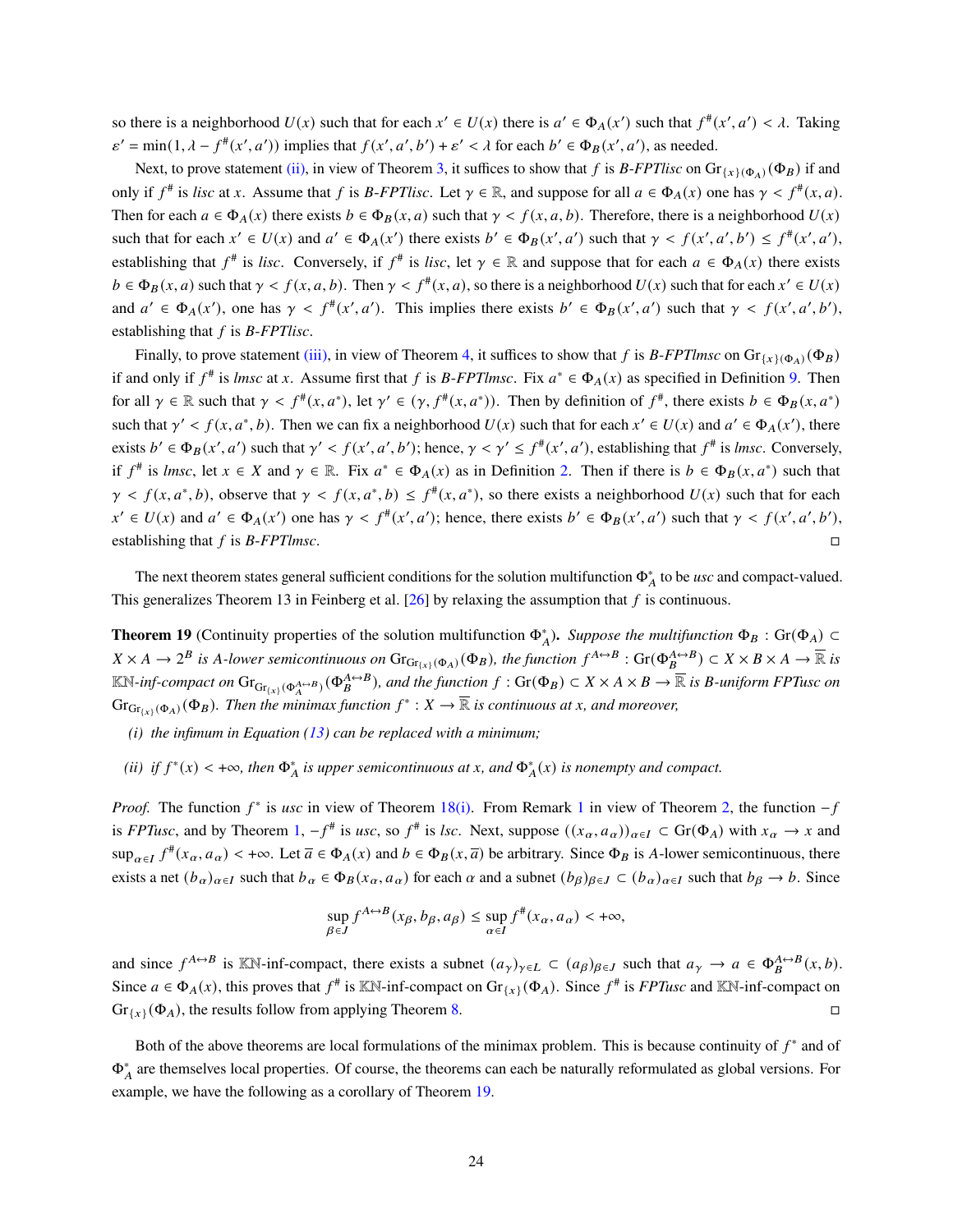**Corollary 7.** Suppose the multifunction  $\Phi_B$ :  $\text{Gr}(\Phi_A) \subset X \times A \to 2^B$  is A-lower semicontinuous on  $\text{Gr}(\Phi_B)$ , the function  $f^{A \leftrightarrow B}$  :  $\text{Gr}(\Phi_B^{A \leftrightarrow B}) \subset X \times B \times A \to \overline{\mathbb{R}}$  is KN-inf-compact on  $\text{Gr}(\Phi_B^{A \leftrightarrow B})$ , and the function  $f : \text{Gr}(\Phi_B) \subset X \times A \times B \to \overline{\mathbb{R}}$ is B-uniform FPTusc on  $\text{Gr}(\Phi_B)$ . Then the minimax function  $f^*:X\to\overline{\mathbb{R}}$  is continuous on  $\text{Dom}(\Phi_A)$ , and for each  $x \in \text{Dom}(\Phi_A)$ ,

- *(i) the infimum in Equation [\(13\)](#page-19-3) can be replaced with the minimum;*
- (*ii*) *if*  $f^*(x) < +\infty$ , then  $\Phi^*_{A}$  is upper semicontinuous at x and  $\Phi^*_{A}(x)$  is nonempty and compact.

*Proof.* For each  $x \in Dom(\Phi_A)$ , the multifunction  $\Phi_B$  is A-lower semicontinuous on  $Gr_{Gr(x)}(\Phi_A)(\Phi_B)$ , the function  $f^{A \leftrightarrow B}$  is KN-inf-compact on  $\text{Gr}_{\text{Gr}_{(x)}(\Phi_A^{A \leftrightarrow B})}(\Phi_B^{A \leftrightarrow B})$ , and the function f is B-uniform *FPTusc* on  $\text{Gr}_{\text{Gr}_{(x)}(\Phi_A)}(\Phi_B)$ . The result thus follows from Theorem [19.](#page-23-0)

In Section [6](#page-16-0) we considered applications of Theorem [8](#page-10-1) to inventory control problems with setup costs, possible lost sales, possibly unbounded orders, and possibly unbounded storage capacity. A natural direction following the results of this section, in particular Theorem [19,](#page-23-0) is to consider robust optimization of the aforementioned problems. Although such results are beyond the scope of the present work, they can be applied to robust inventory control, which is a rich field of study; see e.g., Bertsimas and Thiele [\[11\]](#page-25-16) and Thorsen and Yao [\[45\]](#page-27-7).

## **Acknowledgements**

The first author thanks R. Tyrrell Rockafellar and Johannes O. Royset for valuable comments. The second author was partially supported by the National Research Foundation of Ukraine, Grant No. 2020.01/0283.

## **References**

- <span id="page-24-1"></span>[1] Charlalambos D. Aliprantis and Kim C. Border. *Infinite Dimensional Analysis*. Springer-Verlag, Berlin, 3rd edition, 2006.
- <span id="page-24-4"></span>[2] Kenneth J. Arrow, Theodore Harris, and Jacob Marschak. Optimal inventory policy. *Econometrica*, 19(3):250–272, 1951.
- <span id="page-24-6"></span>[3] Xingyu Bai, Xin Chen, and Alexander Stolyar. Average cost optimality in partially observed lost-sales inventory systems. *Available at SSRN*, 2021. doi: http://dx.doi.org/10.2139/ssrn.3865728. (Published online).
- <span id="page-24-3"></span>[4] Erik J. Balder. Existence without explicit compactness in stochastic dynamic programming. *Mathematics of Operations Research*, 17(3):572–580, 1992.
- <span id="page-24-2"></span>[5] B. Bank, J. Guddat, D. Klatte, B. Kummer, and K. Tammer. *Non-Linear Parametric Optimization*. Birkhäuser, Basel, 1982.
- <span id="page-24-5"></span>[6] A. Bensoussan. *Dynamic Programming and Inventory Control*. IOS Press, Amsterdam, 2011.
- <span id="page-24-7"></span>[7] Alain Bensoussan, Metin Çakanyıldırım, and Suresh Sethi. Filtering for discrete-time Markov processes and applications to inventory control with incomplete information. In D Crisan and B Rozovsky, editors, *The Oxford Handbook of Nonlinear Filtering*, chapter 18, pages 500–525. Oxford University Press, 2011.
- <span id="page-24-0"></span>[8] Claude Berge. *Topological Spaces*. Macmillan, New York, 1963.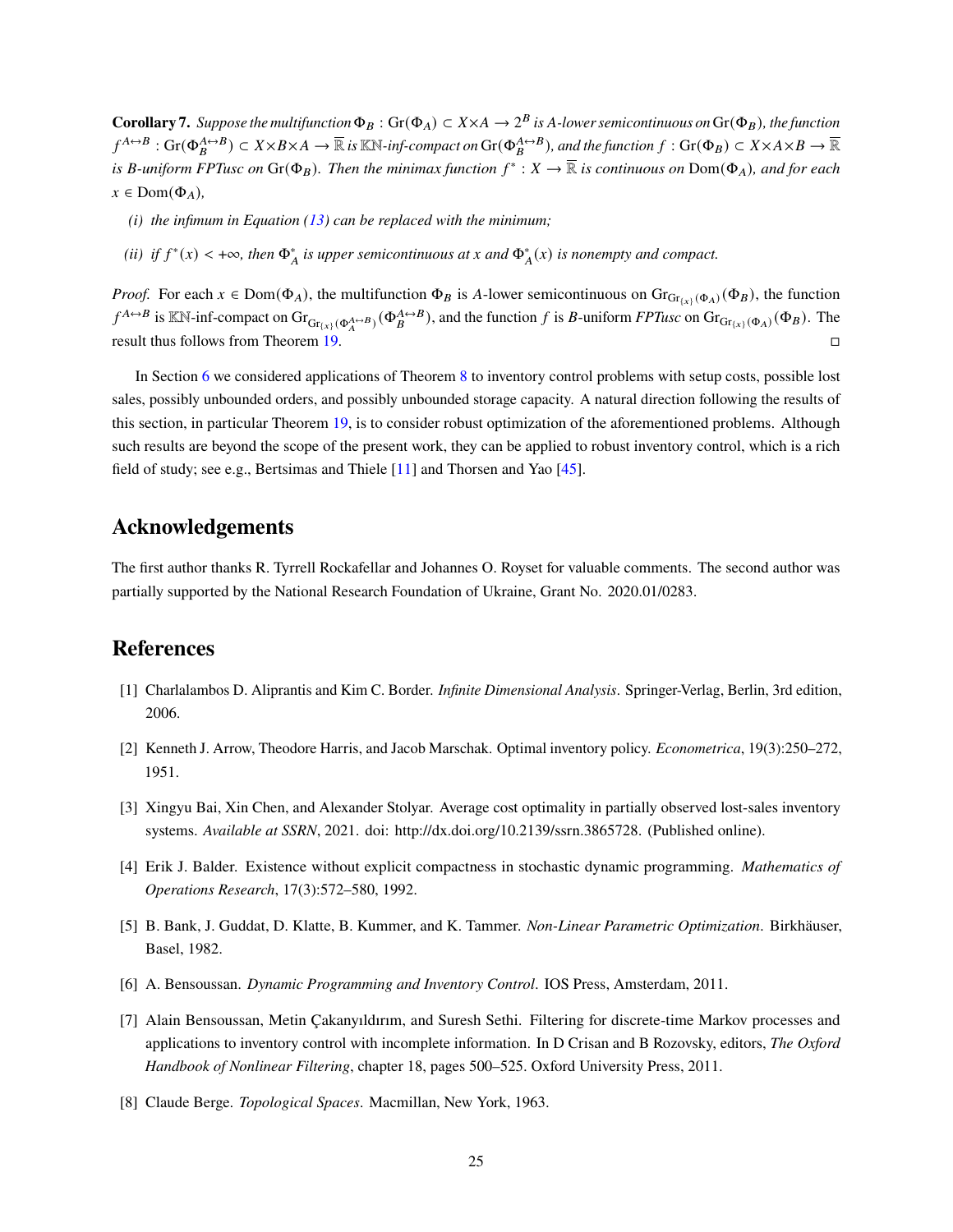- <span id="page-25-0"></span>[9] Dimitri P Bertsekas. *Reinforcement Learning and Optimal Control*. Athena Scientific, Belmont, 2019.
- <span id="page-25-7"></span>[10] Dimitri P. Bertsekas and Paul Tseng. Set intersection theorems and existence of optimal solutions. *Mathematical programming*, 110(2):287–314, 2007.
- <span id="page-25-16"></span>[11] Dimitris Bertsimas and Aurélie Thiele. A robust optimization approach to inventory theory. *Operations Research*, 54(1):150–168, 2006.
- <span id="page-25-4"></span>[12] J. Frédéric Bonnans and Alexander Shapiro. *Perturbation Analysis of Optimization Problems*. Springer, New York, 2000.
- <span id="page-25-8"></span>[13] Nicolas Bourbaki. *General Topology: Chapters 1–4*. Springer, Berlin, 1995.
- <span id="page-25-1"></span>[14] George Cybenko. Approximation by superpositions of a sigmoidal function. *Mathematics of Control, Signals and Systems*, 2:303–314, 1989.
- <span id="page-25-6"></span>[15] Gerard Debreu. Neighboring economic agents. In *Mathematical Economics: Twenty Papers of Gerard Debreu*, Econometric Society Monographs, page 173–178. Cambridge University Press, Cambridge, 1983.
- <span id="page-25-10"></span>[16] François Dufour and Alexandre Genadot. On the expected total reward with unbounded returns for Markov decision processes. *Applied Mathematics & Optimization*, 82:433–450, 2018.
- <span id="page-25-11"></span>[17] A. Dvoretzky, J. Kiefer, and J. Wolfowitz. The inventory problem: II. Case of unknown distributions of demand. *Econometrica*, 20(3):450–466, 1952.
- <span id="page-25-14"></span>[18] Eugene A. Feinberg. Optimality conditions for inventory control. In Aparna Gupta and Agostino Capponi, editors, *Tutorials in Operations Research: Optimization Challenges in Complex, Networked and Risky Systems*, chapter 2, pages 14–45. INFORMS, Catonsville, 2016. doi: 10.1287/educ.2016.0145.
- <span id="page-25-5"></span>[19] Eugene A. Feinberg and Pavlo O. Kasyanov. Continuity of minima: local results. *Set-Valued and Variational Analysis*, 23(3):485–499, 2015.
- <span id="page-25-15"></span>[20] Eugene A. Feinberg and Yan Liang. On the optimality equation for average cost Markov decision processes and its validity for inventory control. *Annals of Operations Research*, 2017. doi: 10.1007/s10479-017-2561-9. (Published online).
- <span id="page-25-12"></span>[21] Eugene A. Feinberg and Yan Liang. Structure of optimal policies to periodic-review inventory models with convex costs and backorders for all values of discount factors. *Annals of Operations Research*, 2017. doi: 10.1007/s10479-017-2548-6. (Published online).
- <span id="page-25-9"></span>[22] Eugene A. Feinberg, Pavlo O. Kasyanov, and Nina V. Zadoianchuk. Average cost Markov decision processes with weakly continuous transition probabilities. *Mathematics of Operations Research*, 37(4):591–607, 2012.
- <span id="page-25-2"></span>[23] Eugene A. Feinberg, Pavlo O. Kasyanov, and Nina V. Zadoianchuk. Berge's theorem for noncompact image sets. *Journal of Mathematical Analysis and Applications*, 397(1):255–259, 2013.
- <span id="page-25-3"></span>[24] Eugene A. Feinberg, Pavlo O. Kasyanov, and Mark Voorneveld. Berge's maximum theorem for noncompact image sets. *Journal of Mathematical Analysis and Applications*, 413(2):1040–1046, 2014.
- <span id="page-25-13"></span>[25] Eugene A. Feinberg, Pavlo O. Kasyanov, and Michael Z. Zgurovsky. Partially observable total-cost Markov decision processes with weakly continuous transition probabilities. *Mathematics of Operations Research*, 41(2): 656–681, 2016.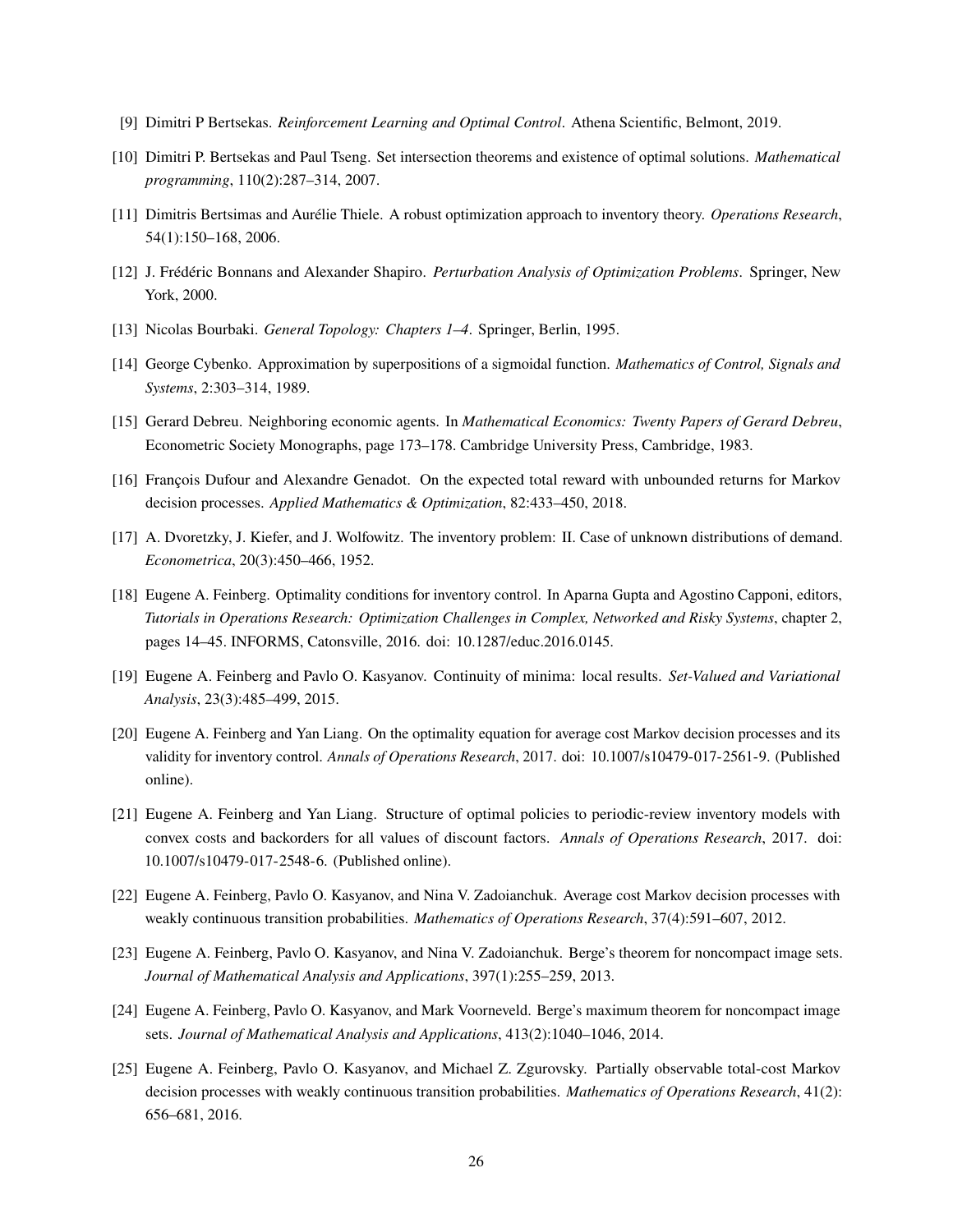- <span id="page-26-16"></span>[26] Eugene A. Feinberg, Pavlo O. Kasyanov, and Michael Z. Zgurovsky. Continuity of equilibria for two-person zero-sum games with noncompact action sets and unbounded payoffs. *Annals of Operations Research*, 2017. doi: 10.1007/s10479-017-2677-y. (Published online).
- <span id="page-26-17"></span>[27] Eugene A. Feinberg, Pavlo O. Kasyanov, and Michael Z. Zgurovsky. An example showing that A-lower semi-continuity is essential for minimax continuity theorems. *Operations Research Letters*, 46(4):385–388, 2018.
- <span id="page-26-11"></span>[28] Daniel P. Heyman and Matthew J. Sobel. *Stochastic Models in Operations Research, Volume II*. Mcgraw-Hill, New York, 1984.
- <span id="page-26-0"></span>[29] Shouchuan Hu and Nikolaos S. Papageorgiou. *Handbook of Multivalued Analysis. Volume I: Theory*. Kluwer, Dordrecht, 1997.
- <span id="page-26-14"></span>[30] Garud N. Iyengar. Robust dynamic programming. *Mathematics of Operations Research*, 30(2):257–280, 2005.
- <span id="page-26-12"></span>[31] Anna Jaśkiewicz and Andrzej S. Nowak. Stochastic games with unbounded payoffs: Applications to robust control in economics. *Dynamic Games and Applications*, 1(2):253–279, 2011.
- <span id="page-26-13"></span>[32] Anna Jaśkiewicz and Andrzej S. Nowak. Zero-sum stochastic games. In Tamer Başar and Georges Zaccour, editors, *Handbook of Dynamic Game Theory*, pages 215–279. Springer International Publishing, Cham, 2018.
- <span id="page-26-7"></span>[33] Fernando Luque-Vásquez and Onesimo Hernandez-Lerma. A counterexample on the semicontinuity of minima. *Proceedings of The American Mathematical Society*, 123:3175–3175, 10 1995.
- <span id="page-26-3"></span>[34] Hadrien Montanelli and Haizhao Yang. Error bounds for deep ReLU networks using the Kolmogorov–Arnold superposition theorem. *Neural Networks*, 129:1–6, 2020. ISSN 0893-6080.
- <span id="page-26-15"></span>[35] Arnab Nilim and Laurent El Ghaoui. Robust control of Markov decision processes with uncertain transition matrices. *Oper. Res.*, 53(5):780–798, September-October 2005.
- <span id="page-26-10"></span>[36] Evan L. Porteus. *Foundations of Stochastic Inventory Theory*. Stanford University Press, Stanford, 2002.
- <span id="page-26-5"></span>[37] R. Tyrrell Rockafellar and Roger J.-B. Wets. *Variational Analysis*, volume 317. Springer Science & Business Media, Berlin, 2009.
- <span id="page-26-8"></span>[38] H. Scarf. The optimality of  $(S, s)$  policies in the dynamic inventory problem. In Kenneth Joseph Arrow, Samuel Karlin, and Patrick Suppes, editors, *Mathematical Methods in the Social Sciences*, chapter 13. Stanford University Press, 1960.
- <span id="page-26-9"></span>[39] David Simchi-Levi, Xin Chen, and Julien Bramel. *The Logic of Logistics: Theory, Algorithms, and Applications for Logistics and Supply Chain Management*. Springer, New York, 3rd edition, 2014.
- <span id="page-26-4"></span>[40] Nancy L. Stokey, Robert E. Lucas, and Edward C. Prescott. *Recursive Methods in Economic Dynamics*. Harvard University Press, Cambridge, 1989.
- <span id="page-26-6"></span>[41] Rangarajan K. Sundaram. *A First Course in Optimization Theory*. Cambridge University Press, 1996.
- <span id="page-26-1"></span>[42] Richard S. Sutton and Andrew G. Barto. *Reinforcement Learning: An Introduction*. A Bradford Book, Cambridge, 2nd edition, 2018.
- <span id="page-26-2"></span>[43] Csaba Szepesvári. Algorithms for reinforcement learning. *Synthesis Lectures on Artificial Intelligence and Machine Learning*, 4(1), 2010.